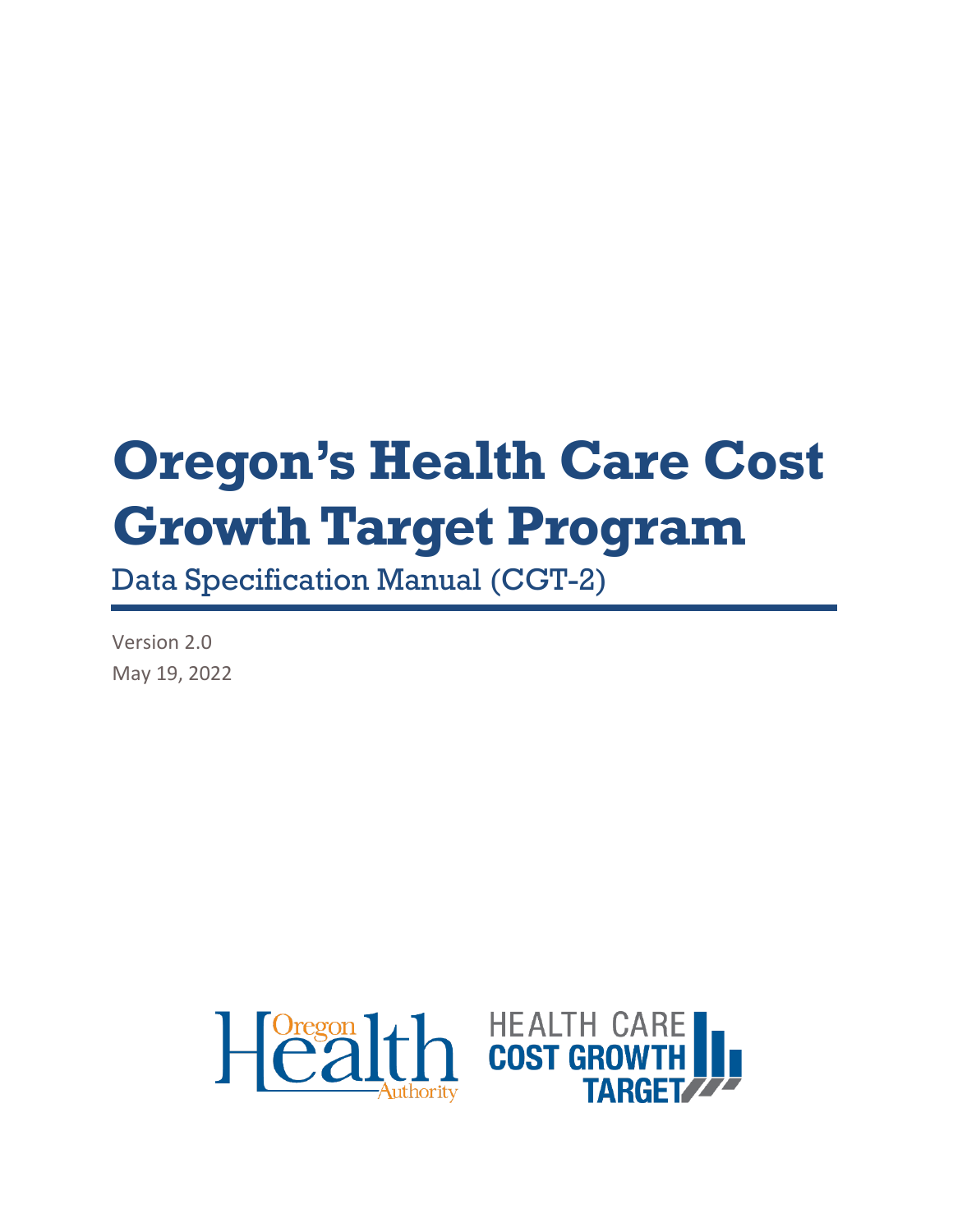## <span id="page-1-0"></span>**About**

In 2019, the Oregon Legislature passed Senate Bill 889, establishing Oregon's Health Care Cost Growth Target Program and the Implementation Committee to select the cost growth target and design an implementation plan. The Implementation Committee submitted their [recommendations to the Legislature](https://www.oregon.gov/oha/HPA/HP/HCCGBDocs/Cost%20Growth%20Target%20Committee%20Recommendations%20Report%20FINAL%2001.25.21.pdf) in January 2021 and the state is now working to implement the program.

Each year, the state will report on health care cost growth relative to the cost growth target at four levels: for the state overall, for each insurance market (Medicaid, Medicare, commercial), for each individual payer, and for large provider organizations. To do so, the state will need to collect data from a variety of sources, including annual data submissions from payers.

This manual provides the technical specifications to assist payers in preparing the annual health care cost growth target data submission. This document accompanies the Cost Growth Target Data Submission Template (CGT-1) and supplemental files.

This document is organized as follows:

- An overview of how the cost growth target will be calculated at each of the four levels and the data sources needed for each
- A description of which payers need to report data and how other data will be obtained
- The data submission timeline and process
- A detailed description of the fields in the data submission template and specifications for what should be included in each
- Appendices including a data dictionary and provider taxonomy codes

#### **Standardization vs Payer Customization**

Payers must follow the specifications for the data submission outlined in this document to ensure a standardized approach; however, there are several places where payers have flexibility in how they prepare the data for submission. These opportunities for customized approaches recognize the systems payers use to report and analyze data vary and are indicated throughout this document with this icon.



#### **For More Information**

Contac[t HealthCare.CostTarget@dhsoha.state.or.us](mailto:HealthCare.CostTarget@dhsoha.state.or.us) Forms and other reference documents available online at: <https://www.oregon.gov/oha/HPA/HP/Pages/Sustainable-Health-Care-Cost-Growth-Target.aspx>

Oregon Health Authority CGT-2 version 2.0 2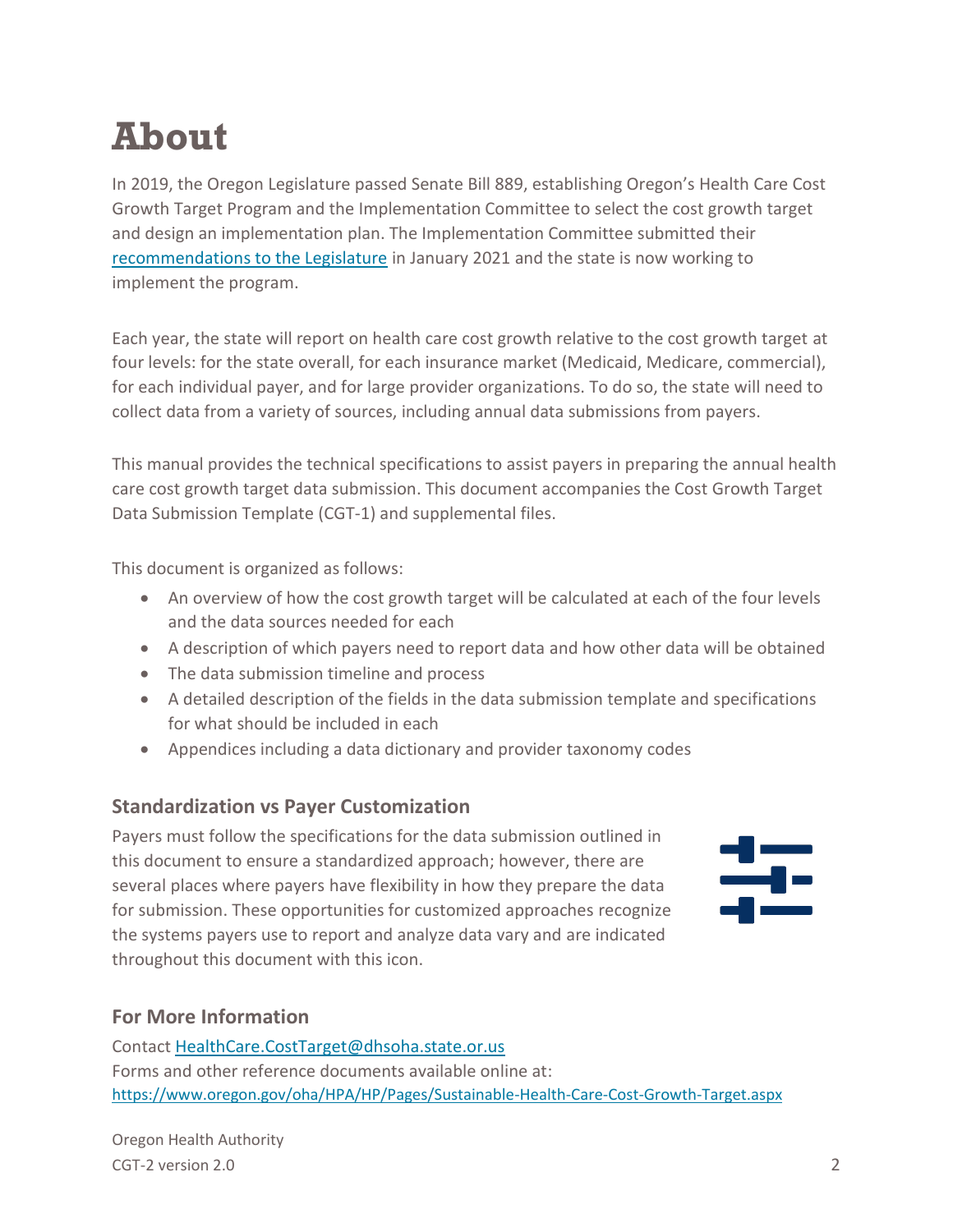## **Version history**

| <b>Version</b><br>number | <b>Date released</b> | <b>Description of change(s)</b>                                                                                                                                                                                                                                                                                                                                                                                                                                                                                                                                                                                                                                                                                                                                                                                                                                                                                                                                                                                                                                                                                                                                                                                                                                                                                                                                                                                                                                                                                                                                                                                                                                                                      |
|--------------------------|----------------------|------------------------------------------------------------------------------------------------------------------------------------------------------------------------------------------------------------------------------------------------------------------------------------------------------------------------------------------------------------------------------------------------------------------------------------------------------------------------------------------------------------------------------------------------------------------------------------------------------------------------------------------------------------------------------------------------------------------------------------------------------------------------------------------------------------------------------------------------------------------------------------------------------------------------------------------------------------------------------------------------------------------------------------------------------------------------------------------------------------------------------------------------------------------------------------------------------------------------------------------------------------------------------------------------------------------------------------------------------------------------------------------------------------------------------------------------------------------------------------------------------------------------------------------------------------------------------------------------------------------------------------------------------------------------------------------------------|
| $1.0$                    | June 30, 2021        |                                                                                                                                                                                                                                                                                                                                                                                                                                                                                                                                                                                                                                                                                                                                                                                                                                                                                                                                                                                                                                                                                                                                                                                                                                                                                                                                                                                                                                                                                                                                                                                                                                                                                                      |
| 1.1                      | July 22, 2021        | Added "Individual" as a market enrollment category (data element<br>$\bullet$<br>MED01) for CGT-1 tab 5. MARKET_ENROLL                                                                                                                                                                                                                                                                                                                                                                                                                                                                                                                                                                                                                                                                                                                                                                                                                                                                                                                                                                                                                                                                                                                                                                                                                                                                                                                                                                                                                                                                                                                                                                               |
| 1.2                      | September 3,<br>2021 | Added relevant FAQs to appropriate sections (denoted by boxed text).<br>$\bullet$<br>Revised text denoted by yellow highlight (includes definition of<br>$\bullet$<br>member months and non-claims recovery).<br>Inserted CGT-1 data validation process in section Validation Process<br>$\bullet$                                                                                                                                                                                                                                                                                                                                                                                                                                                                                                                                                                                                                                                                                                                                                                                                                                                                                                                                                                                                                                                                                                                                                                                                                                                                                                                                                                                                   |
| 2.0                      | May 18, 2022         | Removed list of current data submitters (Appendix C); list provided<br>$\bullet$<br>separately on CGT Data Submission webpage<br>Updated health risk adjustment methodology to use OHA-provided<br>$\bullet$<br>demographic score reference tables<br>Updated claims payment reporting methodology for dual eligible lines<br>$\bullet$<br>of business 5 (Medicare-expenses) and 6 (Medicaid expenses).<br>Payments reported in these two LOBs are reported using Paid<br>Amounts. All other LOBs use Allowed Amounts.<br>Updated pharmacy rebates tab (RX_REBATE) section to include an<br>$\bullet$<br>optional provider organization name field<br>Updated validation process to include new validation tabs in the data<br>$\bullet$<br>submission template (CGT-1).<br>Clarified guidance for TME_PROV tab reporting. Data in rows with<br>$\bullet$<br>members months equal to or less than 12 must be moved to the<br>TME_UNATTR tab.<br>Clarified exclusions to include any ACA risk transfer payments and any<br>$\bullet$<br>COVID-related funds not paid to providers.<br>Clarified CCO inclusions to include any 711 drug costs CCOs are<br>$\bullet$<br>outright paying.<br>Clarified each data reporter must submit one CGT-1 file. The only<br>$\bullet$<br>exception in an instance where a parent entity is responsible for<br>multiple data reporting entities whose membership across markets<br>(Medicare, Medicaid, Commercial) is mutually exclusive.<br>Clarified NCPHI methodology<br>$\bullet$<br>Updated terms to clarify 'Allowed Amounts' and 'Total Medical<br>$\bullet$<br>Expenses'; added term 'Paid Amounts'<br>Removed references to initial data submission cycle |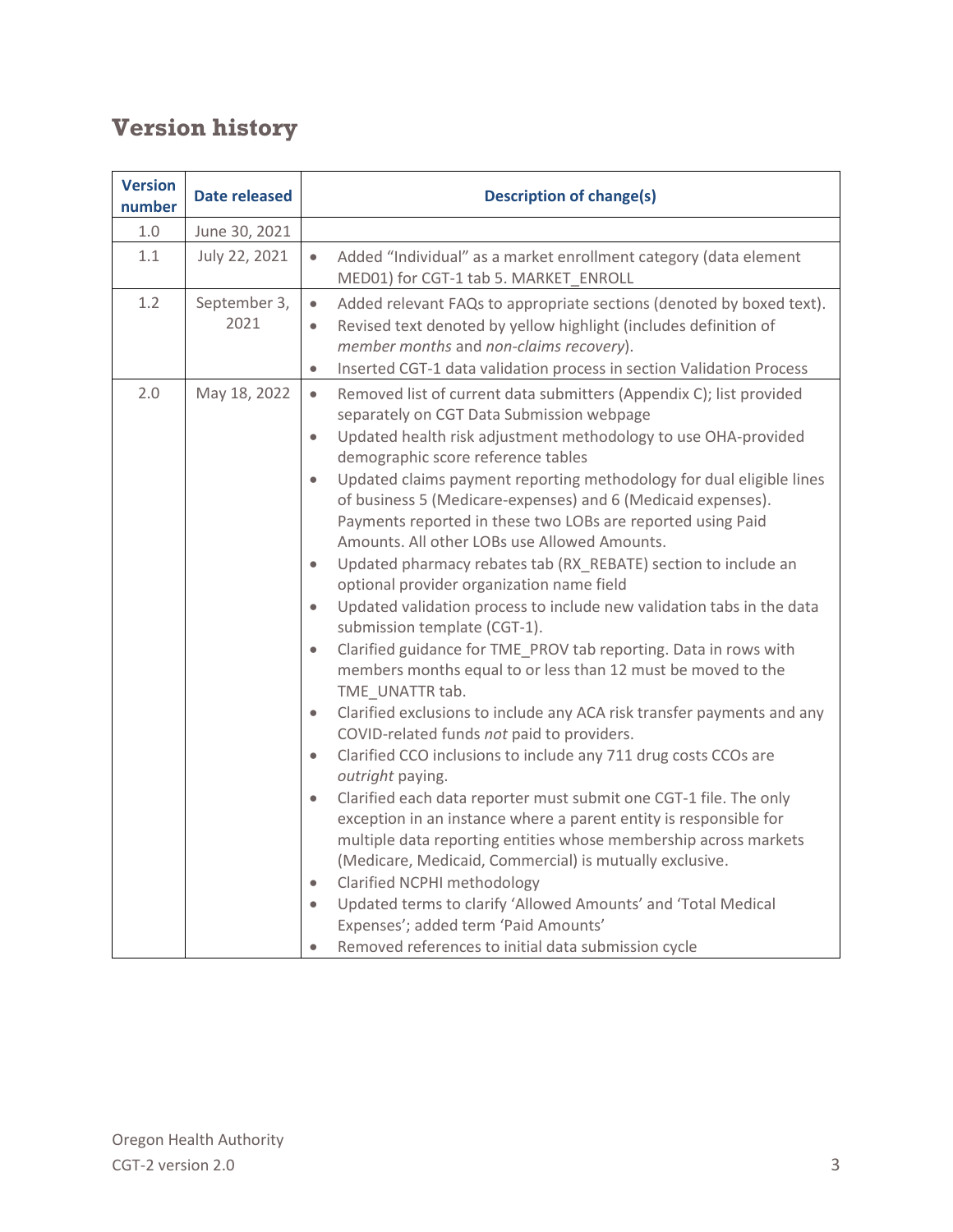## **Table of Contents**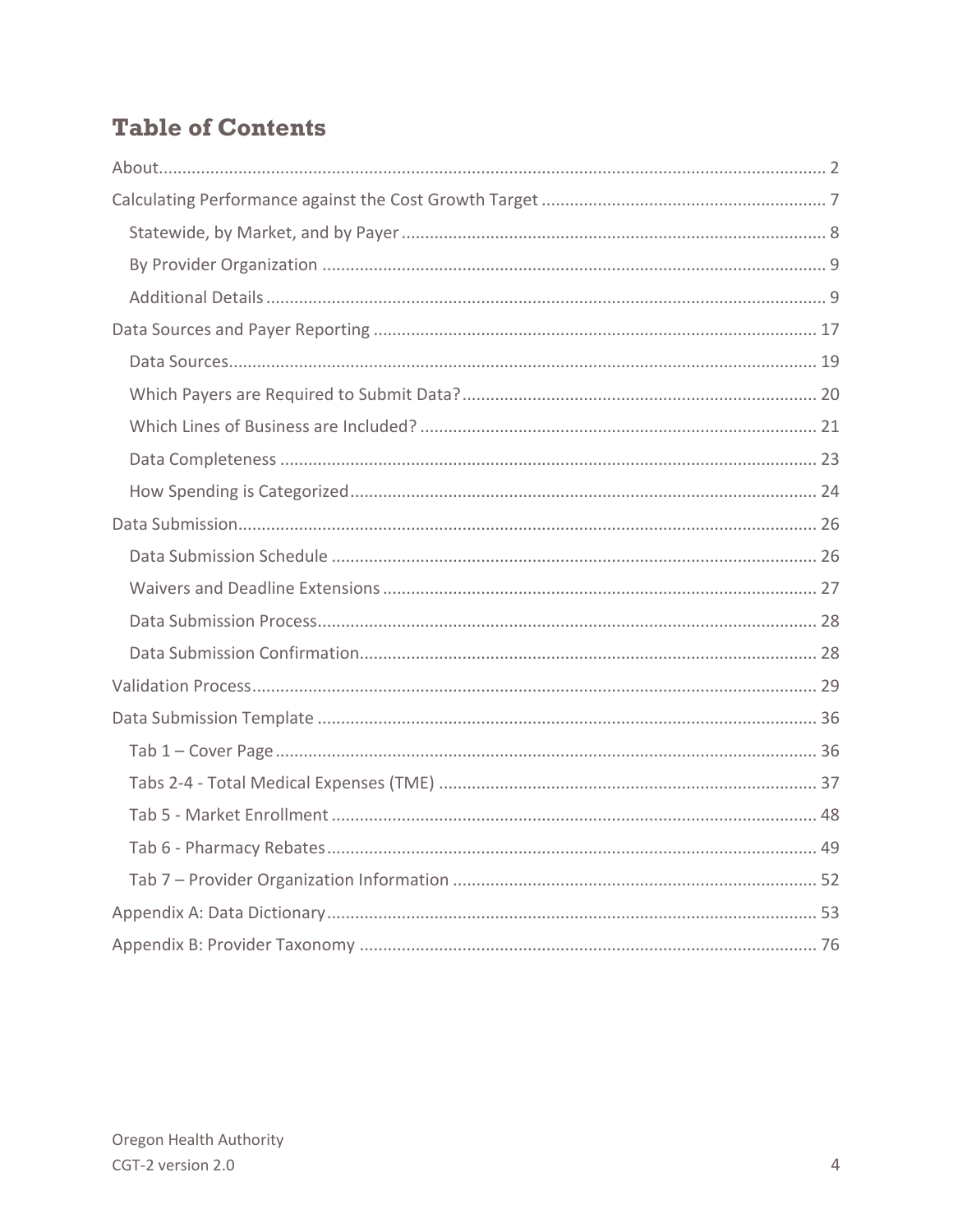### **Definitions**

**Allowed Amounts:** refers to the maximum allowed charge for a covered benefit, which includes both the amount paid by the insurer to the provider and the patient liability owed directly to the provider, regardless of whether the patient actually paid the owed amount; this is also known as the negotiated rate, or the contract rate. The allowed amount is not necessarily the sum of what the provider organization is paid.

**Claims Payments:** all the allowed amounts on provider claims to payers, including the amount payers paid to providers and any member cost sharing, including copayments, deductibles, and co-insurance.

**Cost Sharing:** includes patient liability, such as copayments, deductibles and co-insurance payments recorded by payers.

**Line of Business (LOB):** different product types offered within and across a market. For example, the commercial market includes the individual, self-insured, large group and small group lines of business. Line of Business has more specificity than Market (see below) although they are sometimes used interchangeably.

**Market**: the highest levels of categorization of the health insurance market. For example, traditional Medicare and Medicare Advantage are collectively referred to as the "Medicare Market" and Medicaid Fee for Service and Medicaid Coordinated Care Organizations are collectively referred to as the "Medicaid Market." Individual, self-insured, small and large group, and student health insurance plans are collectively referred to as the "Commercial Market."

**Measurement Year:** the calendar year (Jan 1 – Dec 31) for which performance is measured against the prior calendar year for purposes of calculating the growth in health care costs.

**Net Cost of Private Health Insurance (NCPHI):** captures the cost to Oregon residents associated with the administration of private health insurance. It is the difference between health premiums earned and claims paid. It consists of payers' costs related to paying bills, advertising, sales commissions, other administrative costs, premium taxes, and other fees. It also includes payers' profits (contribution to margin) or losses.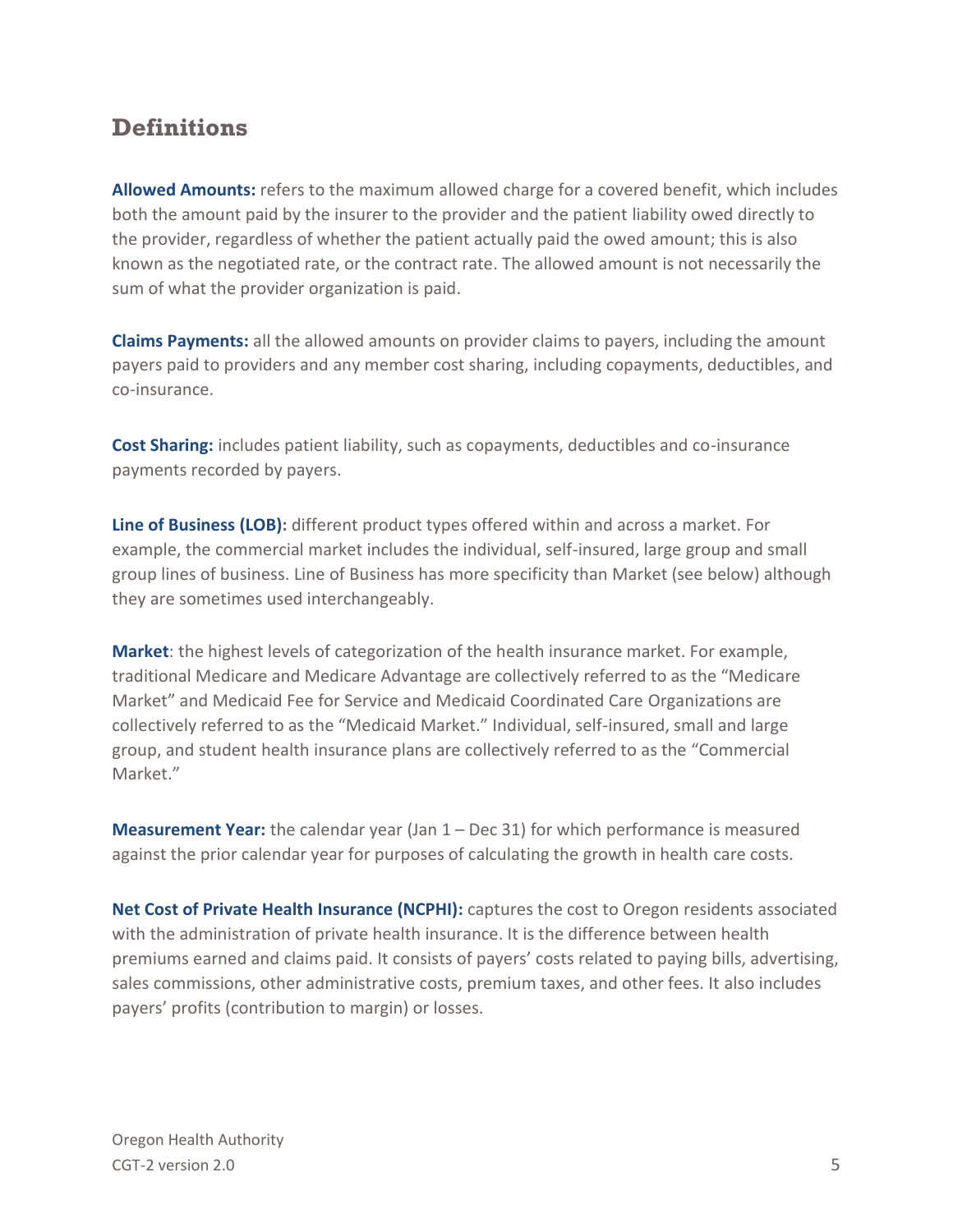**Non-Claims Payments**: all payments that payers make to providers other than providers' claims. This includes incentive payments, prospective payments for health care services (e.g. capitation), payments that support care transformation and infrastructure (e.g. care manager payments, lump sum investments, patient centered primary care home payments) and other payments that support provider services.

**Paid Amounts:** refers to the actual dollar amount paid by the insurer to the provider. For TME data reporting, claims expenses reported under dual eligible LOB codes 5 and 6 are reported using Paid Amounts.

**Payer:** a public or private organization or entity that offers one or more of the following: commercial insurance, benefit administration for self-insured employers, Medicaid, and/or Medicare managed care. Also referred to as insurance carriers or carriers.

**Pharmacy Rebates:** any rebates from pharmaceutical manufacturers to payers for prescription drugs, excluding manufacturer-provided fair market value bona fide service fees. TME is reported net of pharmacy rebates.

**Provider Organization:** an organization with primary care providers that meets the established size threshold for public reporting of performance relative to the cost growth target.

**Total Health Care Expenditures (THCE):** the total medical expense incurred by Oregon residents for all health care services for all payers reporting data, plus the insurers' Net Cost of Private Health Insurance.

**Total Medical Expense (TME):** the sum of the allowed amount of total claims and total nonclaims spending paid to providers for all health care services delivered to Oregon residents. TME is reported at multiple levels: state, market, payer, and provider organization. TME is reported net of pharmacy rebates at the state, market, and payer levels only. Payers report TME by line of business (e.g. individual, self-insured, large group, small group, Medicare, Medicaid, etc.) and at the provider organization level wherever possible. Only allowed amounts from final, paid claims should be included; TME should exclude claims that have been denied or are in an adjudication process.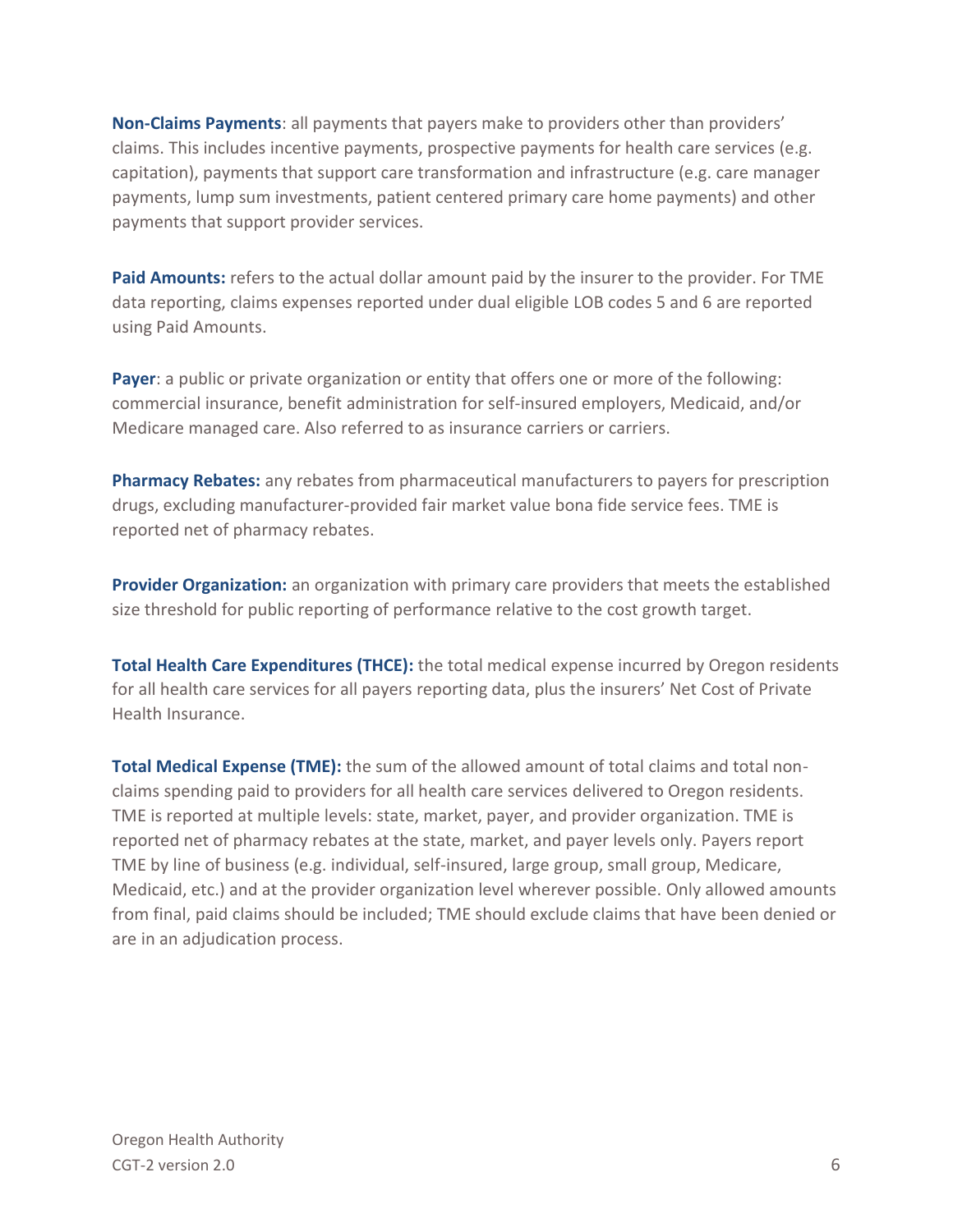## <span id="page-6-0"></span>**Calculating Performance against the Cost Growth Target**

Oregon's health care cost growth target program will measure the annual per capita rate of growth for Total Health Care Expenditures (THCE) in the state. THCE is defined as the allowed amount of claims-based spending from an insurer to a provider, all non-claims-based spending from an insurer to a provider, and the Net Cost of Private Health Insurance (NCPHI). See Definitions section above.

#### **Figure 1. Components of Total Health Care Expenditures**



TME is reported net of pharmacy rebates

Oregon will measure THCE on an aggregate dollar and per capita basis. The aggregate dollar amount will be for informational purposes only. The change in THCE and TME on a per capita basis will be used to assess performance against the cost growth target.

Oregon's health care cost growth target is calculated and applied at four different levels:

- 1. Statewide
- 2. By Market (Medicare, Medicaid, commercial)
- 3. By Payer
- 4. By Provider Organization

The annual per capita rate of growth is measured differently for these levels, as different components of THCE apply. THCE will be reported per capita at the state level but will be reported on a per member per month (PMPM) basis at the market level. TME and NCPHI are reported separately on a PMPM basis at the payer level. TME is reported on a PMPM basis at the provider organization level. References to "per capita" throughout this document could also indicate PMPM for certain levels of analysis. See Tables 1 and 2 below.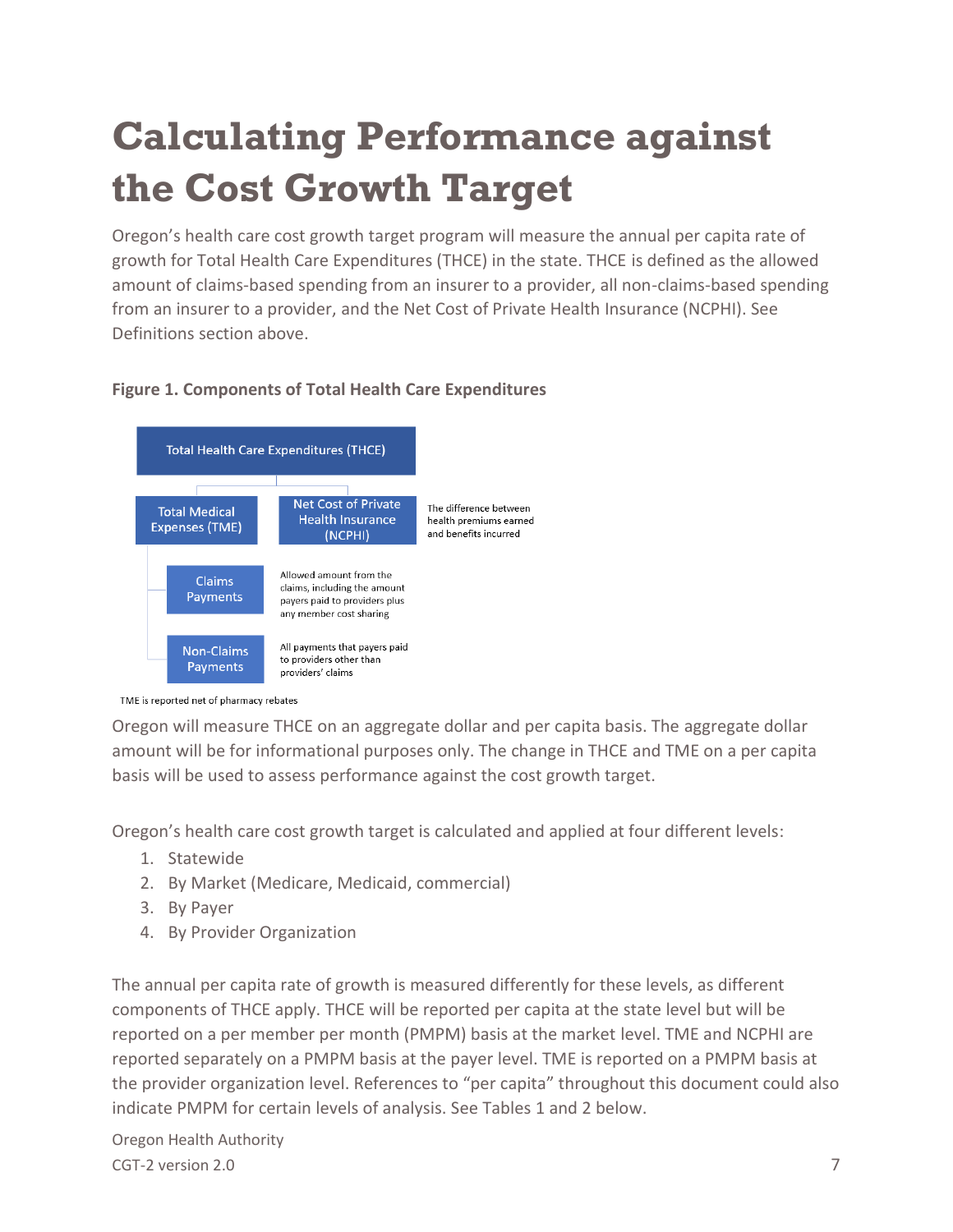## <span id="page-7-0"></span>**Statewide and by Market**

Annual cost growth is measured and reported as THCE per capita at the statewide level and as THCE PMPM at the market level(Medicare, Medicaid, commercial). THCE is calculated as the sum of (1) TME net of pharmacy rebates and (2) NCPHI. THCE per capita can be written as:

> THCE per capita  $=$  $( TME \ minus \ pharmacy \ rebates ) + NCPHI$ Denominator

The denominator for THCE per capita differs slightly for these levels. See Table 1.

| Level     | Denominator                                                                                           |  |
|-----------|-------------------------------------------------------------------------------------------------------|--|
| State     | Total Oregon residents enrolled in a health plan                                                      |  |
| By Market | Member months of the total Oregon residents enrolled in a health plan in a<br>given market, statewide |  |

**Table 1. Denominator for THCE Per Capita Calculations** 

While the percent change in THCE per capita or PMPM is what will be reported and compared to the cost growth target, trends in TME and NCPHI will be reported separately to provide context. Note NCPHI does not apply to Medicaid Fee-For-Service data reported by OHA, or to Medicare Fee-For Service data reported by the Centers for Medicaid and Medicare Services (CMS). See Table 2.

|                       |            | <b>THCE components</b> | Reported as  |                       |            | Report trends for |
|-----------------------|------------|------------------------|--------------|-----------------------|------------|-------------------|
| Level                 | <b>TME</b> | <b>NCPHI</b>           | Aggregate \$ | Per Capita<br>or PMPM | <b>TME</b> | <b>NCPHI</b>      |
| State                 | Χ          | X                      | Χ            | X                     | X          | X                 |
| Market: Medicare      | X          | X                      | X            | X                     | X          | X                 |
| Market: Medicaid      | X          | Χ                      | X            | X                     | X          | X                 |
| Market:<br>Commercial | X          | X                      | X            | X                     | X          | X                 |
| Payer                 | X          |                        |              | X                     | X          | X                 |
| Provider Org.         | X          |                        |              | X                     | X          |                   |

#### **Table 2. Components of Total Health Care Expenditures**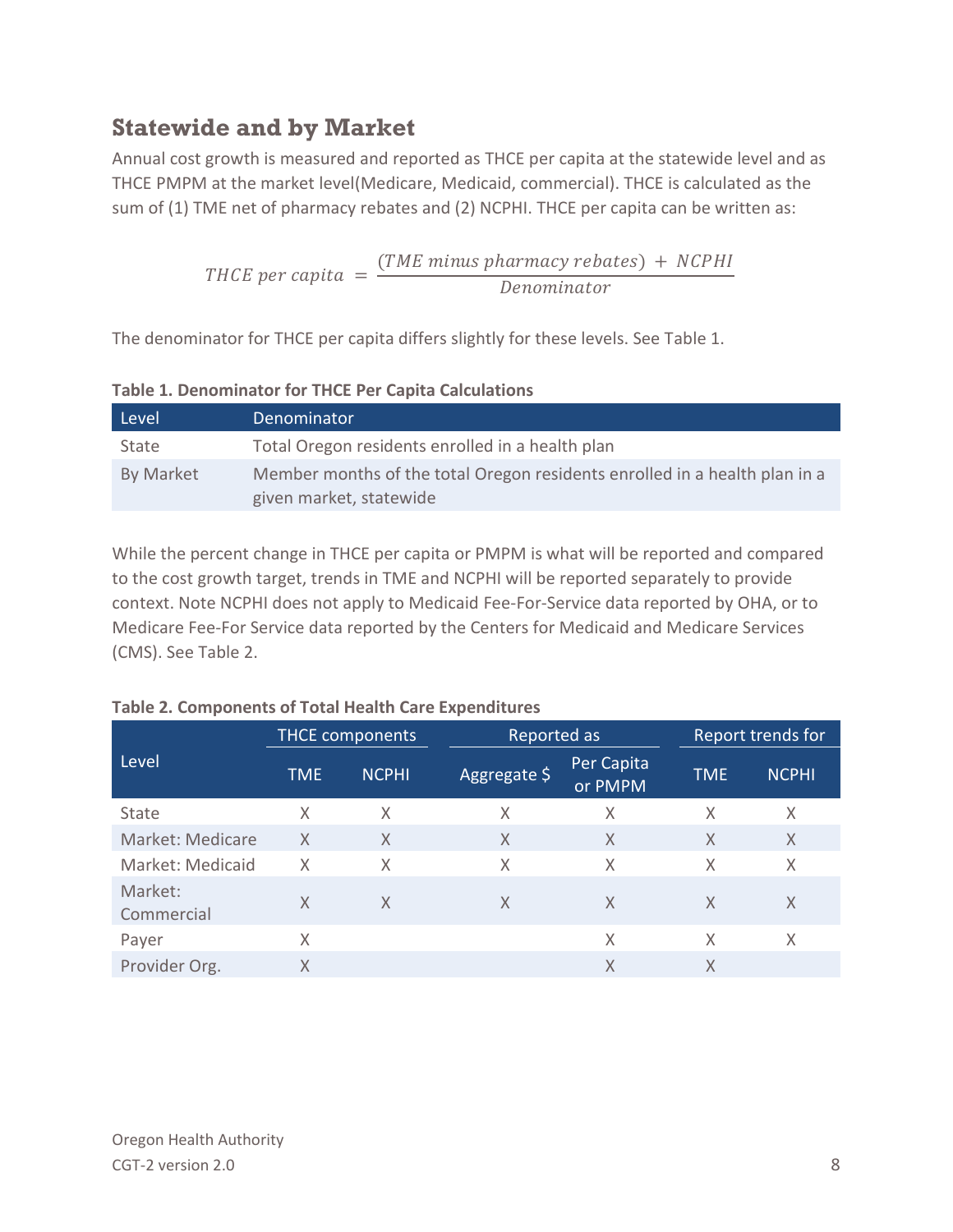## <span id="page-8-0"></span>**By Payer and Provider Organization**

At the payer and provider organization level, annual cost growth is measured and reported as TME PMPM (by-payer NCPHI is reported separately). TME includes all payments made to provider organizations by payers (both claims-based and non-claims-based), and patient cost sharing. See preceding Definitions section.

$$
TME PMPM = \frac{Claims\ payments^{1} + non-clains\ payments}{Attributed\ member\ months}
$$

To measure TME at the provider organization level, payers will attribute members to a specific provider organization using a primary care-based attribution method. Not all of a payer's members will be attributed to specific provider organizations. See Attribution section below.

The TME PMPM calculation includes a demographic adjustment for population age & gender status. Demo-adjusted TME PMPM can be written as:

$$
Demo - adjusted\,TME\,PMPM = \frac{\frac{Claims\,payments}{demographics} + Non - claims\,payments}{Attributed\,member\,months}
$$

See Demographic Adjustment section below for additional details.

### <span id="page-8-1"></span>**Additional Details**

The following technical details are applicable for all levels of analysis: statewide, market, payer, and provider organization.

#### **Included Population**

Total Health Care Expenditures is inclusive of spending on behalf of Oregon residents who are insured by Medicare, Medicaid, or commercial insurance, and receive care from any provider in or outside of Oregon. Out-of-state residents who receive care from Oregon providers are not included.

<sup>1</sup> Claims payments include the amount payers paid to providers and any member cost sharing.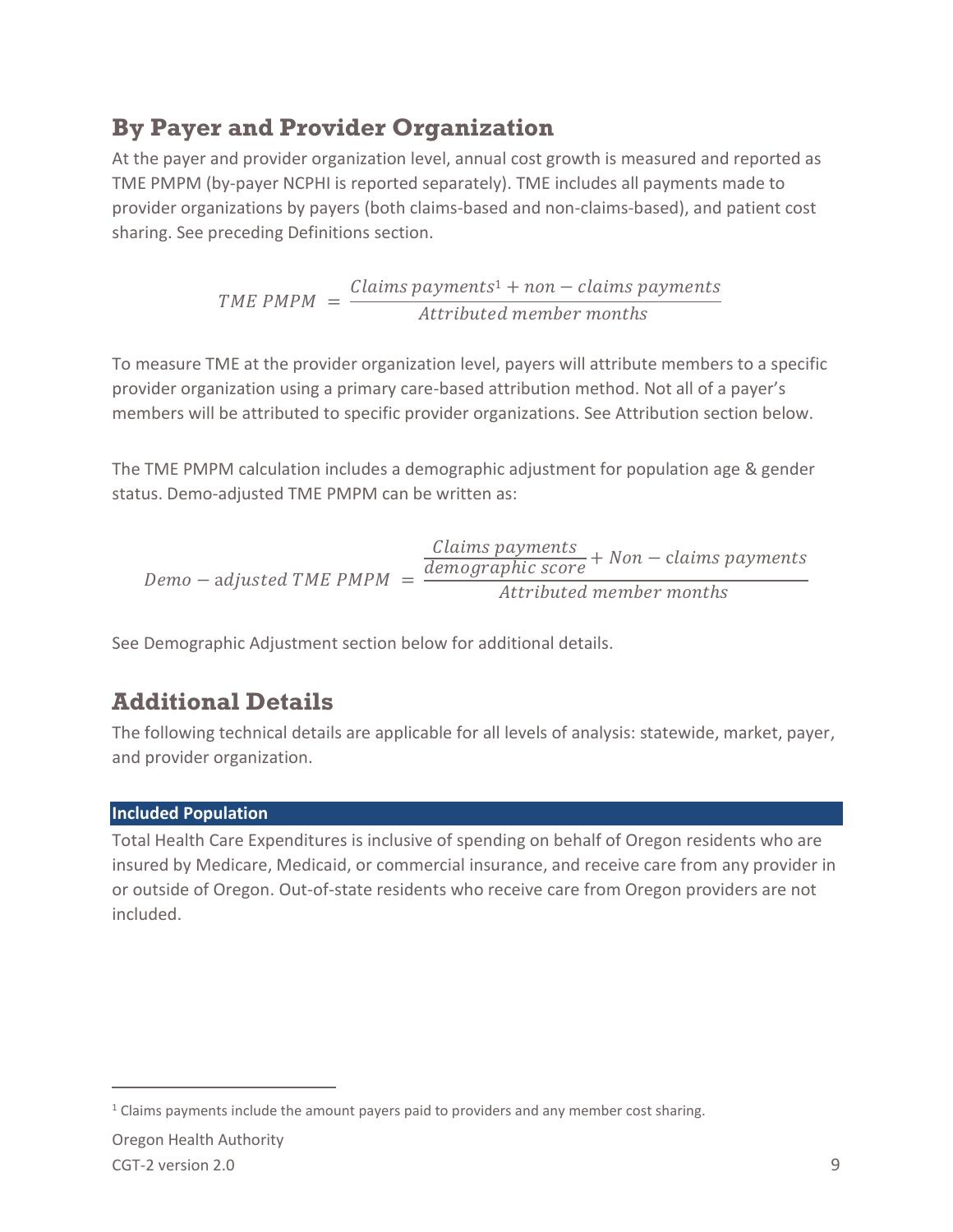#### **Calculating Net Cost of Private Health Insurance**

The Net Cost of Private Health Insurance (NCPHI) is calculated separately for the different segments of Oregon's health insurance markets. The methodology for each market segment is described below.

#### **Commercial – Fully Insured Market**

For the commercial fully insured market (including individual, large group, small group, and student plans), NCPHI is calculated from the federal commercial MLR reports, where

 $NCPHI = Premium$  as of March 31 (Part 1, Line 1.1)

- Total Incurred Claims as of March 31 (Part 1, Line 2.1)
- − Advance Payments of Cost Sharing Reductions (Part 2, Line 2.18)]
- − MLR Rebates Current Year (Part 3, Line 5.4)

Note NPCHI is net of MLR rebates.

#### **Commercial – Self Insured Market**

For the self-insured market, NCPHI is calculated using additional data submitted by self-insured payers on the income from fees of uninsured plans. Payers with self-insured lines of business must provide total premiums received for self-insured accounts (in aggregate). See Tab 1. Cover Page in the Data Submission Template (CGT-1) and the Data Dictionary in the Appendix A for more details on what to report.

#### **Medicare Advantage Organizations**

For the Medicare Advantage market, NCPHI is calculated from the Supplemental Health Care Exhibit (SHCE) from the National Association of Insurance Commissioners, where

 $NCPHI = Premium$  as of March 31 (Part 1, Line 1.1) − Total Incurred Claims as of March 31 (Part 1, Line 5.0)

#### **Medicaid Coordinated Care Organizations**

For Medicaid Coordinated Care Organizations, NCPHI is calculated from the Exhibit L reports collected by OHA, where (from the Consolidating Quarterly Statement of Revenues & Expenses)

 $NCPHI = Gross$  Premiums (Capitation & Case Rate Revenue) (Line 1) − Member Service Expenses Subtotal (Line 17)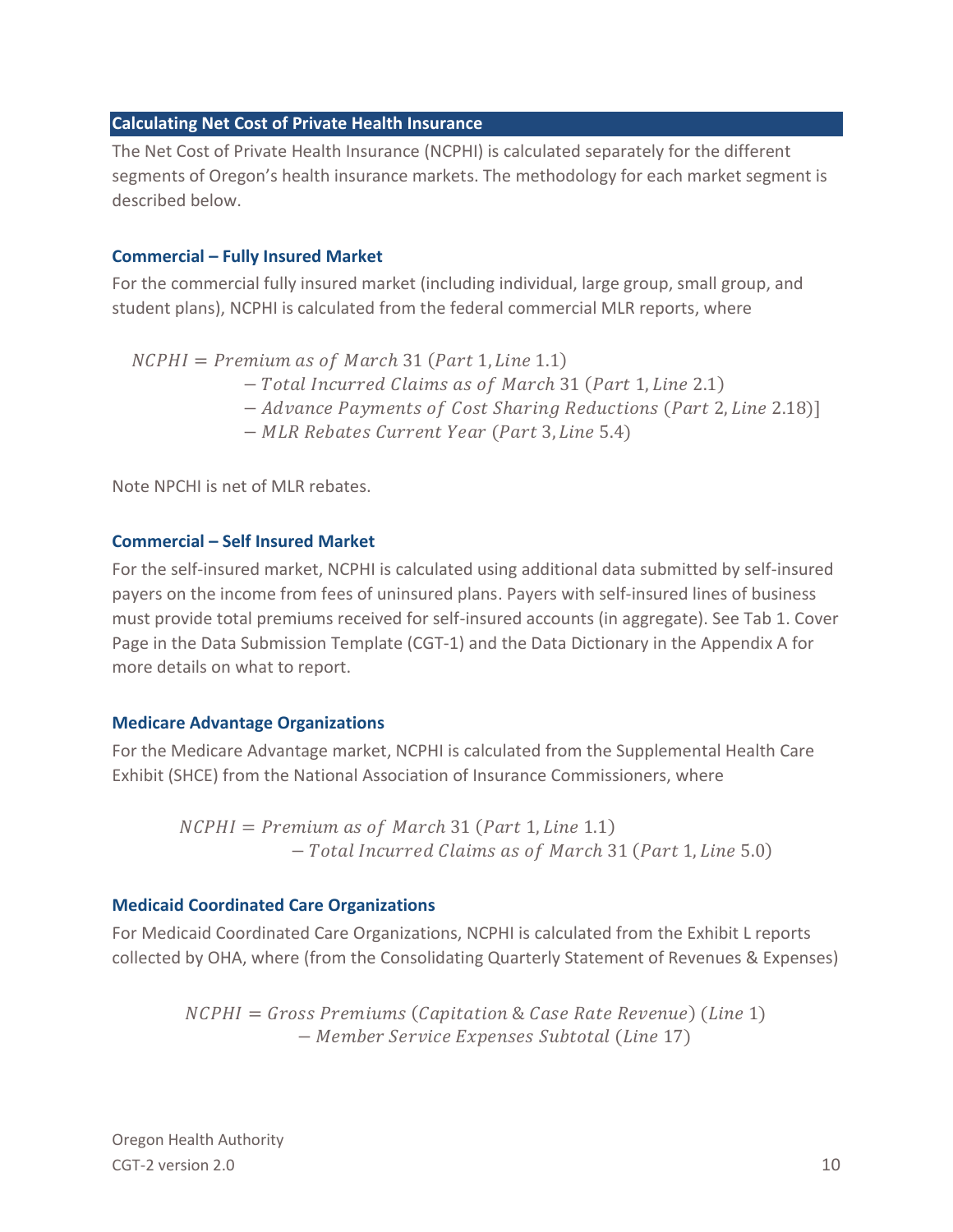#### **NCPHI**

Payers are required to report the number of member months for each market segment in their CGT-1 file, and the numbers will be used to calculate NCPHI on a per capita and PMPM basis, where

> NCPHI per capita = NCPHI Member months

To get NCPHI applicable to Oregon residents, NCPHI PMPM must first be calculated using in-situ information from a payer's premium, claims, and member month data from either the SHCE or MLR. Next, this NCPHI PMPM will be multiplied by each payer's member months reported in their CGT-1 submission to get NCPHI for Oregon residents within each market segment. By using member months reported in the CGT-1 data, OHA will assume the cost of administering private health insurance for Oregon residents is the same for the payer as it is for their non-Oregon members.

#### **Attribution**

Payers must use a primary care-based attribution method to attribute their enrolled Oregon resident members to specific provider organizations. Primary care attribution includes attribution to organizations (i.e., hospitals, health systems, medical groups, federally qualified health centers, independent practice associations, etc.) that employ or contract with primary care providers.

Attribution includes both member choice of provider and methodologies to attribute a member to a specific organization based on utilization or other factors. Not all members will be attributed.



Payers may use their own attribution methods, as long as they follow the attribution hierarchy described below. Payers must report their primary care attribution methods to OHA, and OHA may request additional information from payers about their attribution methodology. OHA reserves the right to ask payers to modify their attribution methods if needed.

Note the data reported for each provider organization must include all Total Medical Expenses for attributed members, even when these members were receiving care from providers outside of their attributed provider organization. See Specifications section for more details.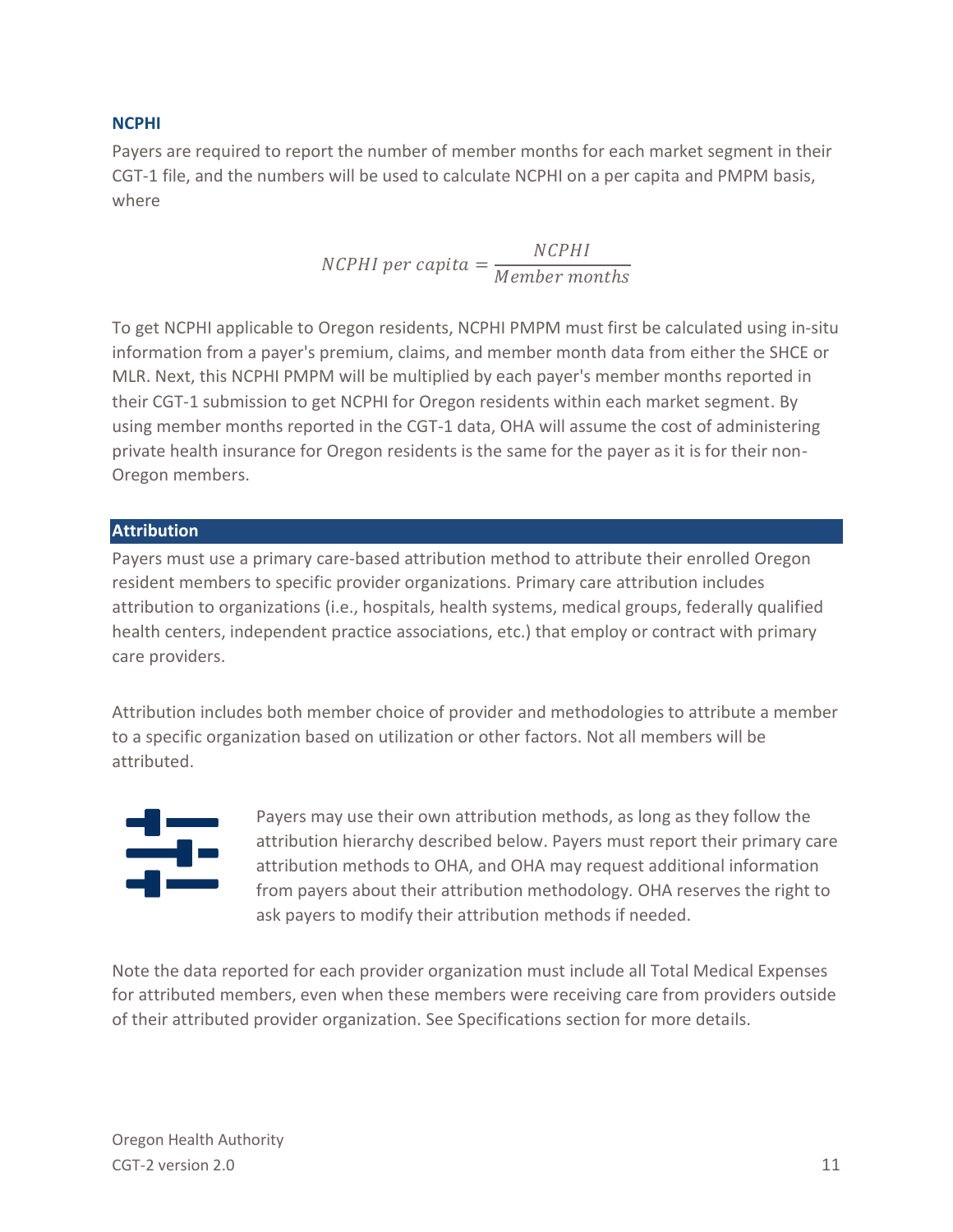#### **Member Attribution Hierarchy**

As cost growth trends may be different for members who chose their provider (#1) and members who were attributed to a provider organization based on utilization or other factors (#2 or 3), payers must report them in separate categories in Tab 3. TME\_PROV of the Data Submission Template (CGT-1). Payers must attribute members using the three tiers below, in hierarchical order:

- Tier 1 **Member selection:** Members who were required to select a primary care provider or a primary care home by plan design should be assigned to that primary care provider's organization.
- Tier 2 **Contract arrangement:** Members not included in #1 who were attributed to a primary care provider or a primary care home during the measurement period pursuant to a contract between the payer and provider, should be attributed to that primary care provider's organization. For example, if a provider is engaged in a total cost of care arrangement, then the payer may use its attribution model for that contract to attribute members.
- Tier 3 **Utilization:** Members not included in #1 or #2 who can be attributed to a primary care provider or a primary care home based on the member's utilization, using the payer's own attribution methodology.

Members who cannot be attributed to primary care providers or a primary care home using any of the three tiers above should be reported in aggregate to Tab 4. TME\_UNATTR, as "unattributed members."

A member should only be attributed to one provider organization at a given point in time.



Payers are responsible for rolling up (affiliating) primary care providers to provider organizations using their own methodology. Members may be attributed to more than one primary care provider during a calendar year. If the primary care providers are all affiliated with the same provider organization, the member and their corresponding TME would be attributed to that provider organization – regardless of any change in primary care providers.

If members are attributed to more than one primary care provider during a calendar year and the providers are affiliated with different organizations, their total medical expenses should be mutually exclusively allocated to each of the provider organizations, based on the respective member months allocated to each provider organization.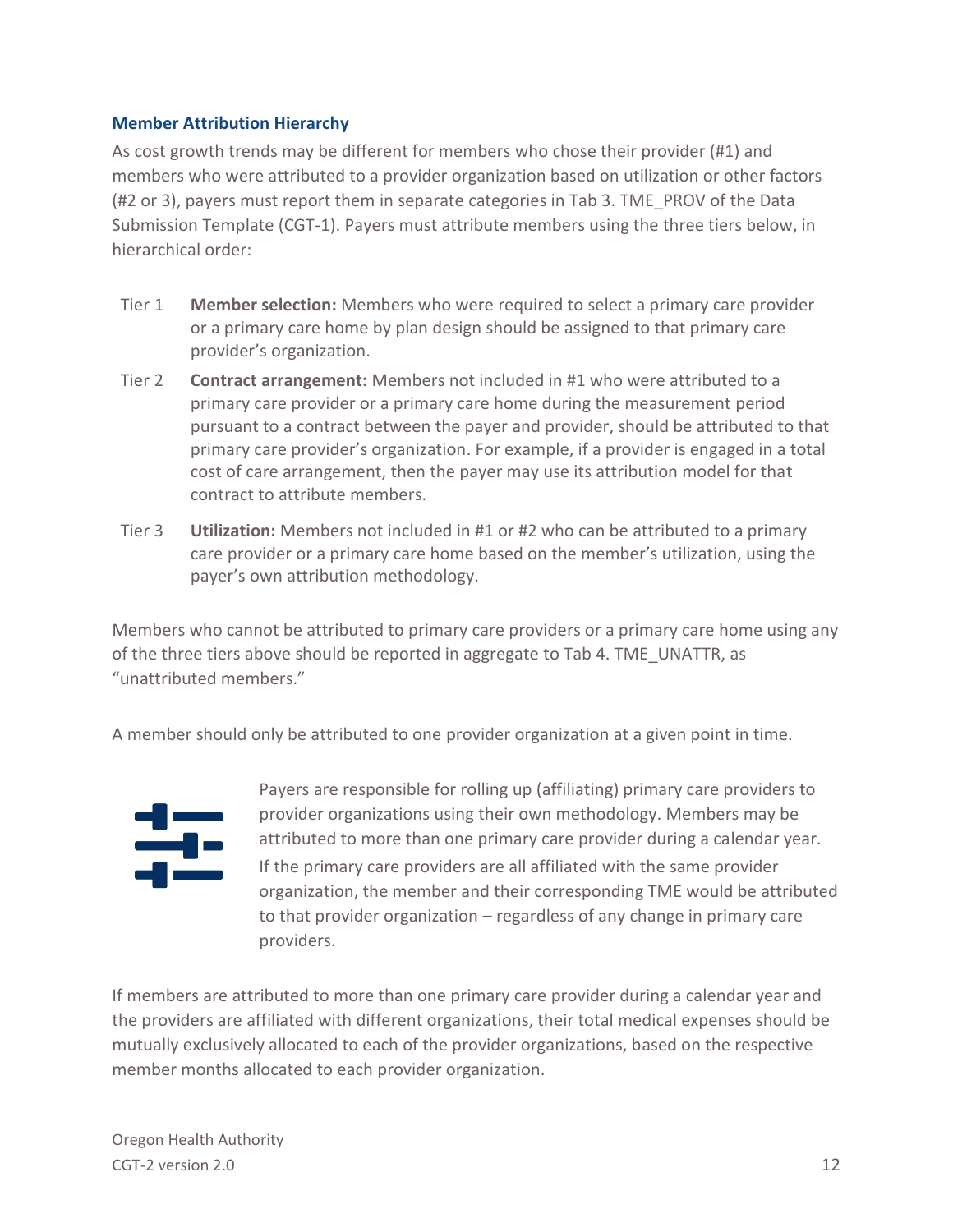If a provider organization row in Tab 3. TME\_PROV has a member month value *less than or equal to 12*, payers must transfer this data to the appropriate row in Tab 4. TME UNATTR.

#### **Reporting Attribution Example**

Suppose in 2018, Payer A has a total of 12,000 member months attributed to Hospital System Z in the line of Commercial: Full Claims. Out of the 12,000 member months, 3,000 are assigned to Hospital System Z by plan design (Tier 1), 4,000 are attributed to Hospital System Z because of contract arrangement (Tier 2), and 5,000 are attributed to Hospital System Z based on the members' utilization (Tier 3).

Payer A would enter these numbers in Tab 3. TME\_PROV (TME: Member Months Attributed to Provider Organizations) in the Data Submission Template (CGT-1) like the table below. The demographic scores, expenses and standard deviations of these member months would be reported into 3 separate rows accordingly.

| Reporting<br>Year | Line of Business<br>Code | <b>Provider Organization</b><br><b>Name</b> | Attribution<br><b>Hierarchy Code</b> | Member<br><b>Months</b> |
|-------------------|--------------------------|---------------------------------------------|--------------------------------------|-------------------------|
| 2018              | 3                        | Hospital System Z                           |                                      | 3,000                   |
| 2018              | 3                        | Hospital System Z                           |                                      | 4,000                   |
| 2018              |                          | Hospital System Z                           |                                      | 5,000                   |

Suppose in 2018, Payer A has a total of 6,000 member months in the line of Commercial: Full Claims that cannot be attributed to any provider organization based on the attribution hierarchy, then all the 6,000 would be reported in one row in Tab 4. TME\_UNATTR (TME: Unattributed Member Months) like the table below. The demographic score, expenses and standard deviation of these member months would be reported into 1 row in aggregate accordingly.

| <b>Reporting Year</b> | Line of Business Code | Member Months |
|-----------------------|-----------------------|---------------|
| 2018                  |                       | 6,000         |

In 2018, Payer A has a total of 18,000 member months in the line of Commercial: Full Claims, where 12,000 of them are attributed to Hospital System Z and 6,000 of them are not attributed to any provider organization. Payer A would report all 18,000 member months in one row in Tab 2. TME\_ALL (TME: All) like the table below. The demographic score, expenses and standard deviation of these member months would be reported into 1 row in aggregate accordingly.

| <b>Reporting Year</b>   | Line of Business Code | Member Months |
|-------------------------|-----------------------|---------------|
| 2018                    |                       | 18,000        |
| Oregon Health Authority |                       |               |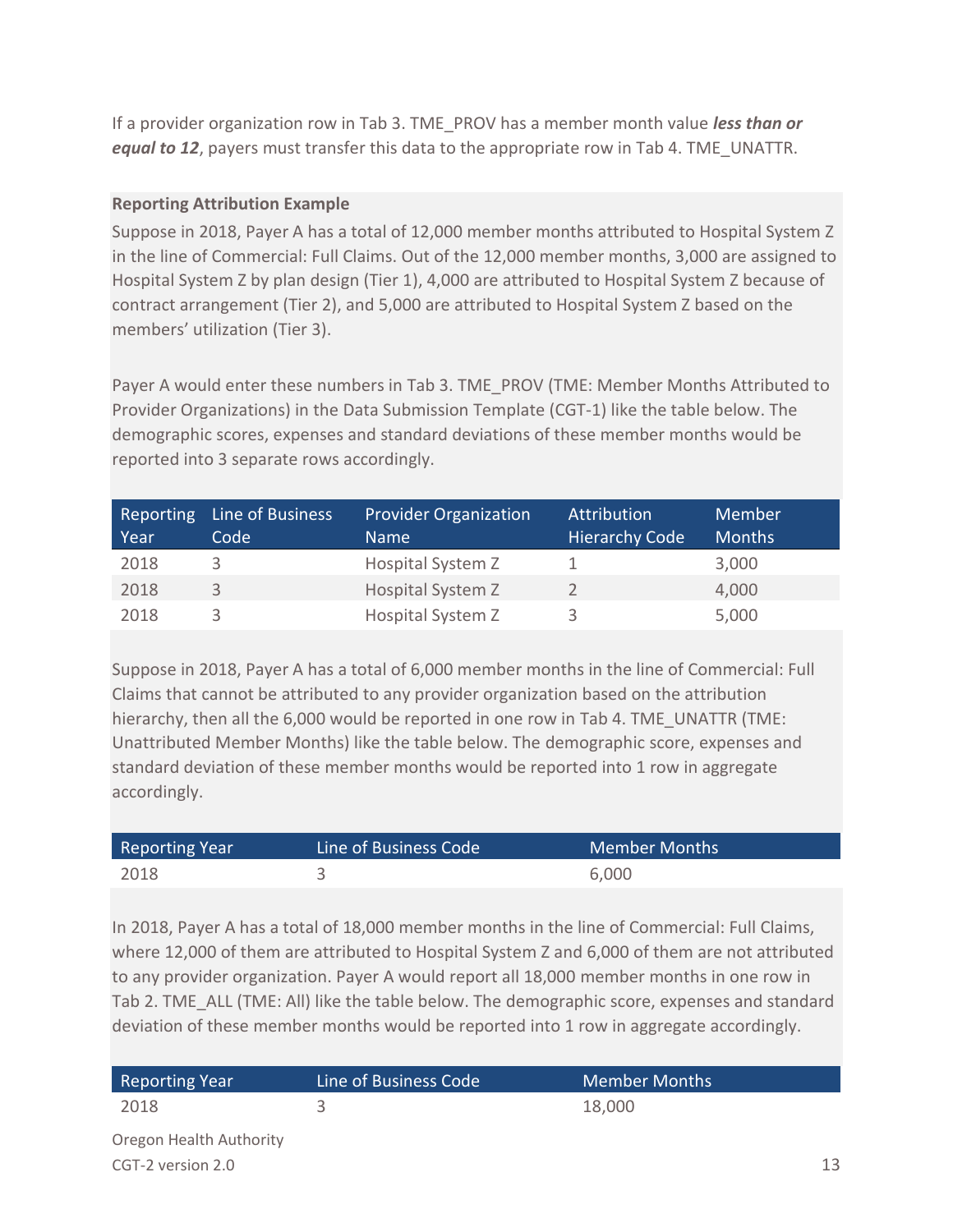#### **Provider Organization Attribution**

Payers should attribute members to primary care providers using the guidance above. Those primary care providers will have TINs associated with their practice or organization, and large health systems or other provider organizations may have multiple TINs.

Where possible, payers should report one provider organization in each row of Tab 3 of the Data Submission Template, which would represent the sum of all of its affiliated TINs. For example, Hospital System Z has six TINs associated to it, each belonging to a primary care practice. In Tab 3, please report the total experience of Hospital System Z in one row rather than the experience of the individual six TINs separately.

In Tab 7, please report all of the associated TINs and names for each of the provider organizations listed in Tab 3. Using the same example as above, in Tab 7 payers would report Hospital System Z and identify all six affiliated entities by their TIN number and entity name.

If a payer cannot group TINs together because they lack the data to understand how the providers are organized, please report the data by TIN in Tab 3.

#### **Provider Organization Attribution Example**

Suppose in 2018, Hospital System Z had 6 TINs associated with its various sites of services of business entities. Payer will report Hospital System Z and associated TINs in Tab 7:

| PRV01<br>free text                | PRV02<br>text                    |  |
|-----------------------------------|----------------------------------|--|
| <b>Provider Organization Name</b> | <b>Provider Organization TIN</b> |  |
| Hospital System Z                 | 000000001                        |  |
| Hospital System Z                 | 000000002                        |  |
| Hospital System Z                 | 000000003                        |  |
| Hospital System Z                 | 000000004                        |  |
| Hospital System Z                 | 000000005                        |  |
| Hospital System Z                 | 000000006                        |  |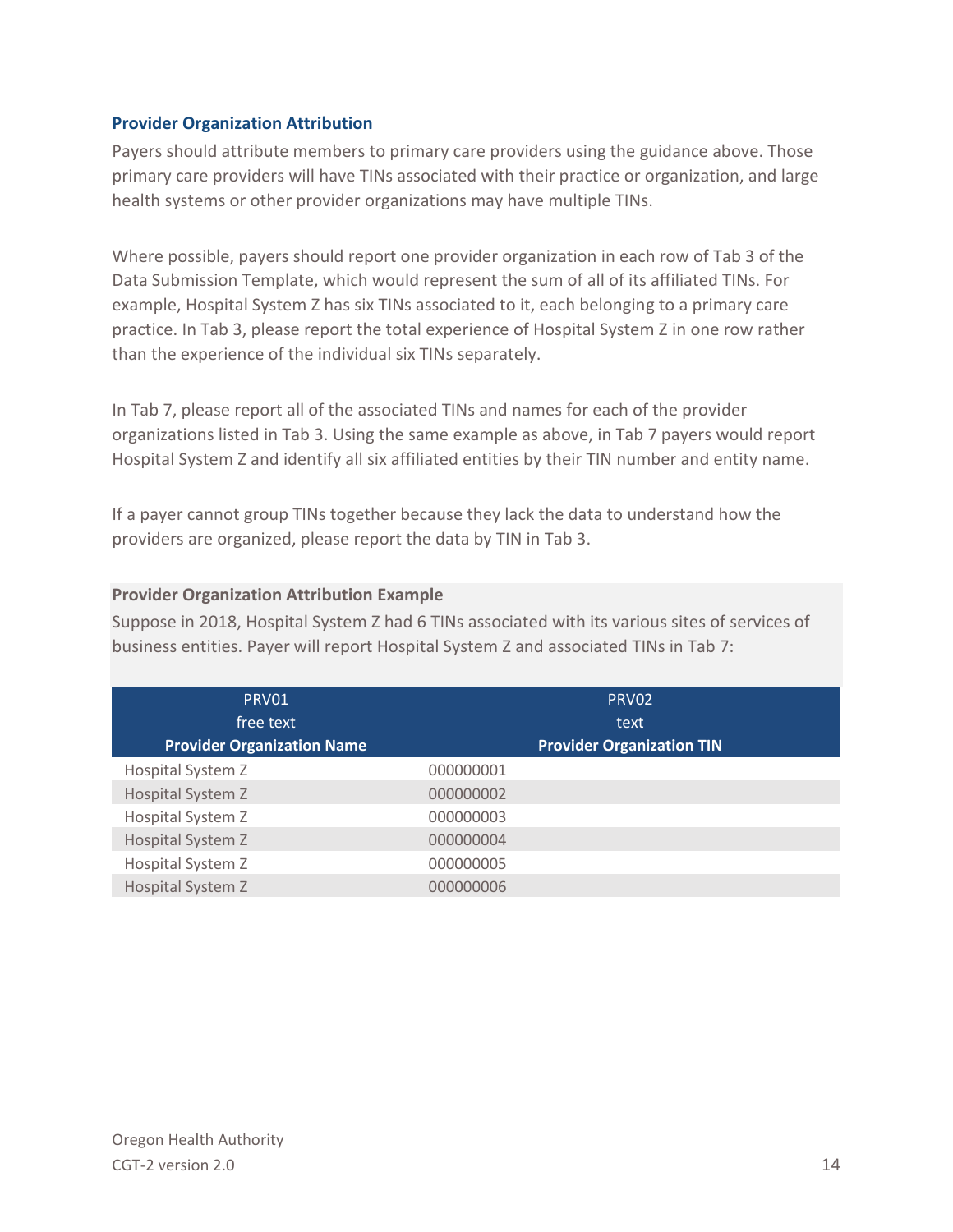#### **Defining Primary Care Providers for Attribution**

Payers who are developing or modifying their own primary care attribution methodology (for Tier 3 in the attribution hierarchy above) must use the provider taxonomy codes from the [Primary Care Spending Reporting Program \(SB 231, 2015\)](https://www.oregon.gov/oha/HPA/ANALYTICS/PCSpendingDocs/2020-Oregon-Primary-Care-Spending-Report-Legislature.pdf) to identify primary care providers. See Table 3 below.

| <b>Taxonomy Code</b> | Description                          |
|----------------------|--------------------------------------|
| 364S00000X           | Certified clinical nurse specialist  |
| 261QF0400X           | Federally qualified health center    |
| 175L00000X           | Homeopathic medicine                 |
| 175F00000X           | Naturopathic medicine                |
| 363L00000X           | Nurse practitioner                   |
| 363LA2200X           | Nurse practitioner, adult health     |
| 363LF0000X           | Nurse practitioner, family           |
| 363LP0200X           | Nurse practitioner, pediatrics       |
| 363LP2300X           | Nurse practitioner, primary care     |
| 363LW0102X           | Nurse practitioner, women's health   |
| 163W00000X           | Nurse, non-practitioner              |
| 207Q00000X           | Physician, family medicine           |
| 207R00000X           | Physician, general internal medicine |
| 208D00000X           | Physician, general practice          |
| 207RG0300X           | Physician, geriatric medicine        |
| 208000000X           | Physician, pediatrics                |
| 2083P0500X           | Physician, preventive medicine       |
| 363A00000X           | Physician's assistant                |
| 363AM0700X           | Physician's assistant, medical       |
| 261QP2300X           | Primary care clinic                  |
| 261QR1300X           | Rural health clinic                  |

**Table 3. Primary Care Taxonomy Codes and Descriptions** 

Note psychiatric and OB/GYN providers are included in the Primary Care Spending Reporting Program's definition but have been excluded for the purposes of the cost growth target program's taxonomy for attribution.

If payers need additional guidance in identifying primary care services to help with attribution, OHA has also provided a set of procedure codes from the Primary Care Spending Report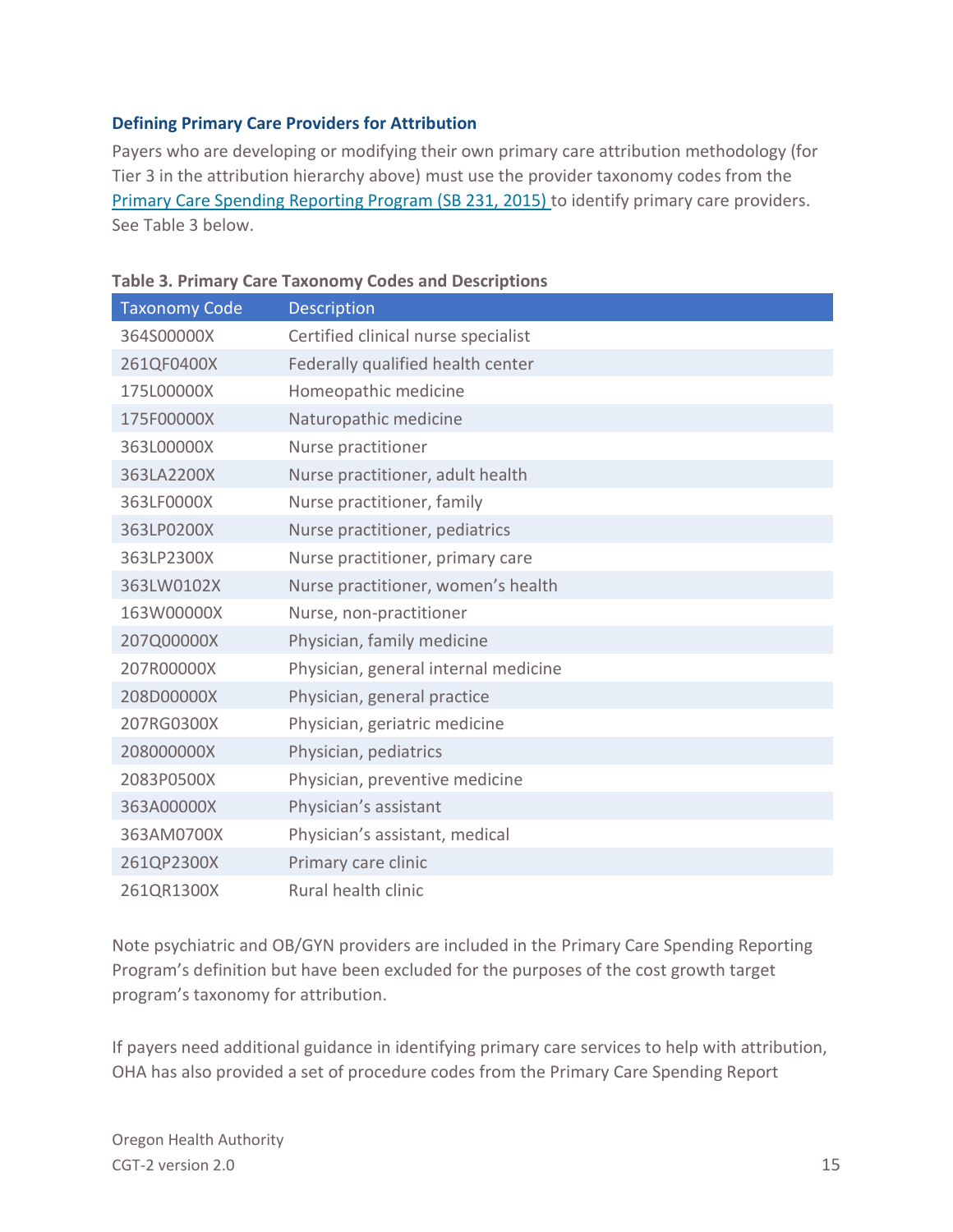Program in Appendix B. Payers can also use their own internal processes for identifying primary care services.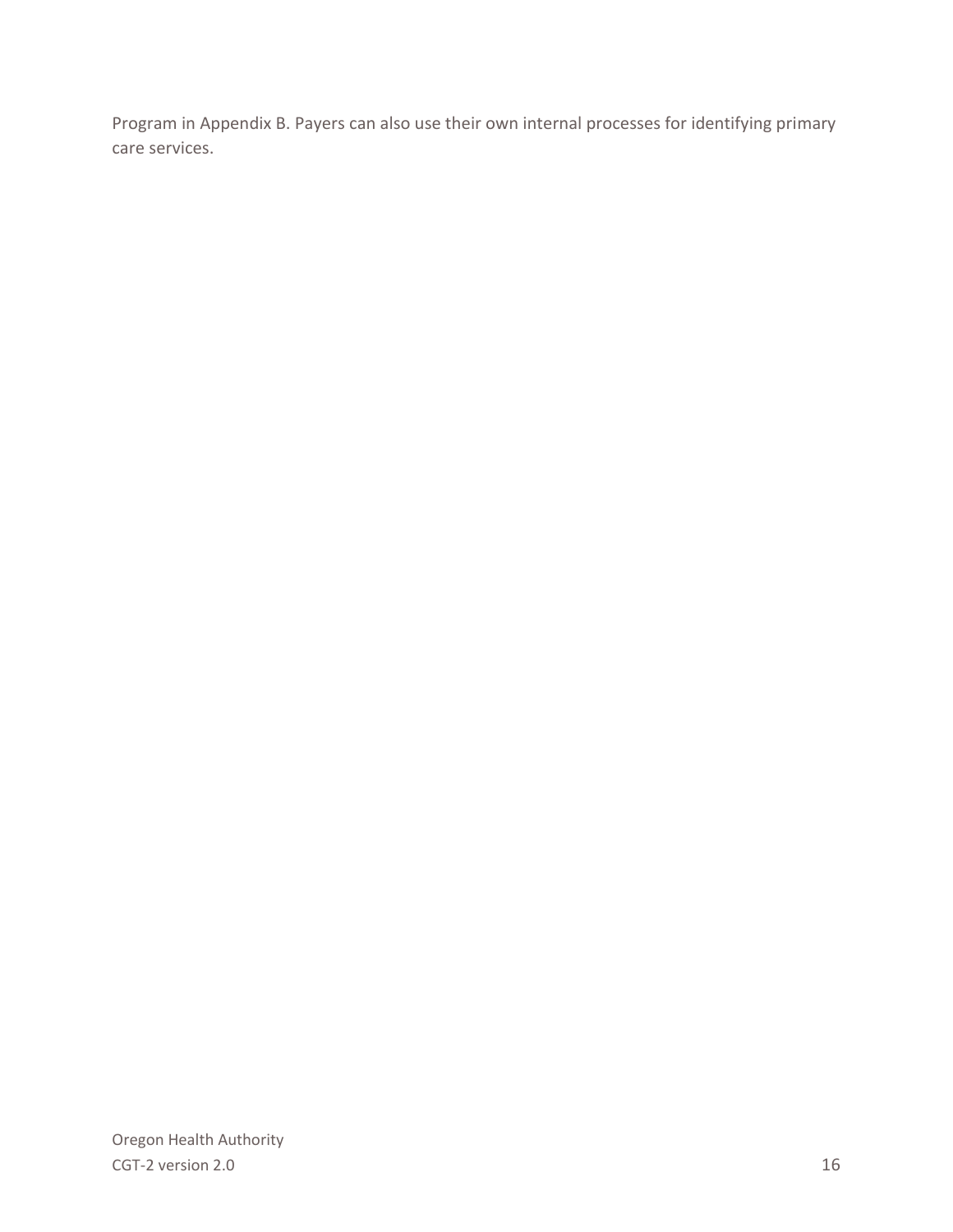#### **Demographic Adjustment**

#### <span id="page-16-0"></span>**Why Adjust for Demographics?**

A payer or provider organization's population may change over the course of a year. Some of these changes will have an impact on spending growth, e.g., a population that is older than last year would be expected to have higher spending than the previous year.

To the extent possible, performance relative to the cost growth target needs to be adjusted for provider and payer organizations year over year to offset the natural aging and therefore cost of the population. However, at the market or statewide levels the populations are large enough to be stable over time such that demographic adjustment is unnecessary.

#### **Demographic Adjustment Requirements**



Each payer must use the demographic adjustment factors as provided in the data submission template. The factors are provided by age band, sex, and line of business and should be applied to the relevant population by the data submitting organization. Factors were developed from Oregon claims data from 2015-2019.

- The demographic adjustment factors used should correspond to the population and program reported (i.e., Medicare, Medicaid, commercial).
- Demographic score should reflect all Oregon residents included at the payer and provider organization levels (i.e., payers should not exclude residents from adjustment).
- Member age should be based on the age of the member at the end of the measurement period. For example, for the calendar year 2021 measurement period, the member's age at December 31, 2021 should be used to decide which age band the member belongs
- Demographic tables will be re-configured every 3-5 years or as needed based on changes in Oregon healthcare cost and utilization trends.

#### **Demographic Adjustment Reporting**

Payers will report both the unadjusted amounts and a demographic score for each row in the data submission template. OHA will calculate the demo-adjusted amounts using the unadjusted data and demographic scores provided.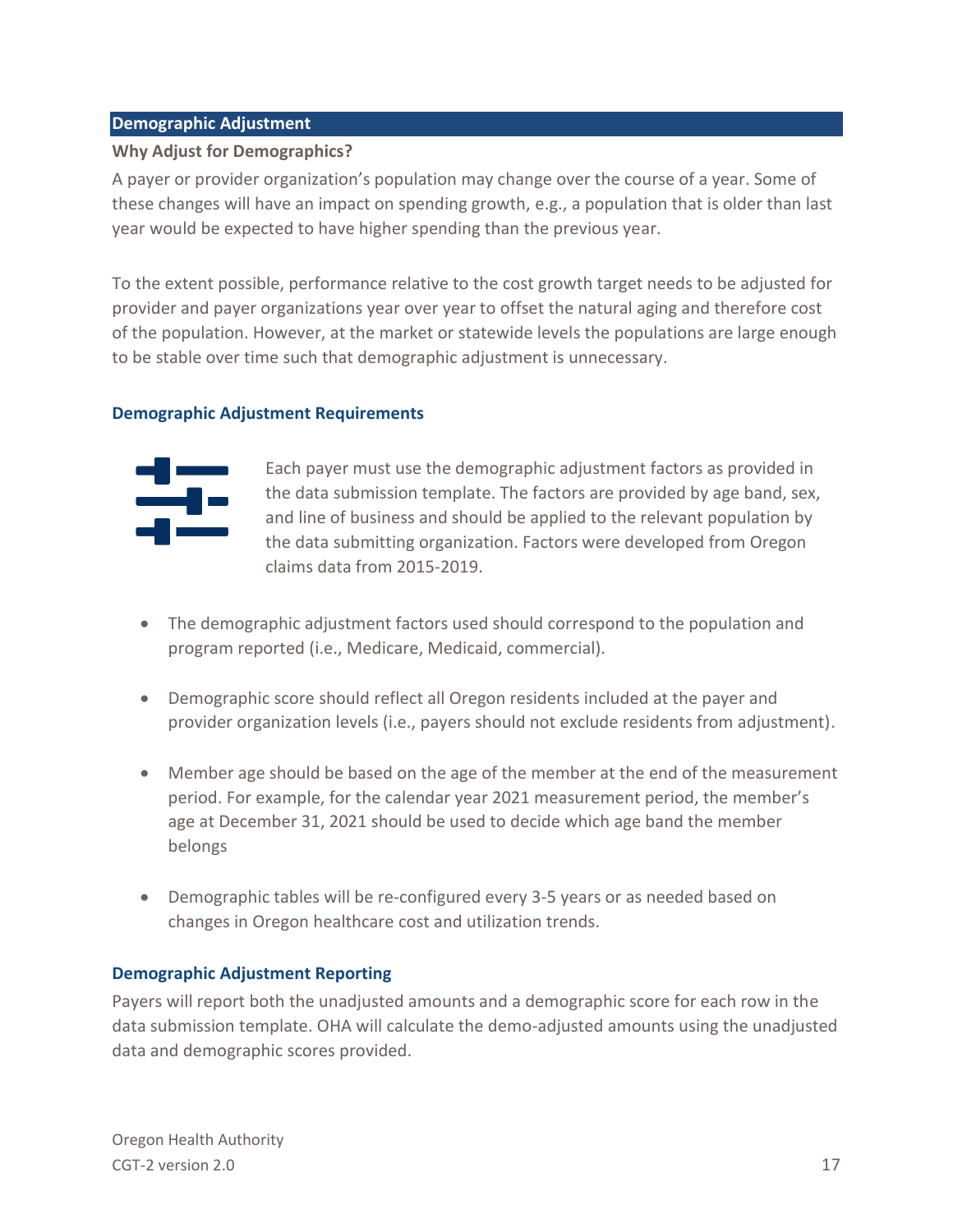Included in the attestation that the data is complete, current, and accurate is an acknowledgment that the demographic scores are tabulated using the most recent demographic tables provided in the most up to date data submission template and that the scores are themselves accurate to the best of the payer's knowledge.

Data submissions must include two years of data. Each measurement period will use the same demographic factors within the submission. No normalization is needed when applying factors to multiple measurement periods.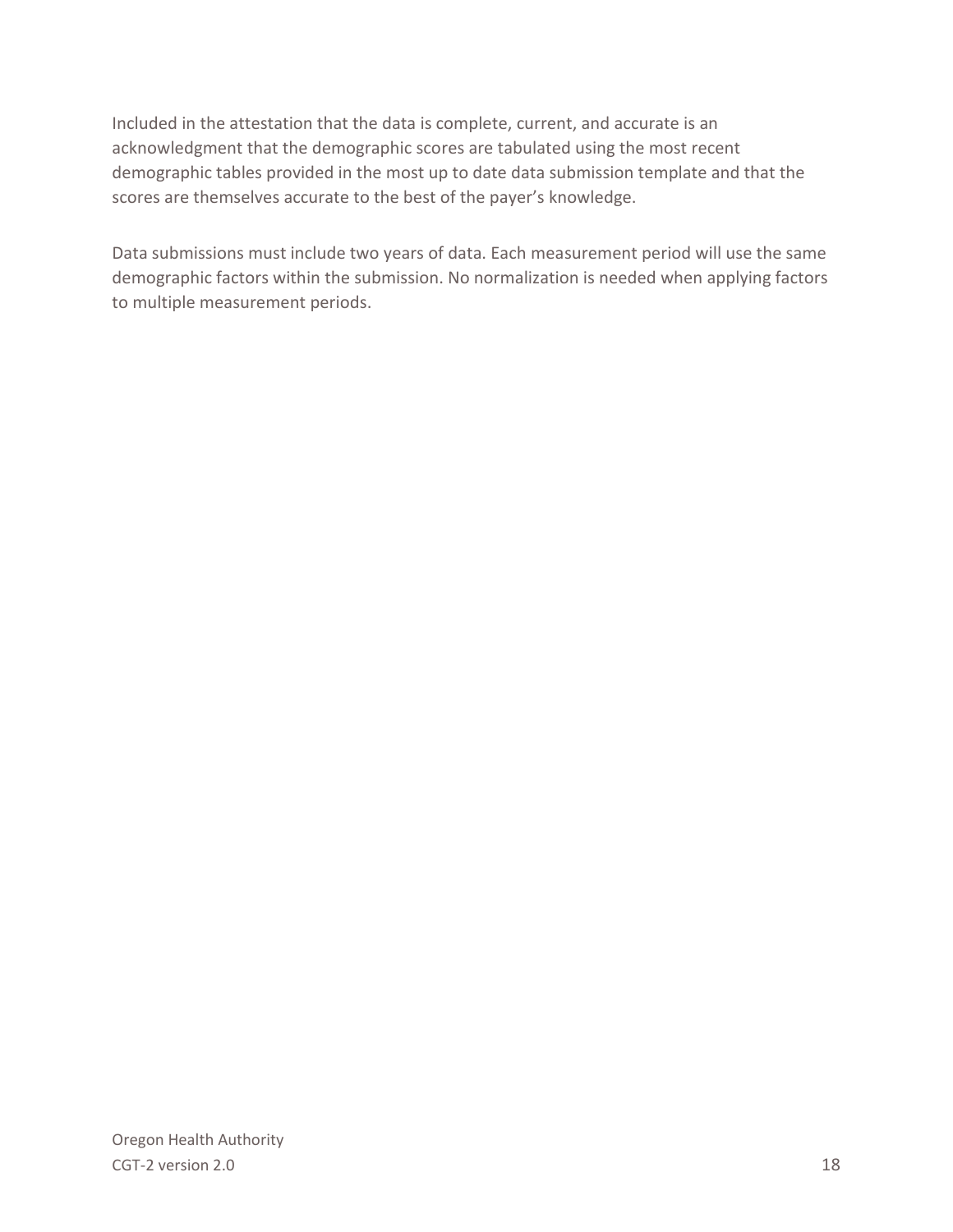## **Data Sources and Payer Reporting**

Multiple data sources are needed to calculate health care cost growth each year. This section describes the different data sources, as well as which payers are required to submit data.

## <span id="page-18-0"></span>**Data Sources**

The primary source for THCE data is the annual data submission from payers, as outlined in Oregon Administrative Rule (OAR) 409-065, but multiple data sources are used for a more comprehensive calculation of health care cost growth. OHA is responsible for collecting and compiling all data sources. See Table 4.

| Component<br>of THCE             | Category                                                                           | <b>Data Source</b>                                                                                                          |
|----------------------------------|------------------------------------------------------------------------------------|-----------------------------------------------------------------------------------------------------------------------------|
|                                  | Payers claims payments                                                             | Payer data submission template<br>$(CGT-1)$                                                                                 |
|                                  | Payers non-claims payments                                                         | Payer data submission template<br>$(CGT-1)$                                                                                 |
| Total<br>Medical                 | Payer enrollment                                                                   | Payer data submission template<br>$(CGT-1)$                                                                                 |
| Expenses<br>(TME)                | Medicaid fee-for-service claims payments<br>and non-claims payments and enrollment | <b>OHA</b>                                                                                                                  |
|                                  | Medicare fee-for-service claims payments<br>and all Part D spending                | <b>CMS</b>                                                                                                                  |
|                                  | <b>Pharmacy Rebates</b>                                                            | Payer data submission template<br>$(CGT-1)$                                                                                 |
|                                  | NCPHI for commercial fully insured market                                          | Federal commercial medical loss<br>ratio (MLR) reports                                                                      |
| Net Cost of<br>Private<br>Health | <b>NCPHI for Medicare Advantage</b>                                                | The Supplemental Health Care<br>Exhibit (SHCE) from the National<br>Association of Insurance<br><b>Commissioners (NAIC)</b> |
| Insurance<br>(NCPHI)             | <b>NCPHI for Medicaid Managed Care</b>                                             | OHA Exhibit L financial reporting                                                                                           |
|                                  | Income from Fees of Uninsured Plans to<br>calculate NPCHI for self-insured plans   | Payer data submission template<br>$(CGT-1)$                                                                                 |
|                                  | Number of member months in each market<br>segment for calculating NCPHI            | Payer data submission template<br>$(CGT-1)$                                                                                 |

#### **Table 4. Components of THCE Calculation by Data Source**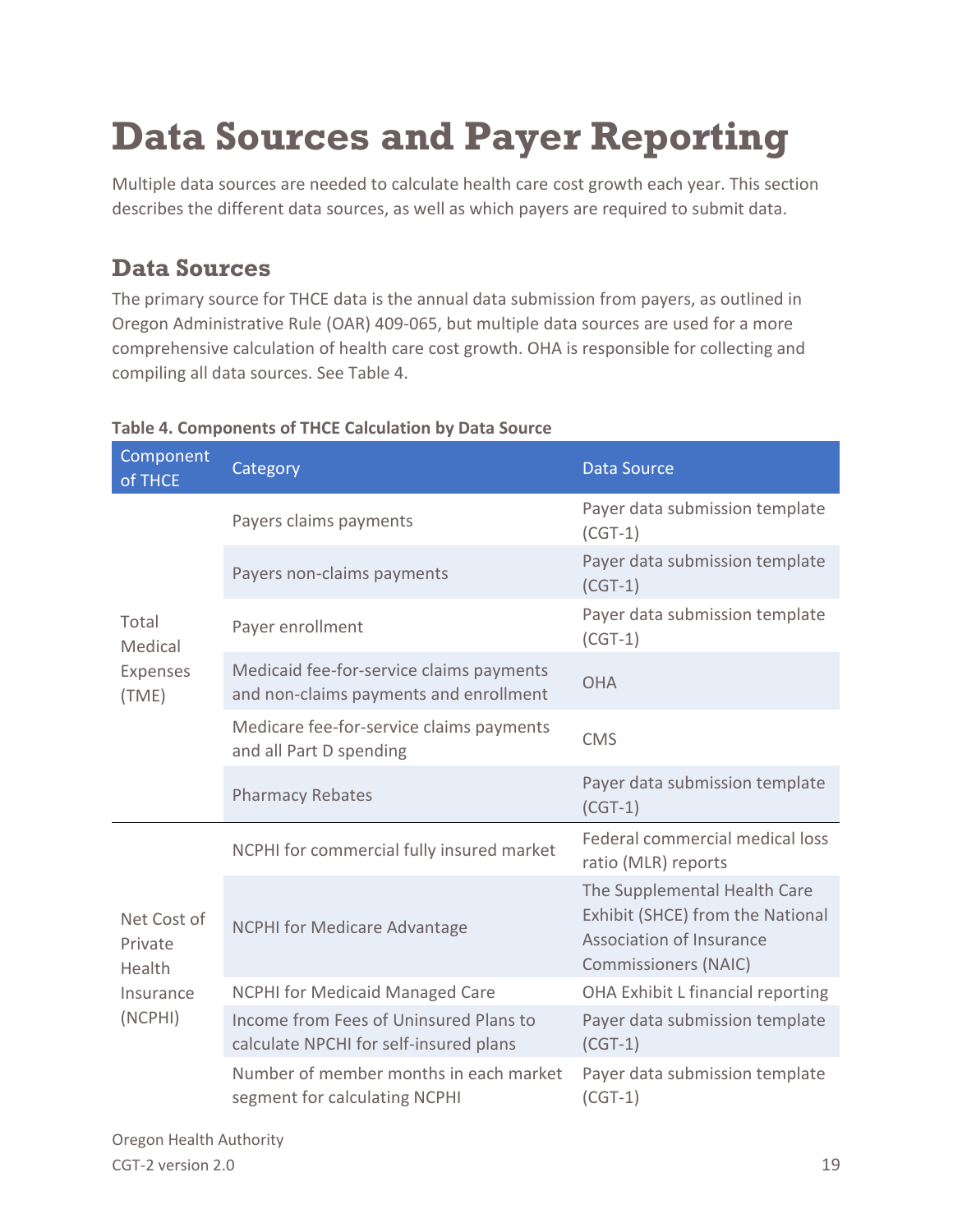### <span id="page-19-0"></span>**Which Payers are Required to Submit Data?**

Data submission requirements for the Cost Growth Target Program are in Oregon Administrative Rule 409-065 (filed November 19, 2021). <https://secure.sos.state.or.us/oard/displayDivisionRules.action?selectedDivision=5882>

#### **Mandatory Reporters**

All payers and third-party administrators (TPAs) with at least 1,000 covered Oregon lives across all lines of business must submit cost growth target data. Payers will be identified using enrollment data from the Department of Consumer and Business Services (DCBS) and from OHA's Medicaid enrollment reports. OHA will aggregate the most recent four quarters of enrollment data and use the mean total lives to identify mandatory reporters for each reporting year.

OHA will identify mandatory reporters each year and provide written notification by April 30<sup>th</sup> to all payers and TPAs subject to the reporting requirements of the current year. See the list of current mandatory reporters at the CGT Data Submission website: <https://www.oregon.gov/oha/HPA/HP/Pages/cost-growth-target-data.aspx>

If a payer or TPA believes its determination as a mandatory reporter for a reporting year is in error, they must contact OHA to contest the determination within 30 days of notification of mandatory reporter status. To contest: email [HealthCare.CostTarget@dhsoha.state.or.us.](mailto:HealthCare.CostTarget@dhsoha.state.or.us)

New mandatory reporters submitting data for the first time, or mandatory reporters that did not submit data in the previous year, will need to participate in a data submission training provided by OHA prior to their first data submission.

#### **Voluntary Reporters**

OHA will also identify voluntary reporters that have at least 1,000 calculated mean total lives across all lines of business and will invite them to participate in the annual data submission. See the list of current voluntary reporters at the CGT Data Submission website: <https://www.oregon.gov/oha/HPA/HP/Pages/cost-growth-target-data.aspx>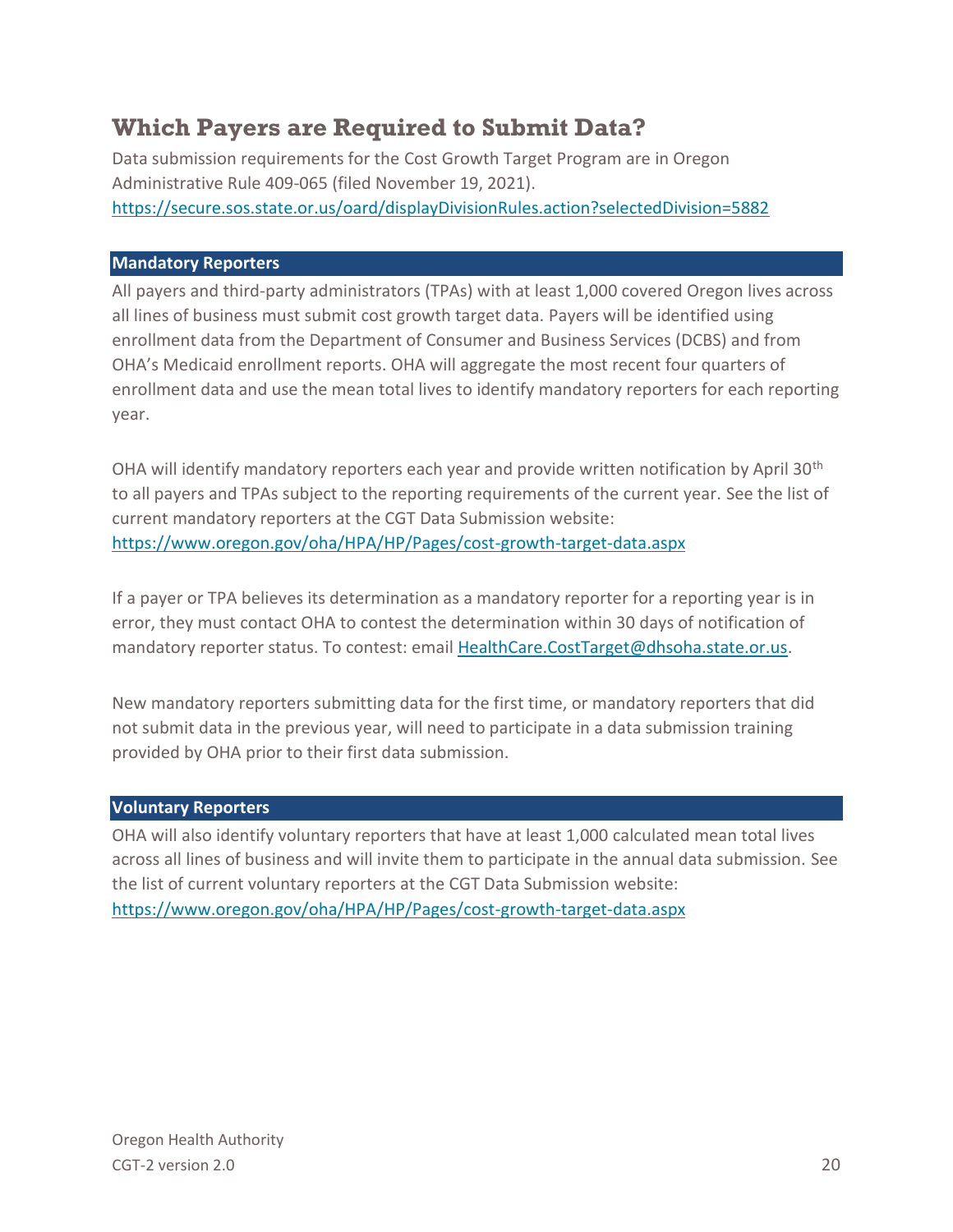## <span id="page-20-0"></span>**Which Lines of Business are Included?**

Payers should only report claims and non-claims payments **made to providers**. Reporters shall submit data for all required lines of business (LOBs); they shall not submit data for any excluded lines of business.

Mandatory reporters that contract with another entity for any required LOBs remain responsible for reporting all required LOBs. The mandatory reporter may elect to have the contracted entity report the data but will need to notify OHA and provide contact information for the contracted entity. The contracted entity may also need to participate in the data submission training.

**Required LOBs:** Included markets are Commercial, Medicare, Medicaid. The commercial line of business includes individual, small group, large group, self-insured plans, short-term health plans, and student-health plans.

**Excluded LOBs:** accident policy; disability policy; hospital indemnity policy; long-term care insurance; Medicare supplemental insurance (AKA Medigap); stand-alone prescription drug plans; specific disease policy; stop-loss plans; supplemental insurance that pays deductibles, copays, or coinsurance; vision-only insurance; workers compensation; and dental-only insurance.

Table 5 lists other excluded items. This is a non-exhaustive list and if there are other items that payers are not sure about whether to include or exclude in the cost growth target data submission, payers should contact OHA at [HealthCare.CostTarget@dhsoha.state.or.us](mailto:HealthCare.CostTarget@dhsoha.state.or.us) to discuss.

#### **Table 5. Excluded Items**

Discounts and other member perks, such as gym membership benefits Payer reinsurance recoveries or reinsurance premiums CMS reconciliation payments, such as Medicare sweep or Part D Premiums ACA risk transfer payments COVID-related funds that are *not* paid to providers<sup>2</sup>

See section below for specific instructions for Medicaid Coordinated Care Organizations (CCOs).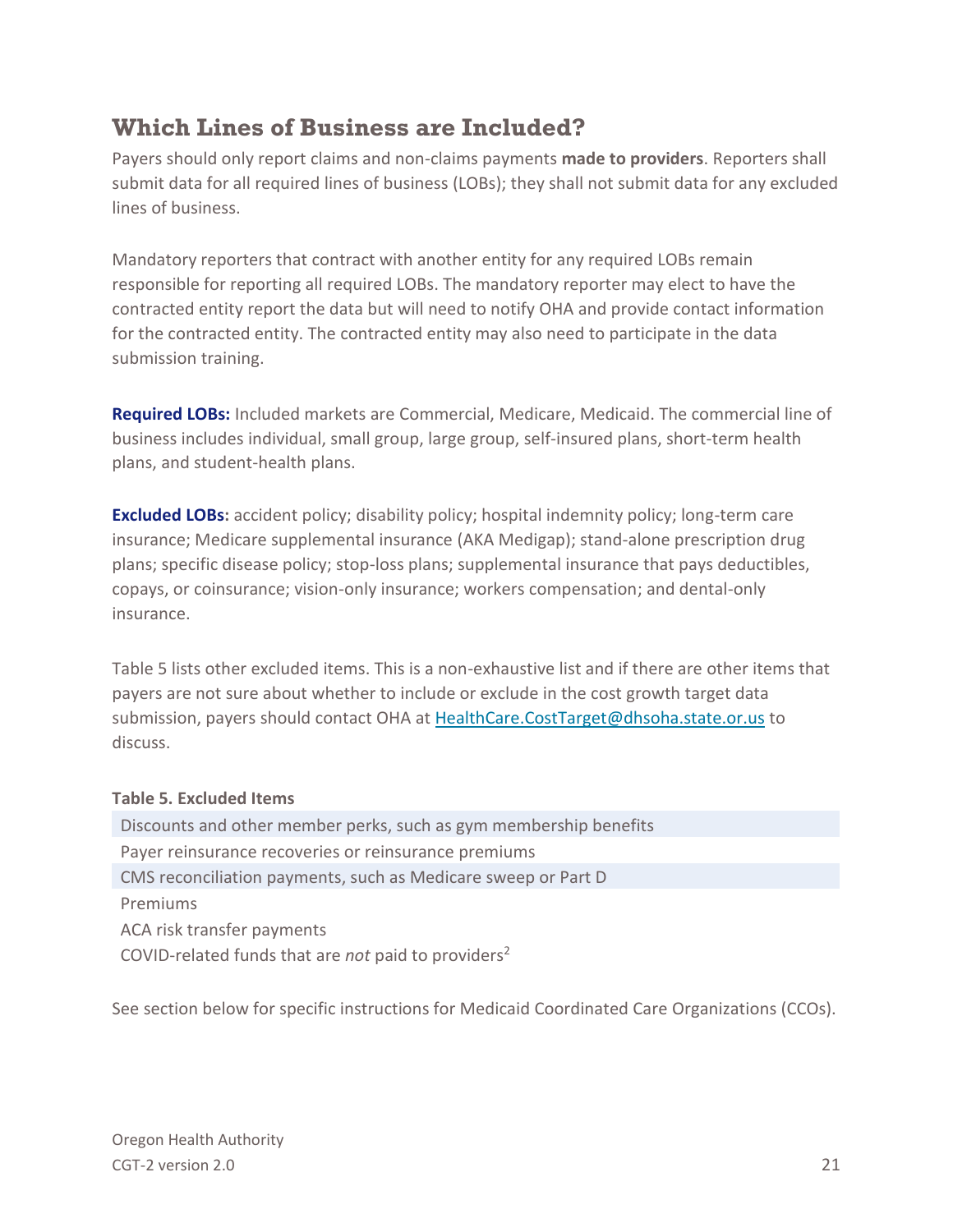#### **Guidance for Medicaid Coordinated Care Organizations (CCOs)**

Payers should include all Medicaid and CHIP expenditures across all CCO benefit categories (A, B, E and G) in their Medicaid LOB unless specifically excluded below.

#### **Included Expenditures**

| <b>Member Services</b><br><b>Expenses</b>                            | CCOs must include all member services expenses such as hospital<br>services, physician/professional services, substance abuse disorder<br>expenses, mental health, prescription drugs, transportation, durable<br>medical equipment and supplies, and other member service<br>expenses. |
|----------------------------------------------------------------------|-----------------------------------------------------------------------------------------------------------------------------------------------------------------------------------------------------------------------------------------------------------------------------------------|
| <b>Quality Pool</b><br><b>Distributions</b>                          | CCOs must include any quality pool distributions made to providers.                                                                                                                                                                                                                     |
| <b>Dental</b>                                                        | CCOs must include dental in their data submission, as dental is a<br>covered benefit for Medicaid and part of the CCOs' contracts and<br>global budgets.                                                                                                                                |
| <b>Cover All Kids</b>                                                | CCOs must include all member service expenditures for individuals<br>receiving benefits in the Cover All Kids program.                                                                                                                                                                  |
| <b>COVID-19 Vaccine</b><br><b>Settlements</b>                        | CCOs must include any vaccine settlements that were paid to or<br>recouped from providers, if applicable.                                                                                                                                                                               |
| <b>711 Drug Spending</b>                                             | CCOs must report any 711 costs they are paying. CCOs should not<br>estimate costs for 711 drug spending for CCO members that are<br>"carved out" and paid by Medicaid Fee-For-Service.                                                                                                  |
| <b>Excluded Expenditures</b>                                         |                                                                                                                                                                                                                                                                                         |
| <b>Health Related</b><br><b>Services and SDOH</b><br><b>Spending</b> | CCOs should exclude Health Related Services and any spending on<br>social determinants of health. OHA tracks this CCO spending through<br>Exhibit L and can monitor and report on it separately.                                                                                        |
| <b>SHARE Obligations</b>                                             | CCOs should exclude any payments made to comply with SHARE<br>obligations.                                                                                                                                                                                                              |
| <b>Qualified Directed</b><br><b>Payment (QDP)</b>                    | CCOs should exclude QDP payments received by OHA and paid to<br>hospitals.                                                                                                                                                                                                              |

<sup>&</sup>lt;sup>2</sup> TME may include supportive funds made to providers to support clinical and business operations during the global COVID-19 pandemic. See the *Non-Claims: Other* category description in the Tabs 2-4 – Total Medical Expenses (TME) subsection under Data Submission Template.

Oregon Health Authority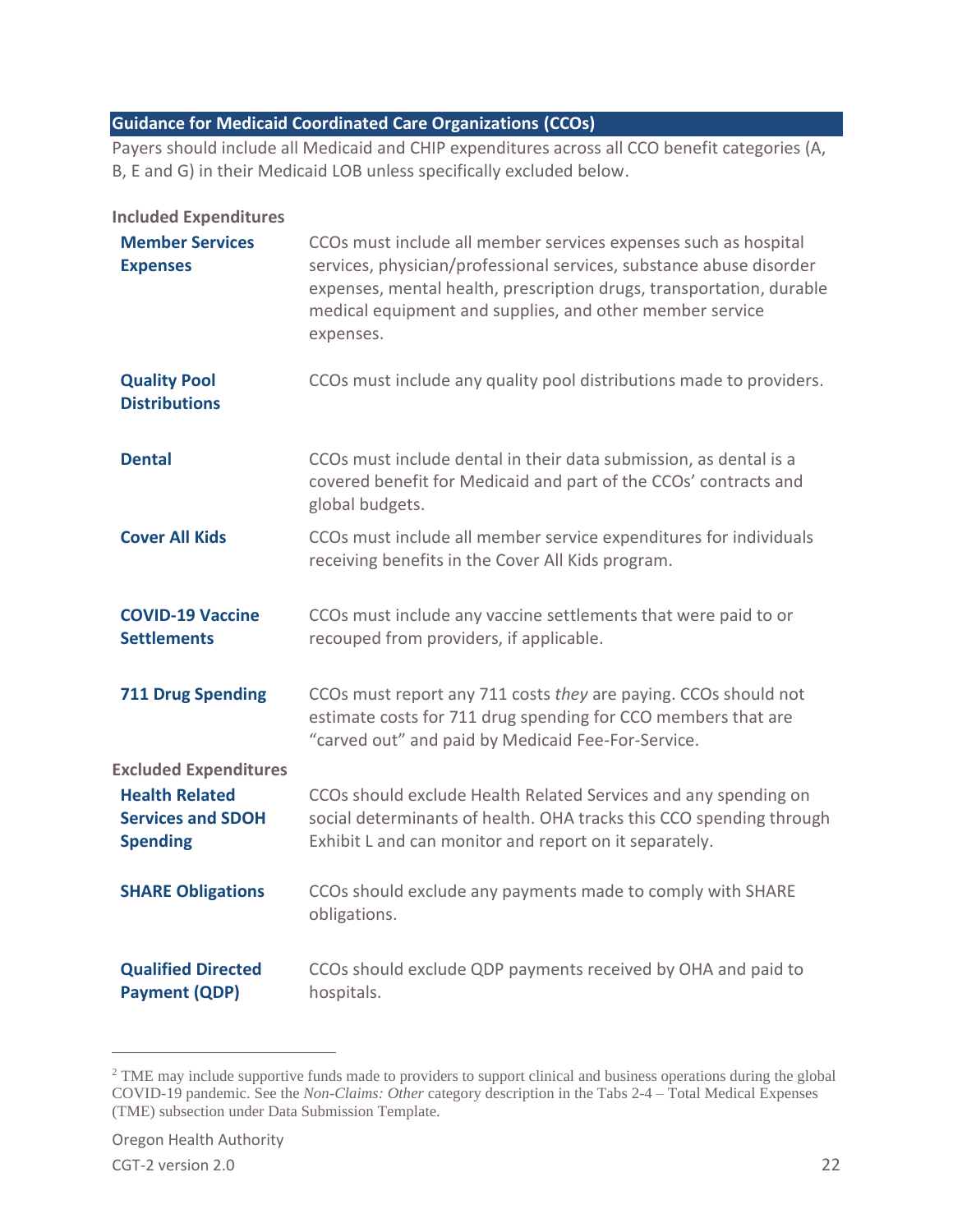## <span id="page-22-0"></span>**Data Completeness**

#### **Claims Run-Out Period**

Payers should allow for a claims run-out period of at least 180 days after December 31 of the measurement year, i.e., payers should not pull the data until after June 30 of the year following the measurement year.

All claims should be reported based on the incurred date, or date of service, not the paid or reconciled date. No IBNR/IBNP should be applied to claims.

Payers should report their overall completeness of the claims data in Tab 1 of the Data Submission Template (CGT-1). If completeness of the claims data drops below 98%, OHA reserves the right to request payers to calculate IBNR and/or provide supplemental information.

For each data submission, payers should **not** apply a "paid through date" or otherwise limit the claims runout, even when reporting data with runout periods longer than 180 days.

#### **Non-Claims Reconciliation Period**

Payers should allow for a non-claims reconciliation period of at least 180 days after December 31 of the measurement year to reconcile non-claims payments made to providers, including incentives, capitation, risk settlements, and other non-claims-based payments.



Payers should apply reasonable and appropriate estimations of non-claims liability for each provider organization (including payments expected to be made to organizations not separately identified in the reporting) that are expected to be reconciled after the 180-day reconciliation period. OHA may request additional detail from payers about their estimations.

All non-claims should be reported based on the incurred date or date of service, not the paid or reconciled date.

For each data submission, payers should **not** apply a "paid through date" or otherwise limit the non-claims runout, even when reporting data with runout periods longer than 180 days.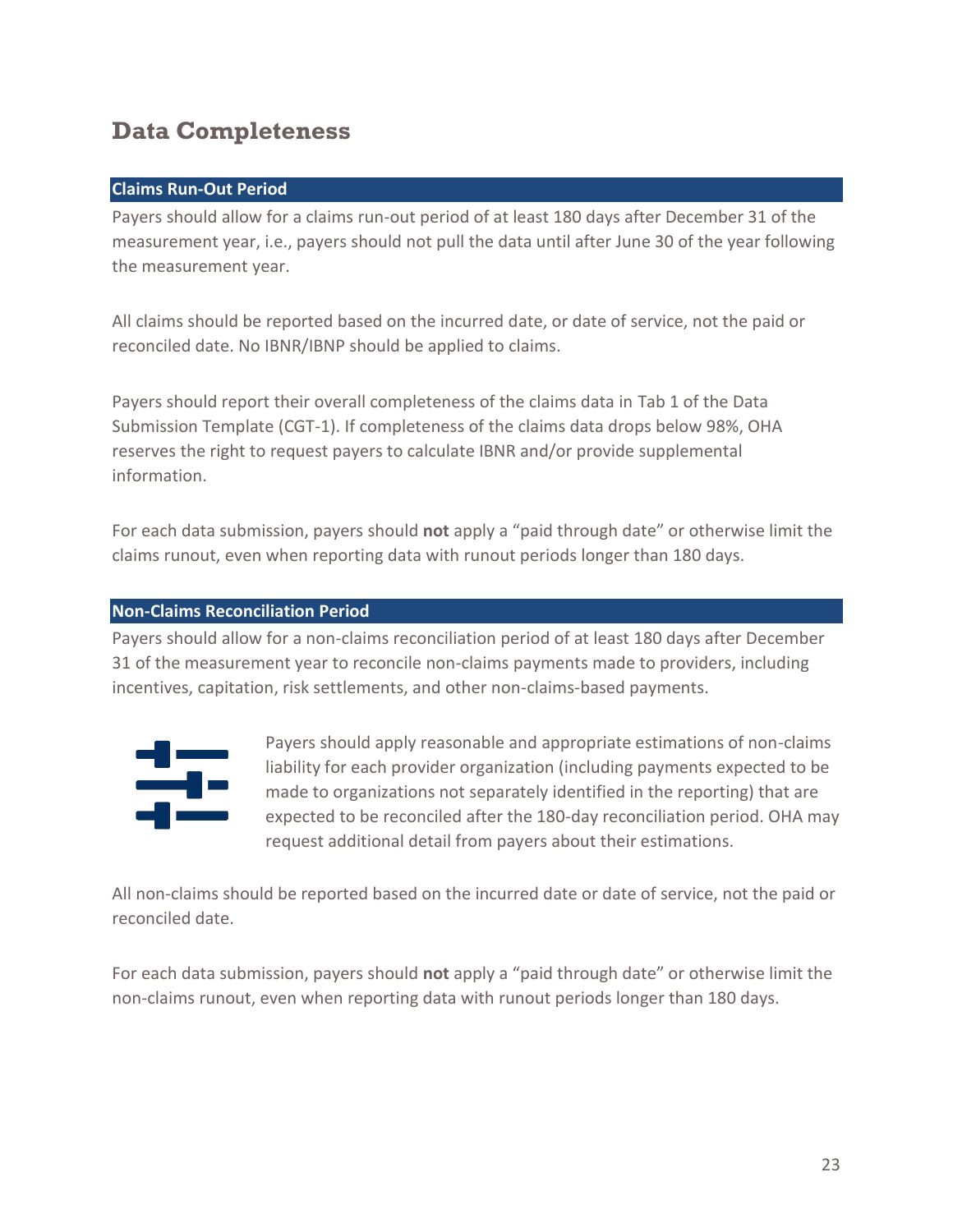## <span id="page-23-0"></span>**How Spending is Categorized**

The health care cost growth target program is focused on measuring THCE and TME – see figure below. The data submission template captures TME, through the lens of payer to provider payments.



#### **Claims-Based Payments**

Claims-based spending should be categorized using the following broad, mutually exclusive categories. See the Data Submission Template section below for further definition.

- Hospital inpatient
- Hospital outpatient
- Professional: primary care providers
- Professional: specialty providers
- Professional: behavioral health providers
- Professional: other providers
- Long-Term care
- Retail pharmacy
- Other claims-based spending not categorized above

#### **Non-Claims Payments**

Non-claims payments are all of the payments that payers make to providers outside of claims. They should be categorized in the following way, with further definition and specification in the Data Submission Template section below.

- Prospective capitated, prospective global budget, prospective case rate, or prospective episode-based payments
- Performance incentive payments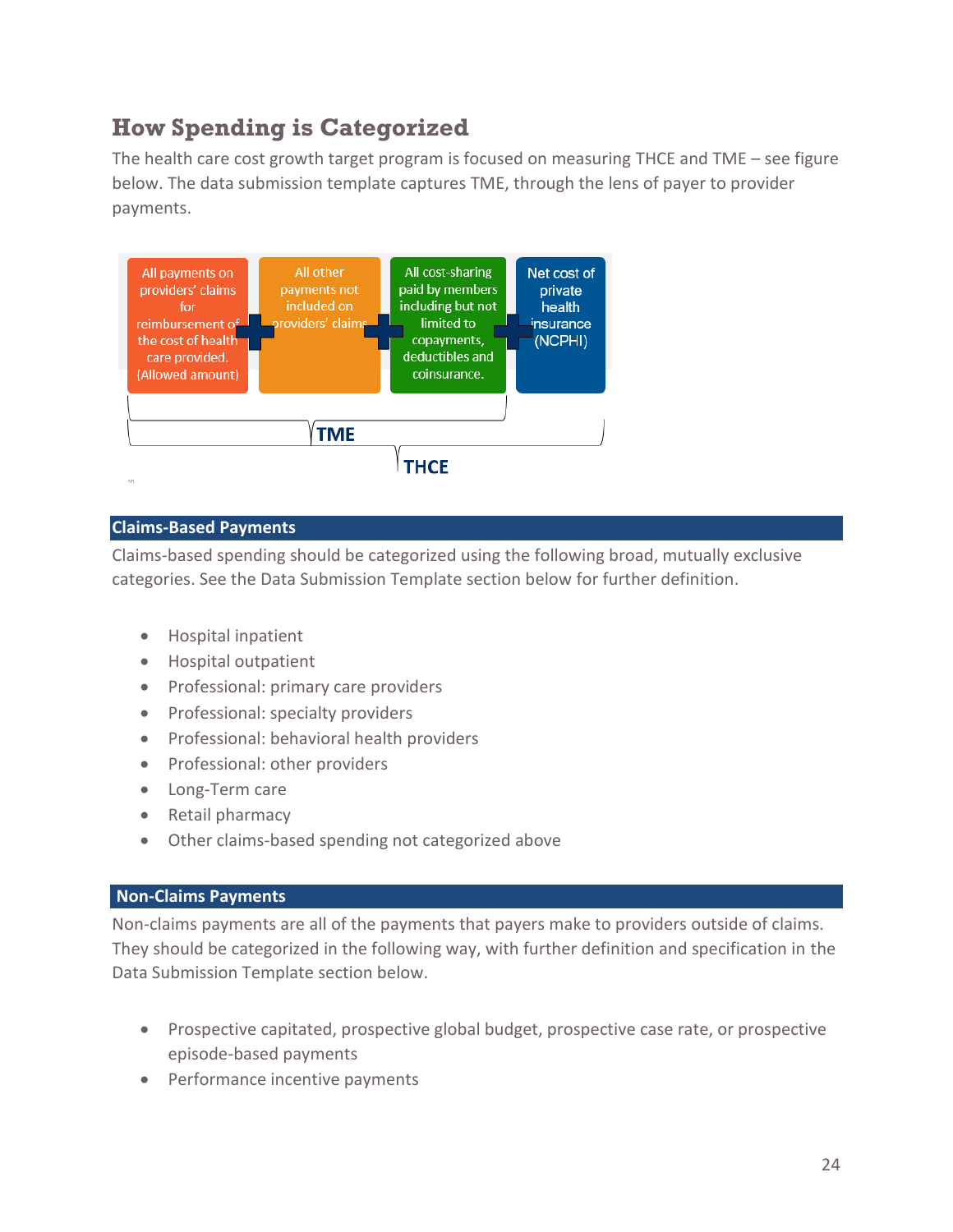- Payments to support population health and practice infrastructure
- Provider salaries
- Recovery
- Other non-claims-based spending

#### **Vendors and Carved-Out Services**

Some payers carve-out covered services (e.g., pharmacy and behavioral health) and may not be able to separately capture the administrative costs of carve-out vendors or have access to the claims or encounter data for these services to accurately estimate or categorize claims-based payments.



Payers should follow the general parameters below but are given flexibility in how they account for these costs because of the different approaches in how payers identify and allocate these costs.

- Spending for covered benefits should be included in the TME calculation, regardless of how the payer is delivering the benefits. If a payer is unable to determine the total spending by service category for carved-out benefits, and…
	- $\circ$  ... has encounter data, the payer should estimate payments and include them in the TME calculation allocated to the appropriate service category.
	- $\circ$   $\ldots$  does not have access to claims or encounter data for carved-out services, the payer should apply a reasonable estimate of spending per member per service category and describe how they calculated the estimate in Tab 1 of their data submission.
- Spending on the administrative fees of carved-out vendor contracts should be included or excluded in accordance with payer reporting on federal financial forms such as the NAIC Medical Loss Ratio form.
- Spending for contracts and vendors that provide strictly administrative functions for health plan operations should not be included in the TME calculation.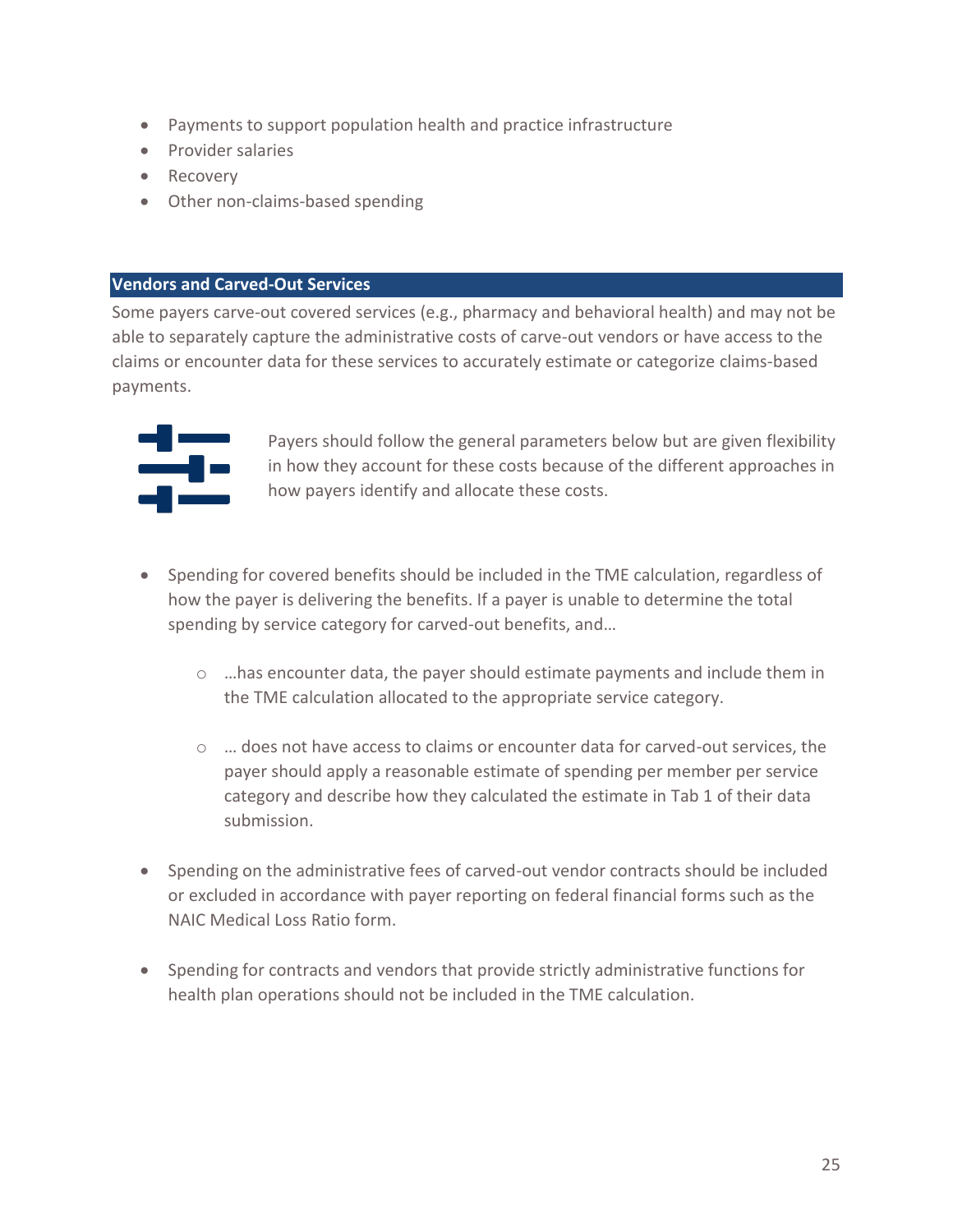## <span id="page-25-0"></span>**Data Submission**

This section describes the annual data submission timeline and process. Data submission requirements for the Cost Growth Target Program are in Oregon Administrative Rule 409-065 (filed November 19, 2021).

<https://secure.sos.state.or.us/oard/displayDivisionRules.action?selectedDivision=5882>

## <span id="page-25-1"></span>**Data Submission Schedule**

#### **Annual Data Submission**

For annual data submission (CY 2021 data and beyond), mandatory reporters shall submit data to OHA by the first Friday in September of the reporting year. OHA will publish an updated data submission timeline each year.

| Due Date          | <b>Annual Data Submission</b> |
|-------------------|-------------------------------|
| September 2, 2022 | CY 2020 and 2021 TME          |
| September 1, 2023 | CY 2021 and 2022 TME          |
| September 6, 2024 | CY 2022 and 2023 TME          |

OHA reserves the right to request prior year data from mandatory reporters as needed.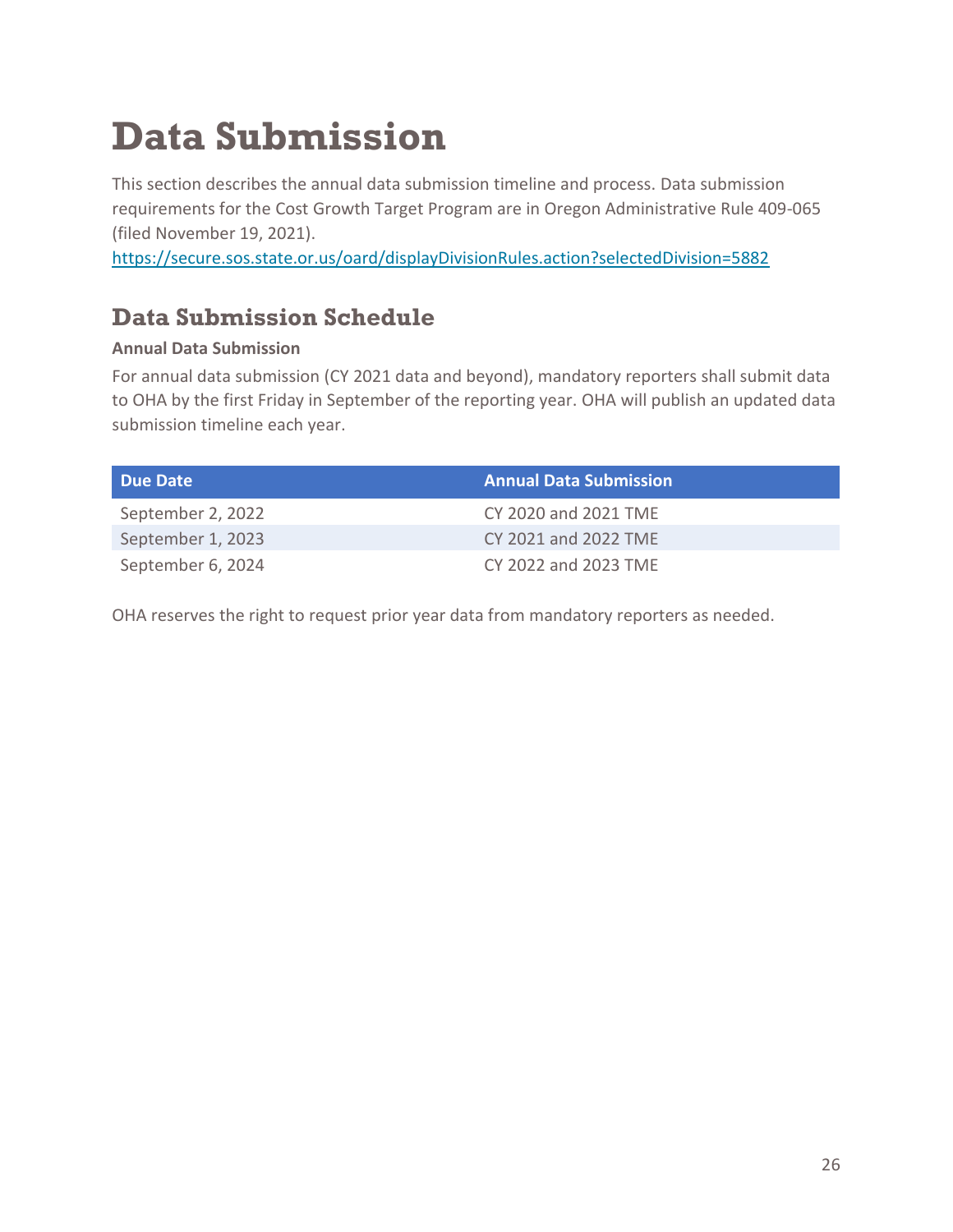## <span id="page-26-0"></span>**Waivers and Deadline Extensions**

Mandatory reporters may request a waiver or deadline extension to data submission requirements.

| <b>Types of Waiver or Extension Requests</b> | <b>Deadline for Submitting Request</b>            |
|----------------------------------------------|---------------------------------------------------|
| A partial waiver of data submission          | No later than 14 calendar days prior to the       |
| requirements                                 | annual reporting deadline                         |
| A waiver of all data submission or           | No later than 60 calendar days prior to the       |
| validation requirements                      | applicable deadline                               |
| A deadline extension for the data            | No later than 14 calendar days prior to the       |
| submission                                   | annual reporting deadline                         |
| A deadline extension for data correction,    | No later than 7 calendar days after OHA requests  |
| resubmission, or validation requirements.    | the data correction, resubmission, or validation. |

#### **Waiver or Extension Request Approvals and Denials**

OHA will approve or deny the waiver or extension request and provide written notification to the requestor within 14 calendar days of receipt of the request. OHA will only grant waivers for one data submission cycle at a time.

If OHA denies the request, the requestor may appeal the denial by requesting a contested case hearing. The appeal must be filed within 30 calendar days of the denial. The appeal process is conducted pursuant to ORS Chapter 183 and the Attorney General's Uniform and Model rules of Procedure for the Office of Administrative Hearings, OAR 137-003-0501 to 137-003-0700. The requestor shall have the burden to prove a compelling need for the waiver.

#### **Waiver or Deadline Extension Request Process**

Reporters can request a waiver or deadline extension for an annual data submission by submitting the Cost Growth Target Data Submission Waiver / Extension Request Form (CGT-3) to OHA.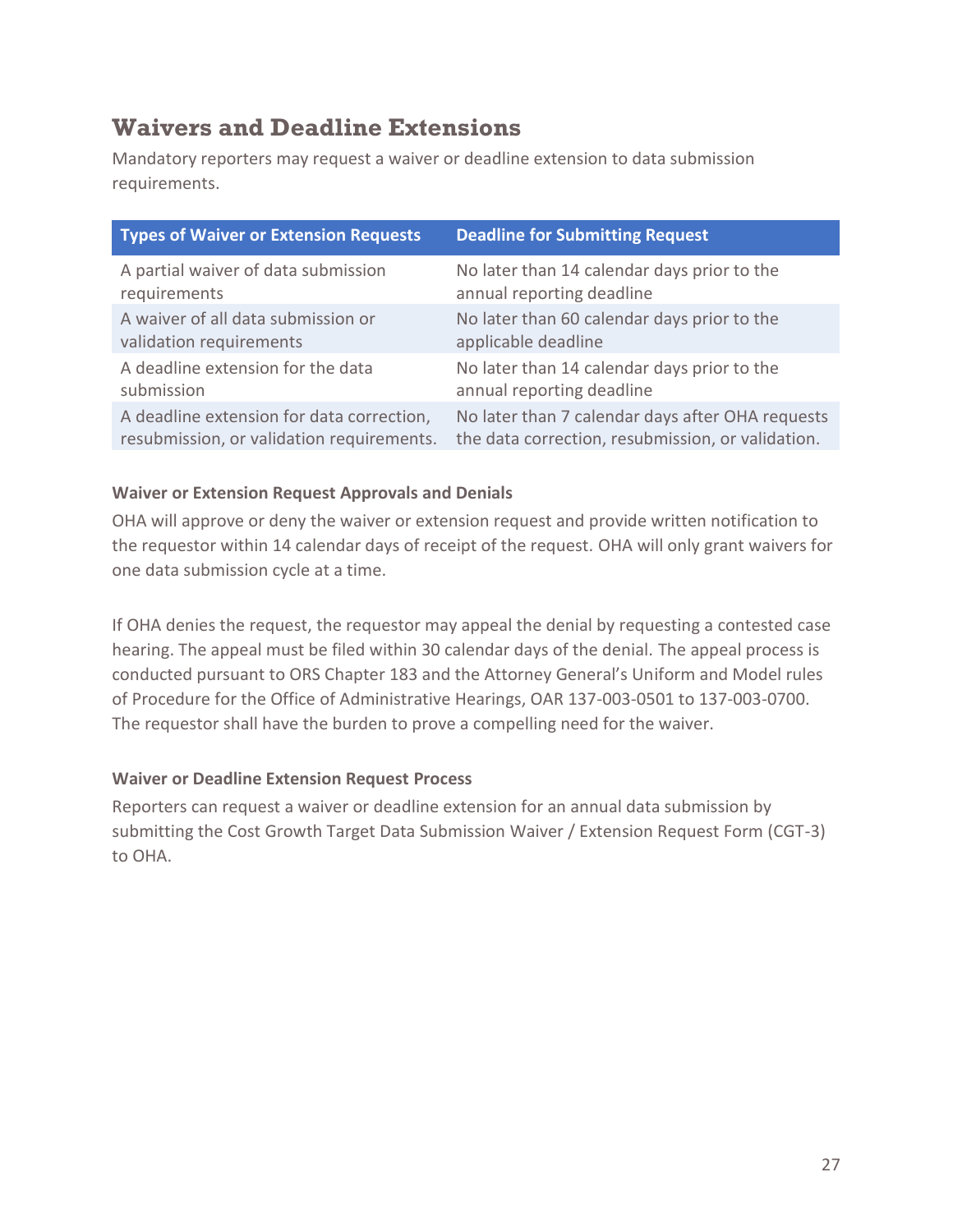### <span id="page-27-0"></span>**Data Submission Process**

Each data reporter should submit a single file (CGT-1) each year. One parent entity may be responsible for building multiple mandatory reporters' CGT-1 files, this is OK as long as each is submitted individually<sup>3</sup>. Payers should include all required lines of business in the single file for submission. Payers should include all required years in the single file for submission.

Payers will not be required to submit test data files prior to the data submission deadline. Data submission should follow the naming conventions and submission process below.

#### **File Naming Conventions**

Data submissions should use the following naming convention:

#### *Payer Name***\_TME\_***YYYY***\_***Version***.xls**

YYYY is the four-digit year of *submission*, which will generally be one year later than the year of data reflected in the report. E.g., the data submissions for CY 2020-2021 data should be labeled "…TME\_2022.xls."

Version is optional and indicates the submission number, if a payer resubmits. The file extension must be .xls or .xlsx. Example: **PayerA\_TME\_2022\_1.xlsx**

#### **Submitting Files**

Payers must email their completed Data Submission Template (CGT-1) to [HealthCare.CostTarget@dhsoha.state.or.us.](mailto:HealthCare.CostTarget@dhsoha.state.or.us)

### <span id="page-27-1"></span>**Data Submission Confirmation**

Payers will be asked to confirm details about their data submission in a cover sheet (Tab 1. Cover Page) as part of the data submission template. Payers should also provide attestation from an authorized signatory that the data submission is complete and accurate to the best of their knowledge.

<sup>&</sup>lt;sup>3</sup> An exception can be made if the parent entity is responsible for multiple data reporting entities whose membership across markets (Medicare, Medicaid, Commercial) is mutually exclusive. Example: Parent Entity X is the parent entity of Payer A (Medicare Advantage only) and Payer B (Commercial only), two CGT data reporters. Since the cost growth target applies at the market level, Parent Entity X can coordinate with OHA to submit one CGT-1 file with combined Payer A & B data as the data template will differentiate spending by market and thus, the two payers.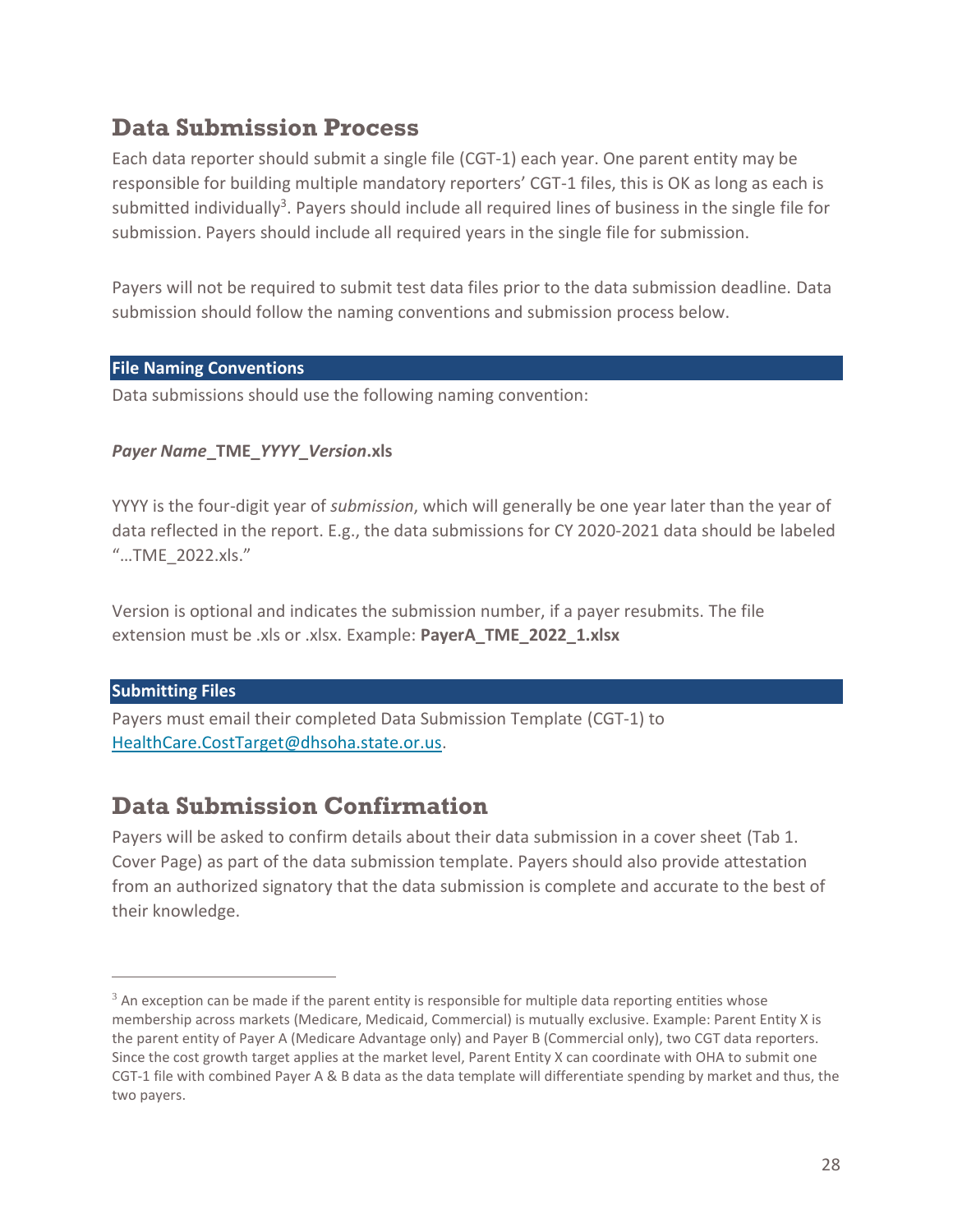## <span id="page-28-0"></span>**Validation Process**

This section describes the data validation process for completeness and quality of payersubmitted CGT-1 files.

Before the cost growth analysis can begin, the payer-submitted data need to be checked for completeness and reasonableness. The goal of the validation process is to confirm that the payer-submitted data are reasonable and able to be combined with other payer data for statewide, market, and provider organization analyses. The validation process is designed to be methodical, yet flexible, allowing for submitter-specific lines of inquiry.

The data validation process has three stages:

- 1. Initial review of data submission
- 2. Detailed review of data submission
- 3. Communication and finalization

Overall, Stage 1 begins at a general level and focuses on data completeness and formatting. Stage 2 is focused on more detailed validation of the data, such as identifying outliers in PMPMs and unexplained trend variation between years. Stage 3 focuses on communication, with OHA reaching out to submitters and requesting a discussion of the data, including clarifications of any potential issues identified during the validation process. Stage 3 can end in two ways, the submitter may resubmit their data after correcting issues identified through the validation process, or the data submission is considered finalized and ready for analysis. More detail about each stage is below.

#### **Communication points**

OHA will pre-schedule data validation meetings before the submissions have been received. Depending on the readiness of the CGT files, this meeting will either focus on data clarification points (Stage 1 checks) or data discussion (Stage 2 trends, Stage 3 finalization). If OHA identifies a potential issue(s) with the submitted data, OHA will communicate with the submitter describing the potential issue and prepare validation documents for discussion. Throughout the communication process, OHA and the submitter will openly communicate and collaborate on how best to address the potential issue(s). If the potential issues have been clarified and the data deemed adequate, the resolution is considered clarified and closed. If the data are determined to be in error, the submitter will receive a Cost Growth Target Data Resubmission form (CGT-4) describing the issue(s) and the request for new data to be provided to OHA within 15 days.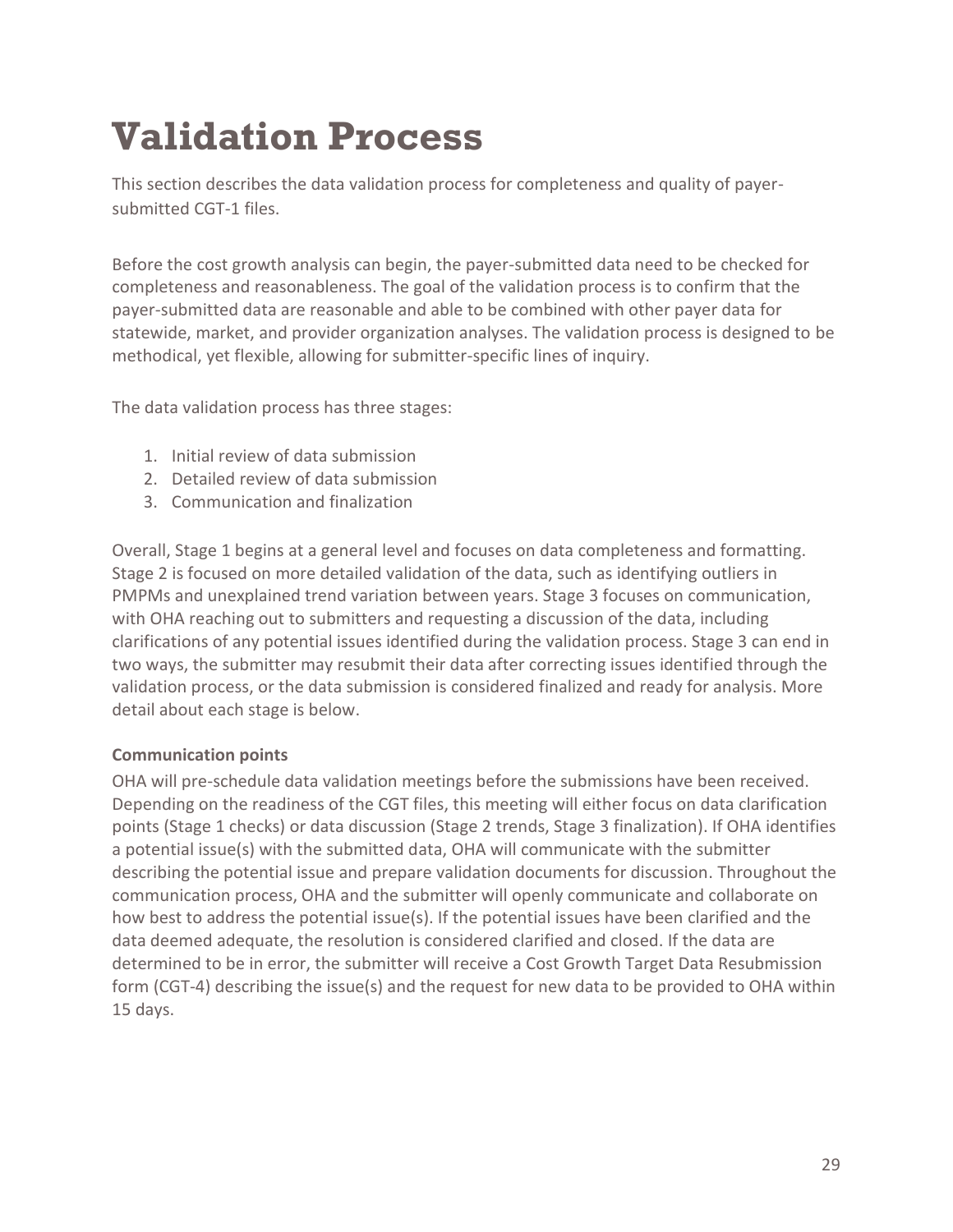#### **Validation checks before file submission**

Before the submitter sends their completed file to OHA, the submitter should validate their data using the two auto-calculated validation tabs in the Data Submission Template (CGT-1) located after the 7. PROV\_ID tab, **TME Validation** and **Provider Check**. These two validation tabs contain several Stage 1 checks that OHA performs. This allows the submitter to identify any potential issues before submission. OHA requests that the submitters check their submission for the following:

- Confirm tab 1. Cover Page is complete and attestation provided
- Confirm there are no invalid data (red cells) in their Data Submission Template (CGT-1)
	- o The cell's shading will turn red if the data do not meet the format expected.
	- o Applicable to tabs 2. TME\_ALL, 3. TME\_PROV, 4. TME\_UNATTR, 5. MARKET\_ENROLL, 6. RX\_REBATE, and 7. PROV\_ID
- Confirm all years of data requested are included in the Data Submission Template
- Check that all tabs have been appropriately completed and tabs 1-7 are not left blank
	- $\circ$  Some submissions may not have all tabs 2-7 completed based on the provided markets and structure of the payer organization. For example, if all members can be attributed to a provider organization, there should not be any data in tab 5. TME\_UNATTR.
- Check **TME Validation** tab tables for any potential data quality issues. Multiple tables are included in the tab:
	- $\circ$  Table 1 checks whether there are any rows in tab 3. TME\_PROV with Member Months under the MM threshold by year and by line of business. If a provider organization row in tab TME\_PROV has a member month value *less than or equal to 12*, data submitters must transfer this data to the appropriate year & LOB row in tab 4. TME\_UNATTR. If there are non-compliant rows in TME\_PROV, the table provides the count of rows and the cell will turn red requiring correction.
	- o Table 2 checks the relationship between the data in tabs 2. TME\_ALL, 3. TME\_PROV and 4. TME\_UNATTR for the member months and all service categories (e.g., Claims: Hospital Inpatient or Non-claims: Prospective Payments). The relationship between the 3 tabs is based on the formula TME\_ALL = TME\_PROV + TME\_UNATTR. Cells that are not colored pass validation. Cells that are red indicate that the value in TME\_ALL is larger than the value of TME\_PROV+TME\_UNATTR. Cells that are colored blue indicate that the value in TME\_ALL is smaller than the value of TME\_PROV+TME\_UNATTR. If a cell is colored and the discrepancy value is a few cents (e.g., \$0.02), then it can be assumed that the data passes validation due to a minor rounding error.
	- $\circ$  Table 3 checks the relationship of the demographic scores between TME ALL, TME\_PROV and TME\_UNATTR. The demographic scores in TME\_ALL should be a weighted average of the demographic scores in the TME\_PROV and TME\_UNATTR data. This table uses additional calculations in the Weighted Risk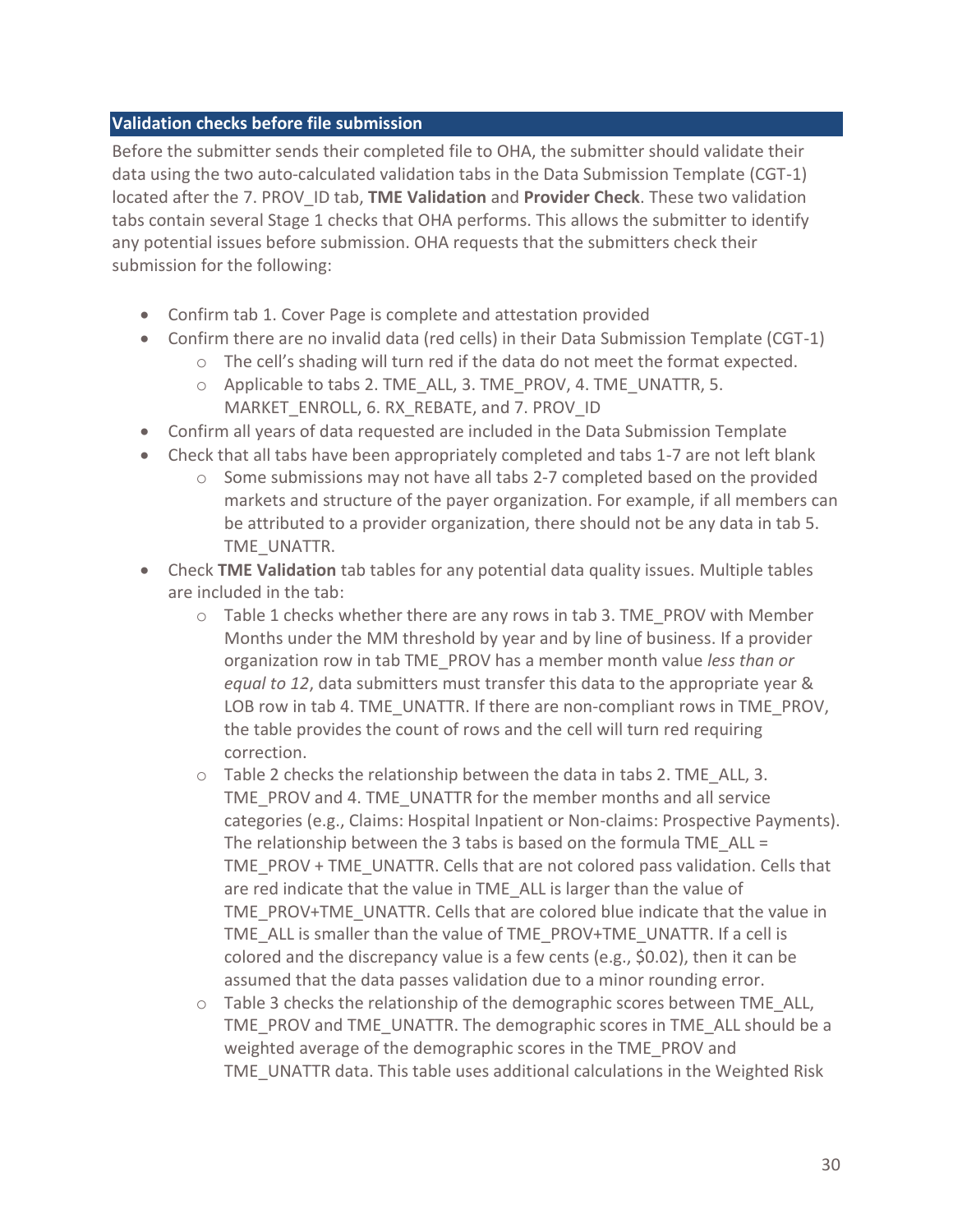auto-calculated tab. Cells that are not colored pass validation. Cells that are red indicate that the value in TME\_ALL is larger than the value of TME\_PROV+TME\_UNATTR. Cells that are colored blue indicate that the value in TME\_ALL is smaller than the value of TME\_PROV+TME\_UNATTR. If a cell is colored and the value is very small (ex 0.001), then it can be assumed that the data passes validation due to a minor rounding error.

- $\circ$  Table 4 checks the relationship of the member month data in the TME ALL and MARKET\_ENROLL tabs at the line of business and market enrollment category level. The lines of business in TME\_ALL and market enrollment categories in MARKET\_ENROLL are broken down differently but align to 4 larger market-level groups: Medicare, Medicaid, Commercial, and Duals. Cells that are not colored pass validation. Cells that are red indicate that the value in TME\_ALL is larger than the value of MARKET\_ENROLL. Cells that are colored blue indicate that the value in TME\_ALL is smaller than the value of MARKET\_ENROLL. If a cell is colored and the value is very small (e.g., 1), then it can be assumed that the data passes validation due to a minor rounding error.
- Check the **Provider Check** tab for any potential data quality issues. There is one table in the Provider tab that compares the Provider Organization Name data in TME\_PROV to the Provider Organization Name in PROV ID. For every provider organization listed in TME\_PROV, there must be at least one corresponding row in PROV\_ID. The values in the first column are auto-populated from TME\_PROV. The values in the second column are auto-populated from PROV ID. Cells that are not colored red, pass validation. If a cell in the second column is colored red and contains "NOT IN PROV\_ID" then that provider organization name was present in TME\_PROV but not present in the PROV\_ID tab. The comparison of the two tabs is based on a perfect match, so the related organization names in both tabs *must be the same*. The submitter can scroll down the entire list of unique provider organization names to see any cells in the second column are colored red. If there are any red cells in the second column AFTER the last unique provider name row, then those can be ignored as they are an artifact of the auto-calculation used in this check.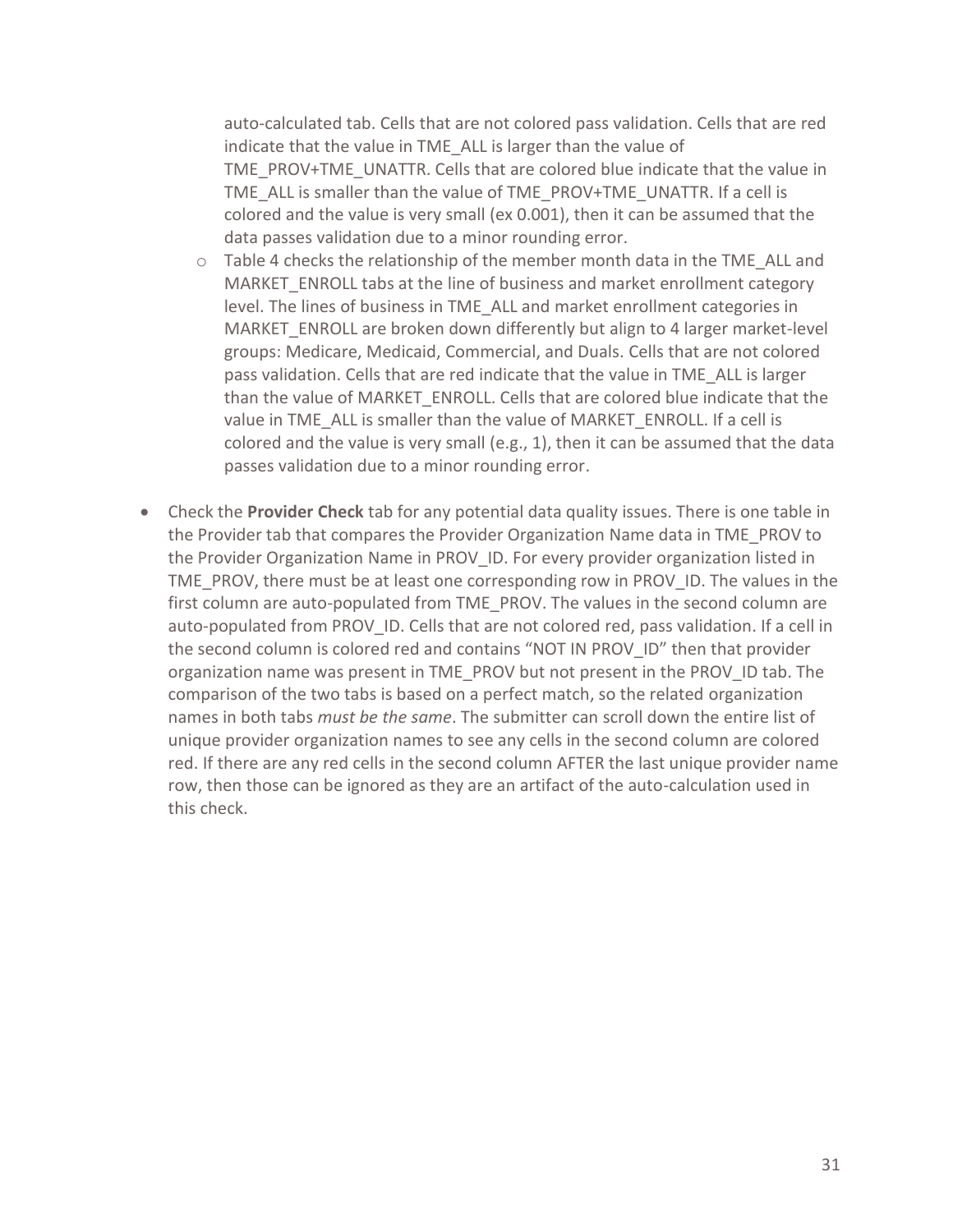#### **Stage 1**

#### **1A**

OHA confirms receipt of the data file and highlights the pre-scheduled meeting date/time with the submitter to discuss potential data clarification points (Stage 1 checks) or data discussion (Stage 2 trends, Stage 3 finalization).

OHA conducts a cursory review of the excel file to confirm that there are no large data quality issues that would greatly impact the validation process. These preliminary checks include, but are not limited to:

- Tab 1. Cover page has all necessary responses and attestation completed
- No invalid data present in the submission (indicated by red colored cells)
- Confirm that there are not multiple lines of data per provider organization per year, line of business, and attribution hierarchy in TME\_PROV
- Confirm that data for all requested years are present in all appropriate tabs
	- $\circ$  Confirm that all expected lines of business have data in both TME ALL and MARKET\_ENROLL tabs.
- Confirm that all tabs are appropriately completed and tabs 1-7 are not left blank
	- $\circ$  Some tabs may be left blank for certain situations. For example, all members can be attributed to a primary care provider, there would be no data in the unattributed tab.
- OHA is interested in the attributed data by the provider organization, not at the individual provider level. Submitters must 'roll up' their data to the provider organization level.
- All rows of data in TME\_ALL, TME\_PROV, and TME\_UNATTR must have a member month, demographic score, and demographic adjusted standard deviation PMPM (even if they are 0).
- Confirm use of the most recent data submission template
- Review the standard deviation for the TME\_PROV and TME\_UNATTR tabs. If the standard deviation is 0, check to see if there are no associated claims expenses or confirm with payer that all members in the row truly have the same PMPM.
- If any of the preliminary checks listed above or any other large data quality issue are identified, OHA will initiate communication with the submitter. After discussion, the submitter may receive a Cost Growth Target Resubmission form (CGT-4) explaining the potential issue(s) that requires resubmission. Once the issue(s) have been clarified or rectified, the data proceeds to Stage 1B.

#### **1B**

All unique providers listed in tab 3. TME\_PROV are compared to all unique providers listed in tab 7. PROV ID. If there are any providers who do not have a corresponding entry in the other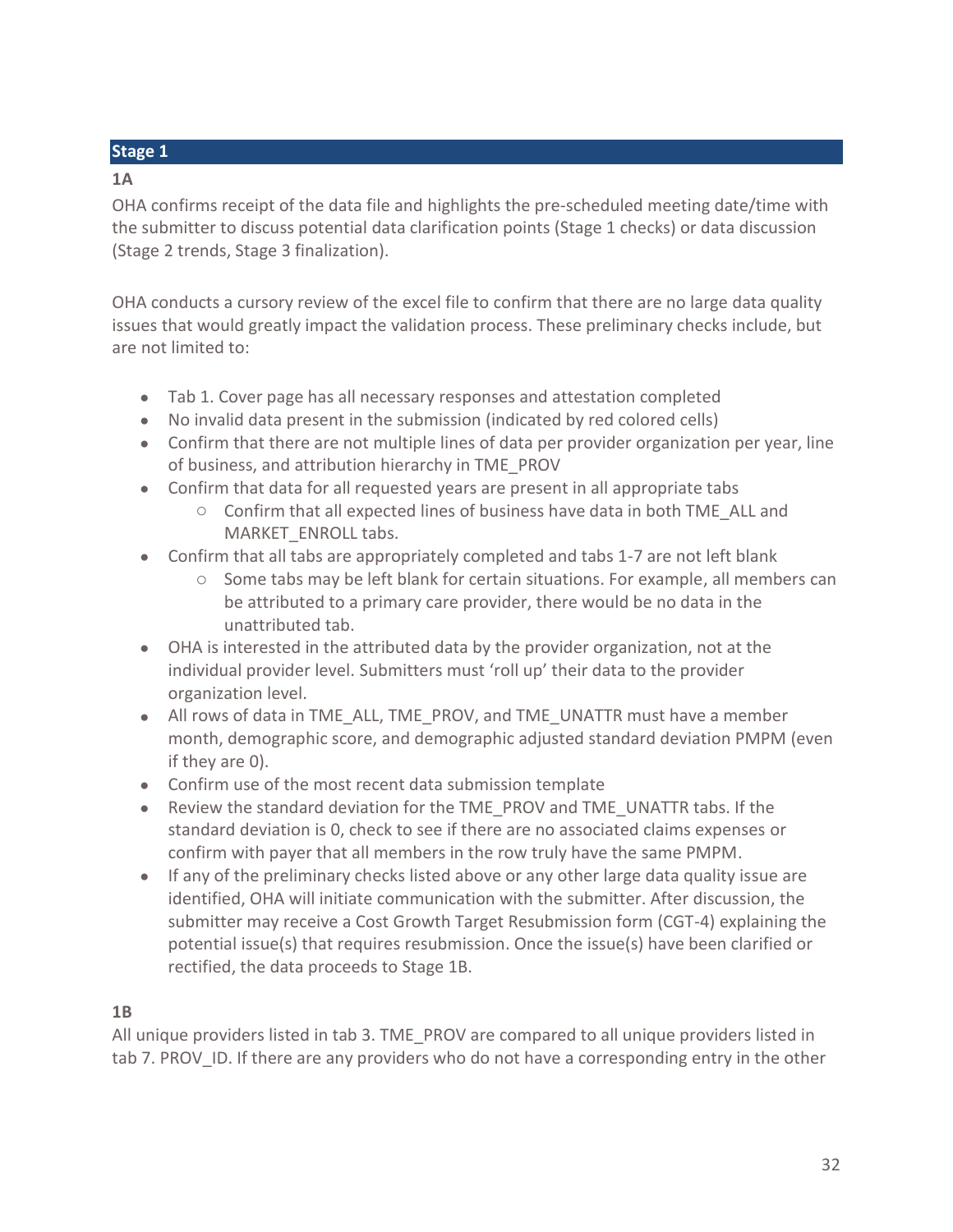tab, they will be flagged for discussion with the submitter at the end of Stage 1. Data continues to Stage 1D.

Note that the provider names are free-text fields. OHA recognizes that there will be typos. These will be considered during the validation process and confirmed with the submitter and may not require a resubmission of the data.

#### **1C**

All related variables on tabs 2. TME\_ALL, 3. TME\_PROV and 4. TME\_UNATTR will be analyzed. The weighted average of the demographic scores from tab 3. TME\_PROV and tab 4. TME\_UNATTR should be the same as the demographic score reported in tab 2. TME\_ALL, by year and line of business. All other variables from tab 3. TME\_PROV and tab 4. TME\_UNATTR should sum to their counterpart on tab 2. TME\_ALL. OHA will use the following formula:

#### *TME\_PROV variable + TME\_UNATTR variable = TME\_ALL variable*

Member months will also be compared to the data in tab 5. MARKET\_ENROLL. The member months in TME\_PROV and TME\_UNATTR should equal the member months in TME\_ALL, by year and line of business. All member months in TME\_ALL should equal all the member months in MARKET ENROLL for the year of interest.

If any TME\_PROV and TME\_UNATTR variables do not accurately sum to their TME\_ALL counterpart, then OHA will communicate with the submitter to regarding the potential issue at the end of Stage 1. Data continues to the end of Stage 1.

#### **End of Stage 1**

If any issues are identified during Stage 1, OHA initiates communication with the submitter that the upcoming validation meeting will be focused on discussing data clarification points (Stage 1 checks). After discussion, the submitter may receive a Cost Growth Target Resubmission form (CGT-4) explaining the potential issue(s) that require resubmission. If the issue(s) have been clarified and data deemed acceptable, the data proceeds to Stage 2A. If the data needs to be rectified and resubmitted, the data restarts the validation process at Stage 1A.

If the data passes the Stage 1 checks, the data continues to Stage 2.

#### **Stage 2**

#### **2A**

OHA will analyze tab 2. TME\_ALL data, by line of business, to assess any potential issues. Some of the analyses include, but are not limited to:

• Percent change from year to year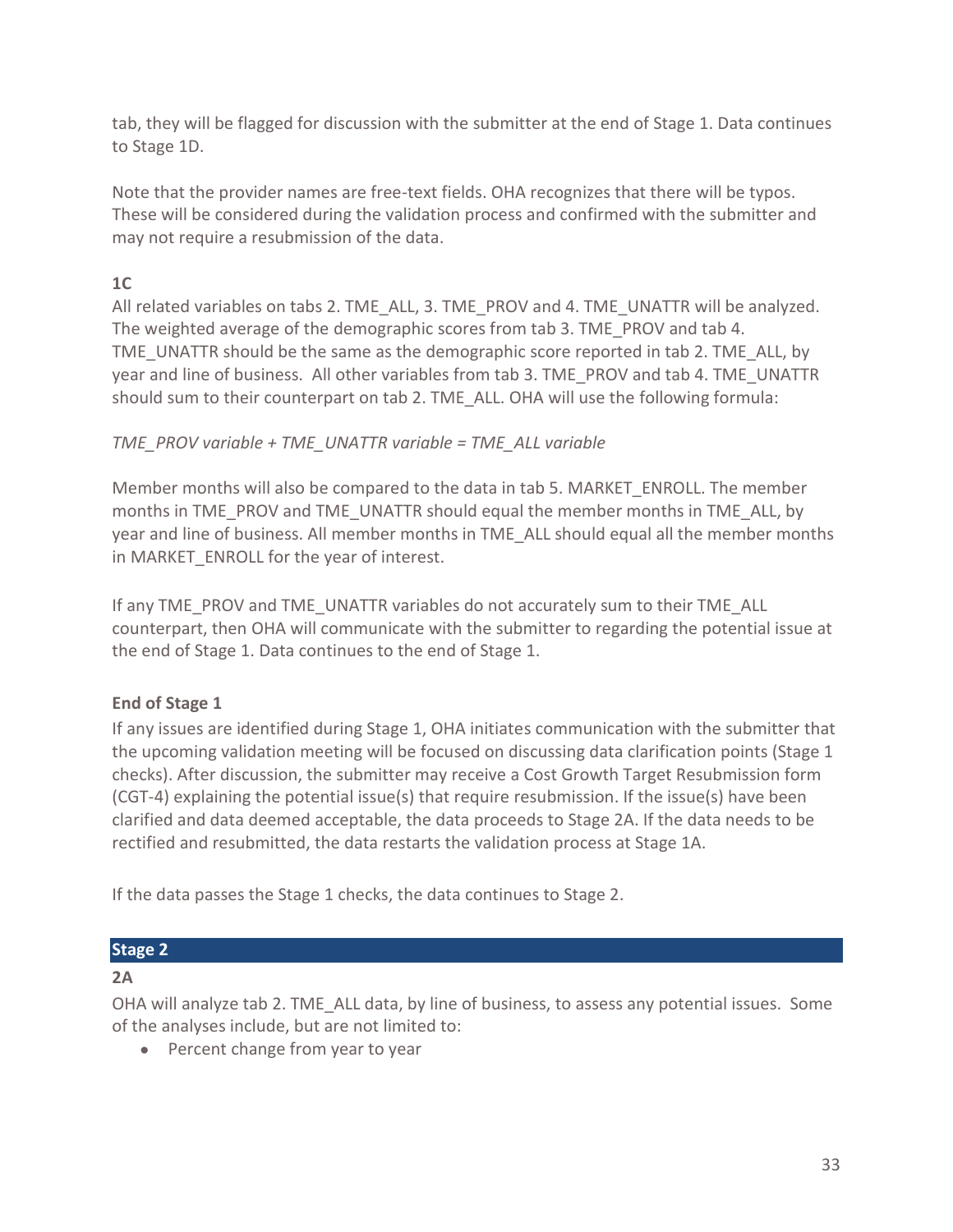- o Special considerations will be given to 2020 and 2021 data due to the COVID-19 pandemic
- Percent of service category out of all claims
- PMPM for service category

If any potential issues are identified, then OHA will communicate with the submitter during Stage 3. Data continues to Stage 2B.

#### **2B**

OHA will analyze the tab 3. TME\_PROV and tab 4. TME\_UNATTR data, by line of business, to assess any potential issues. Some of the statistics analyzed include:

- Percent change from year to year
	- o Special considerations will be given to 2020 and 2021 data due to the COVID-19 pandemic
- Percent of service category out of all claims
- PMPM for service category

If any potential issues are identified, then OHA will communicate with the submitter during Stage 3. Data continues to Stage 2C.

#### **2C**

OHA will analyze the tab 5. MARKET\_ENROLL data to identify any potential issues. The percent change will be calculated to see if there were any large, unexplained variations in enrollment. Special considerations will be given to 2020 and 2021 data due to the COVID-19 pandemic. If any potential issues are identified, then OHA will communicate with the submitter during Stage 3. Data continues to Stage 2D.

#### **2D**

OHA will analyze the tab 6. RX\_REBATE data, by line of business, to identify any potential issues. Calculations include, but not limited to, comparing the pharmacy rebate to the total Claims: Retail Pharmacy by line of business. If any potential issues are identified, then OHA will communicate with the submitter during Stage 3. Data continues to Stage 3.

#### **Stage 3**

The submitted data will be discussed, including any issues identified during Stages 1 or 2 of the validation process. Documentation including a list of discussion topics and the Stage 2 analytic outputs; these materials will be provided to the submitter via email and discussed during the Stage 3 one-on-one meetings between the submitter and OHA. It is suggested that the submitter take time to digest the provided documentation before the meeting. This stage relies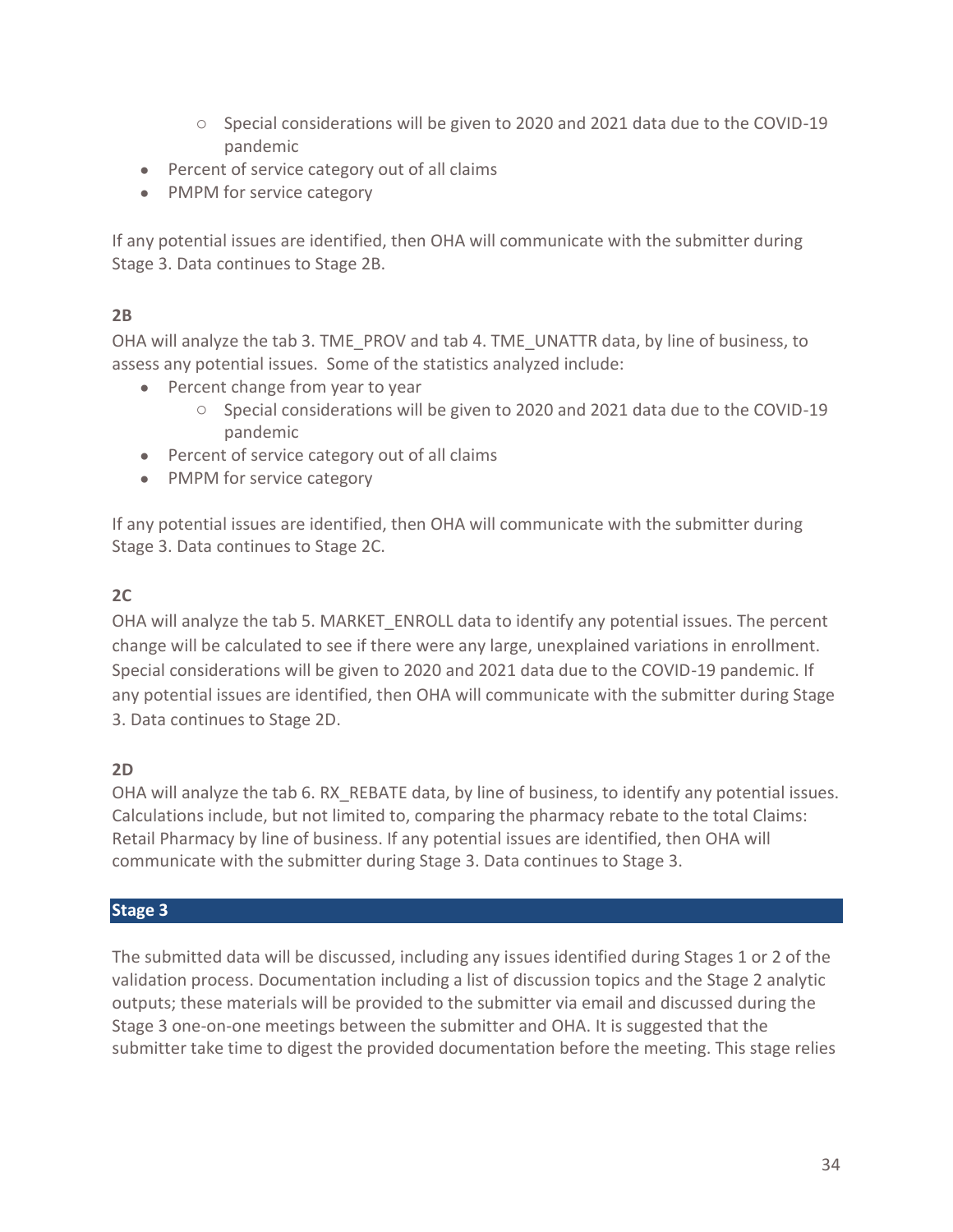heavily on open communication between the submitter and OHA and each conversation will be unique to the submitter and their data.

If errors in the data have been identified, the submitter will receive a Cost Growth Target Data Clarification/Resubmission form (CGT-4) form that explains the issue that necessitates resubmission. The submitter must rectify the issues(s) and resubmit the data within 15 days of receiving the CGT-4 form. Once OHA receives the updated submission, the validation process will begin again at Stage 1A.

Once all potential issues have been addressed and approved by OHA, then the data file is considered finalized and ready for statewide, market, payer, and provider organization analysis.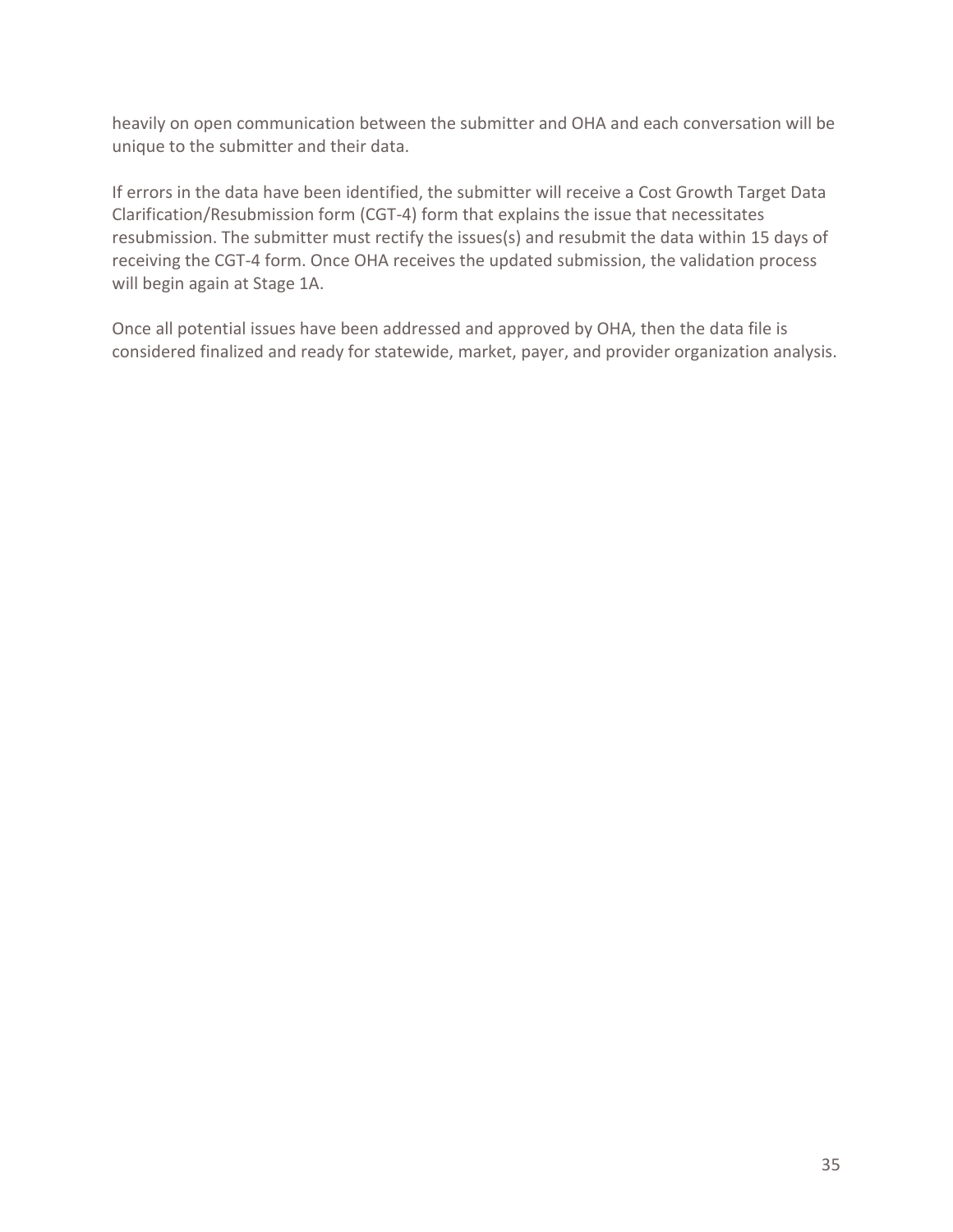## <span id="page-35-0"></span>**Data Submission Template**

This section describes in detail each of the tabs in the Cost Growth Target Data Submission Template (CGT-1) and specifications for each field in the template.

The Template is organized into seven tabs:

- 1. Cover Page
- 2. Total Medical Expenses (TME) All
- 3. Total Medical Expenses (TME) Attributed to Provider Organizations
- 4. Total Medical Expenses (TME) Unattributed
- 5. Market Enrollment Data
- 6. Pharmacy Rebates Data
- 7. Provider Organization Identifiers

Data dictionaries for each tab are included in Appendix A.

### <span id="page-35-1"></span>**Tab 1 – Cover Page**

This tab includes payer's name and contact information, information about data completeness, and estimates applied to the data. Payers will also answer questions to confirm that their data submission follows the specifications and that are sound and correct. Payers should also provide attestation from an authorized signatory that the data submission is complete and accurate to the best of their knowledge.

This tab also includes space for payers with self-insured lines of business to provide total premiums received for self-insured accounts (in aggregate). This information is used to calculate the Net Cost of Private Health Insurance (NCPHI). Payers must follow the instructions from the National Association of Insurance Commissioners (NAIC) Supplemental Health Care Exhibit (SHCE), Part 1, Line 12, Income from Fees of Uninsured Plans.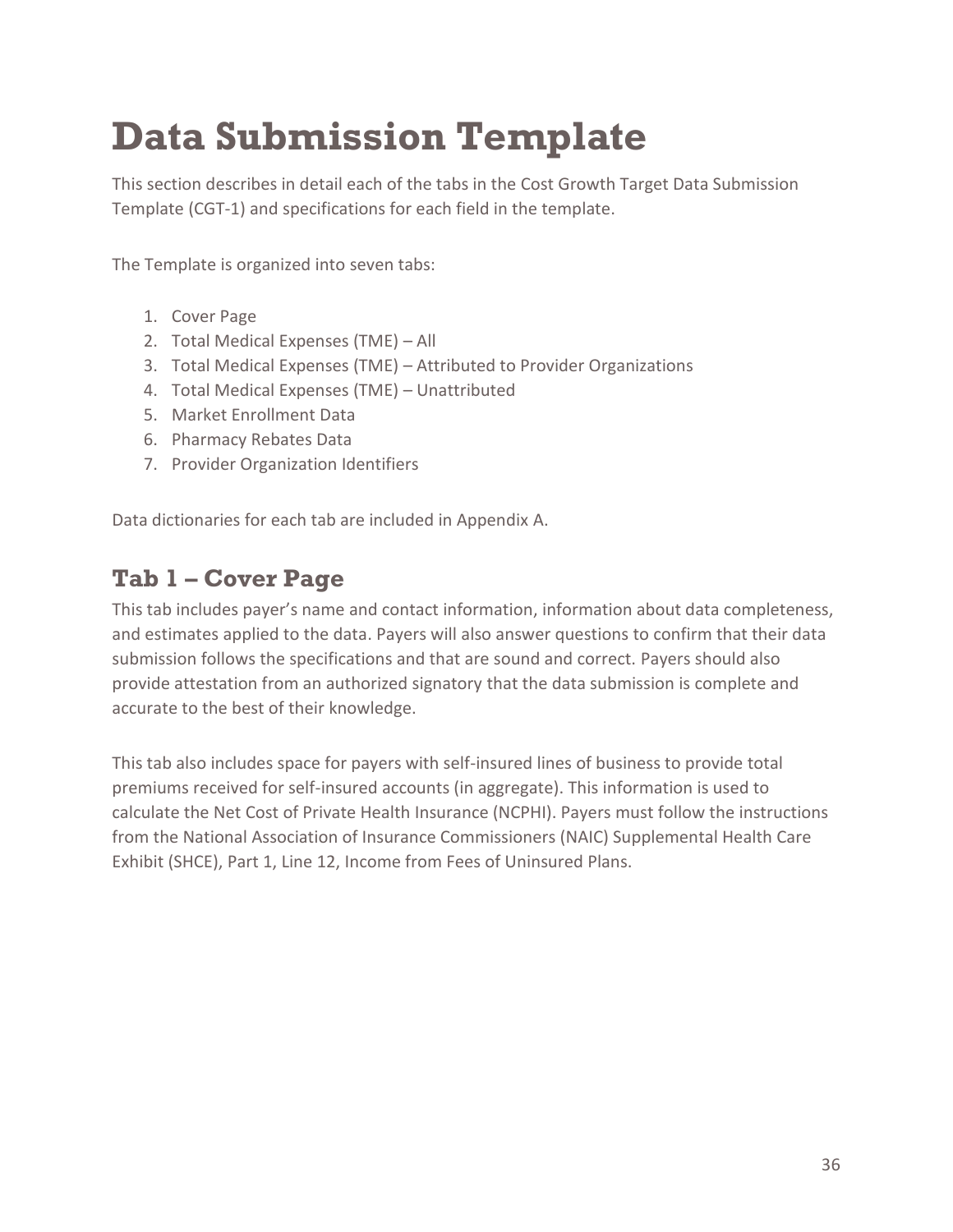# **Tabs 2-4 - Total Medical Expenses (TME)**

Total Medical Expenses data are reported across three separate tabs. The definitions and instructions in this section apply to all three tabs.

| #             | <b>Tab Name</b>                                    | <b>Includes</b>                                                                                                                                                                                                                         |
|---------------|----------------------------------------------------|-----------------------------------------------------------------------------------------------------------------------------------------------------------------------------------------------------------------------------------------|
| $\mathcal{L}$ | TME ALL-All                                        | Total Medical Expenses for all of the payer's member<br>months by line of business, regardless of attribution tier.                                                                                                                     |
| 3             | TME PROV - Attributed<br>to Provider Organizations | Total Medical Expenses for all of the payer's member<br>months who are attributed to provider organizations (see<br>Attribution section above). Data reported by line of business<br>and by provider organization and attribution tier. |
| 4             | TME UNATTR-<br><b>Unattributed Members</b>         | Total Medical Expenses for all of the payer's member<br>months who are not attributed to any provider<br>organization. Data reported by line of business only.                                                                          |

# **Calculating TME**

Total Medical Expenses (TME) includes all payments made to provider organizations by payers (both claims-based and non-claims-based). Claims-based payments are inclusive of patient cost sharing.

> $TME PMPM =$  $\mathit{Clains}$  payments  $+$  non  $-$  claims payments Attributed member months

- TME should only be calculated for Oregon residents, regardless of whether services are provided by providers located in Oregon.
- Payers must calculate claims payments using allowed amounts, which include payer payments to providers as well as patient liability for cost-sharing like co-payments, deductibles, co-insurance. However, when reporting claims payment for **LOB code 5** (Medicare Expenses for Medicare/Medicaid Dual Eligible) and **LOB 6** (Medicaid Expenses for Medicare/Medicaid Dual Eligible) – these payments should be reported using **Paid Amounts**.
- Payers must only report claims for members for which they are the primary payer on a claim; exclude any paid claim for which they are the secondary or tertiary payer, as this would result in double counting.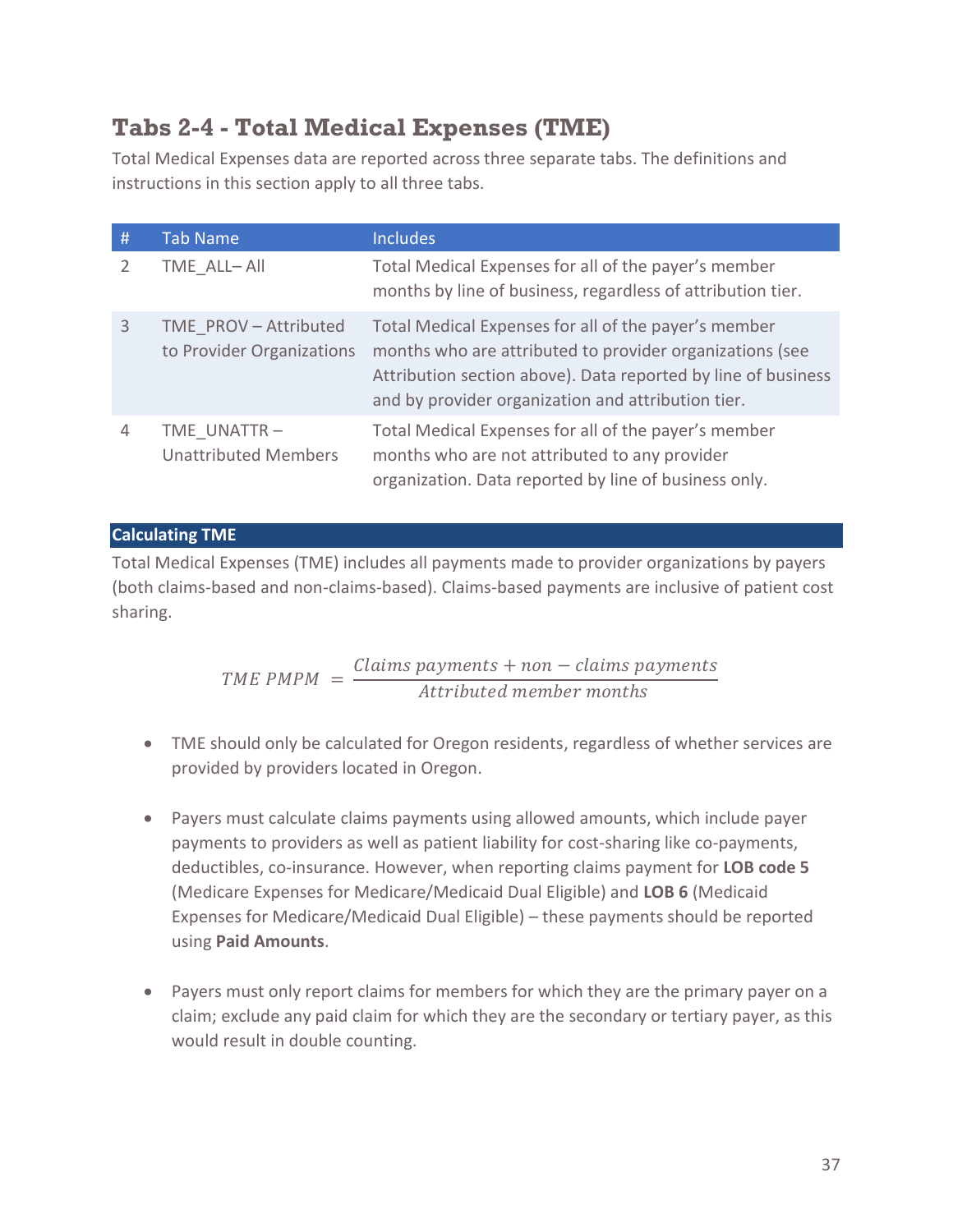• Coordination of benefit claims should be included if the data submitter is the primary payer of those claims for members. Data submitters should exclude claims for members for which they are the secondary or tertiary payer.

The following expenses should NOT be included in TME calculations:

- Vision and dental expenses are generally excluded except where vision and dental services are covered as part of the medical benefit (see specific guidance for Medicaid CCOs above).
- Non-medical expenses are excluded, even if the expenses are made by a payer (e.g., gym memberships. See specific guidance for Medicaid CCOs above).
- Non-covered services are excluded (e.g., non-medical cosmetic surgery).

### <span id="page-37-0"></span>**Line of Business**

Payers will report TME data by line of business. There are six lines of business for cost growth target reporting:

- 1. Medicare (excludes Dual Eligible)
- 2. Medicaid (excludes Dual Eligible)
- 3. Commercial: Full Claims
- 4. Commercial: Partial Claims
- 5. Medicare Expenses for Medicare/Medicaid Dual Eligible
- 6. Medicaid Expenses for Medicare/Medicaid Dual Eligible

Members may change their lines of business from one to another during a calendar year. In this case, member months are allocated based on the number of months associated with each of the business lines, and their TME data are mutually exclusively allocated to each of the business lines based on the respective member months.

Data submitters should include all PEBB, OEBB, and FEHBP plans in the Commercial categories.

# **Commercial Full and Partial Claims**

Commercial self-insured or fully-insured data for which the payer is able to collect information on all direct medical claims and any claims paid by a delegated entity should be reported in the "Commercial: Full Claims" category (LOB code 3).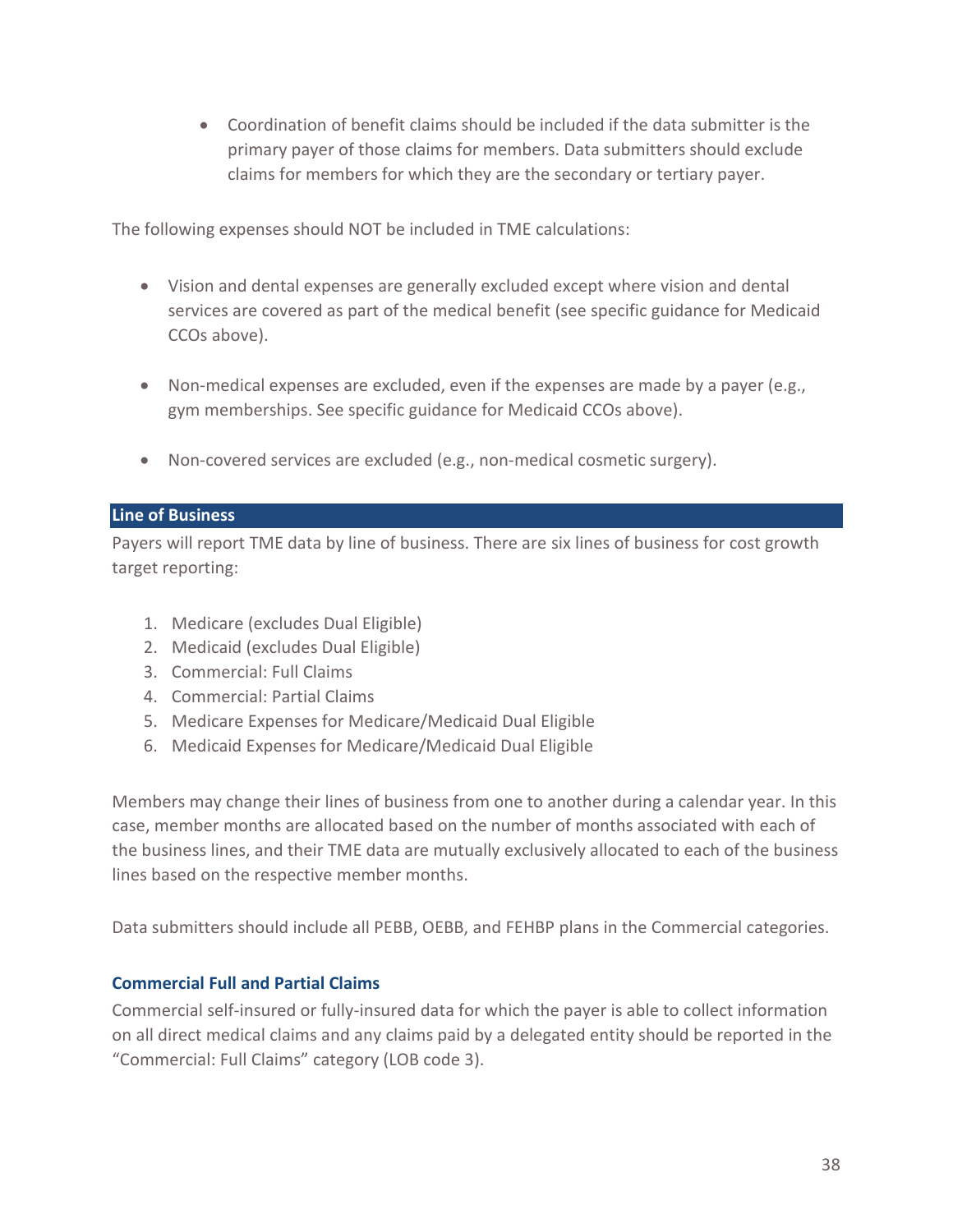Sometimes payers are only able to report claims payments for limited medical services due to benefit design, where some services such as behavioral health or pharmacy may be "carved out" or provided separately by other benefit providers. In these cases, payers should report this type of TME data separately as "Commercial: Partial Claims" (LOB code 4).

An adjustment should be made to any "partial claims" to allow for them to be comparable to full claims. The goal of the adjustment is to estimate what total expenses might be for those members without having to collect claims data from carve-out vendors, such as Pharmacy Benefit Managers or behavioral health vendors (see Vendors and Carved-Out Services under the How Spending is Categorized subsection for more details). Payers will need to share information about how they made these adjustments as part of the data submission in Tab  $1 -$ Cover Page.

See the Which Lines of Business are Included? section for more detail about what payments (both received and expected) should be included.

# **Medicaid and Medicare Expenses for Dual Eligible**

Payers should report medical expenses for dual eligible members using *Paid Amounts* because some dual spending would be omitted if using only Allowed Amounts. Medicare-related expenses should be reported under LOB code 5 and Medicaid-related expenses should be reported under LOB code 6. For example, if a payer covers Medicare/Medicaid dual eligibles, but is only responsible for Medicaid services, expenditures for those dual eligibles are reported under LOB code 6. If a payer provides both Medicare and Medicaid benefits to dual eligibles, the payer should use both LOB codes 5 and 6, respectively, to report applicable expenditures. Costs for Medicare/Medicaid dual eligible members should not be included in the Medicare or Medicaid LOB code 1 or 2.

# <span id="page-38-0"></span>**Claims Payments by Service Category**

In each of the TME tabs, payers must report claims payments by service category. Payers must report claims payments using the original allowed amounts (and paid amounts for LOB codes 5 and 6), not the demo-adjusted payments.

**To avoid double counting, all categories must be mutually exclusive**. OHA may request additional information regarding how payers mapped their data into these categories to improve consistency in reporting across all payers.

Payers must report the following individual service categories:

#### **Hospital Inpatient:**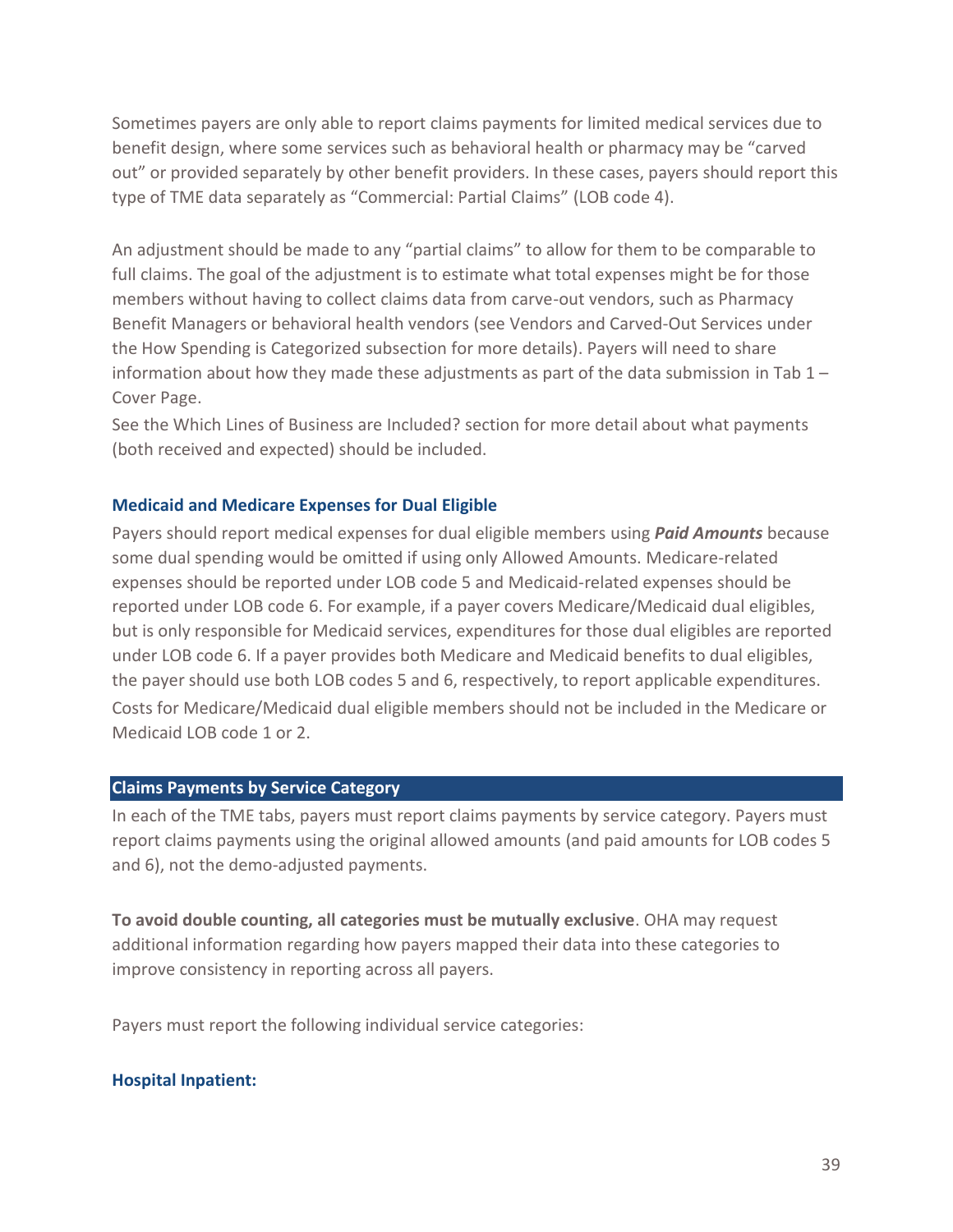This service category includes:

- all room and board and ancillary payments for all hospital types
- both medical and behavioral hospitalizations
- payments for emergency room services when the member is admitted to the hospital in accordance with the specific payer's payment rules

This service category does not include:

- payments made for observation services
- payments made for physician services provided during an inpatient stay that have been billed directly by a physician group practice or an individual physician
- inpatient services at non-hospital facilities (e.g., residential treatment facilities)

### **Hospital Outpatient:**

This service category includes:

- all hospital types and payments made for hospital-licensed satellite clinics
- emergency room services not resulting in admittance
- observation services

This service category does not include:

• payments made for physician services provided on an outpatient basis that have been billed directly by a physician group practice or an individual physician

#### **Professional – Primary Care Providers:**

This service category includes claims paid to health care providers that are defined as a primary care provider (including, but not limited to: doctors of medicine or osteopathy in family medicine, internal medicine, general medicine, pediatric medicine, nurse practitioners, and physician assistants). See Appendix B for provider taxonomy codes.

Note that the primary care provider taxonomies used for this data submission template are based on the taxonomies used in the Primary Care Spending in Oregon Report. However, the Primary Care Spending in Oregon Report uses *both* the provider taxonomy and procedure code to identify a primary care service. Payers completing the CGT data submission template are not required to use procedure codes; however, payers have requested more guidance in identifying Professional: Primary Care Providers using procedure codes. OHA has provided guidance in Appendix B: Provider Taxonomy.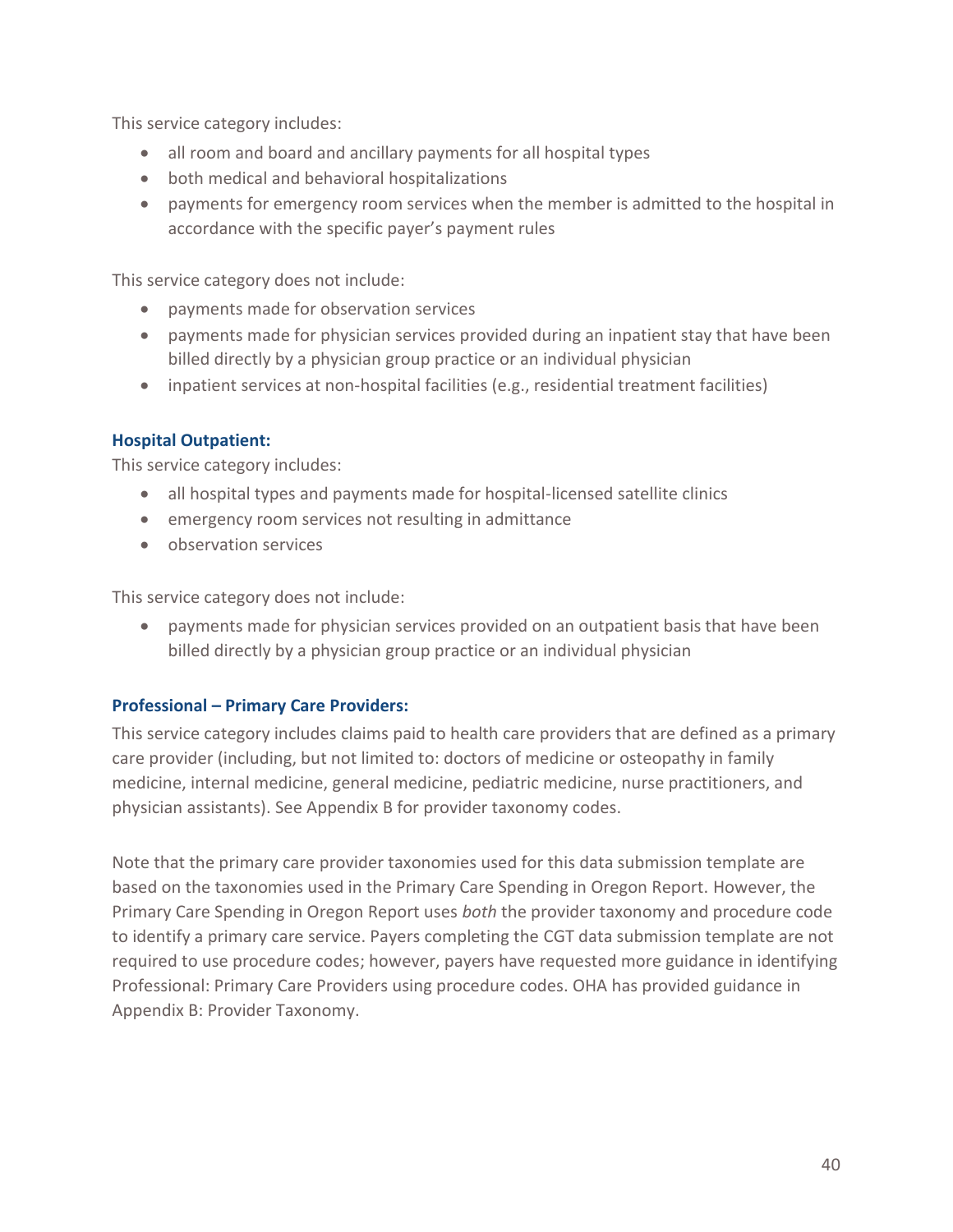Payers should utilize the taxonomy and, if they choose, optional procedure codes provided in Appendix B to identify primary care providers for this claims service category, or they may use their own internal methodology to match the description of the provider taxonomy codes provided.

#### **Professional – Specialty Providers:**

This service category includes claims for services provided by doctors of medicine or osteopathy working in clinical areas other than family medicine, internal medicine, general medicine, or pediatric medicine, not defined as primary care (see above).

### **Professional – Behavioral Health Providers:**

This service category includes claims for services provided by behavioral health providers, including, but not limited to: physician - addiction specialist, physician – psychiatrist, community mental health center, certified community behavioral health clinic, counselor (including LMHC and LADC), early intervention agency, licensed social worker, local education agency, marriage and family therapist, peer recovery specialist, nurse practitioner (psychiatric), psychiatric rehabilitation practitioners, psychologist, registered behavior technician, and single specialty group. See Appendix B for provider taxonomy codes.

Payers completing the CGT data submission template are not required to use procedure codes; however, payers have requested more guidance in identifying Professional: Behavioral Health Providers using procedure codes. A supplemental procedure code list is also provided (Appendix B) to help payers identify behavioral health providers for this claims service category. Payers should utilize the taxonomy and, if they choose, optional procedure codes provided in Appendix B to identify primary care providers for this claims service category, or they may use their own internal methodology to match the description of the provider taxonomy codes provided.

# **Professional - Other Providers:**

This service category includes claims for services provided by licensed practitioners other than a physician, but not identified as primary care, specialist or behavioral health above. This includes, but is not limited to, licensed podiatrists, non-primary care nurse practitioners, nonprimary care physician assistants, physical therapists, occupational therapists, speech therapists, dieticians, dentists, chiropractors and any other professional claims that do not fit other categories.

#### **Long-Term Care:**

This service category includes claims for: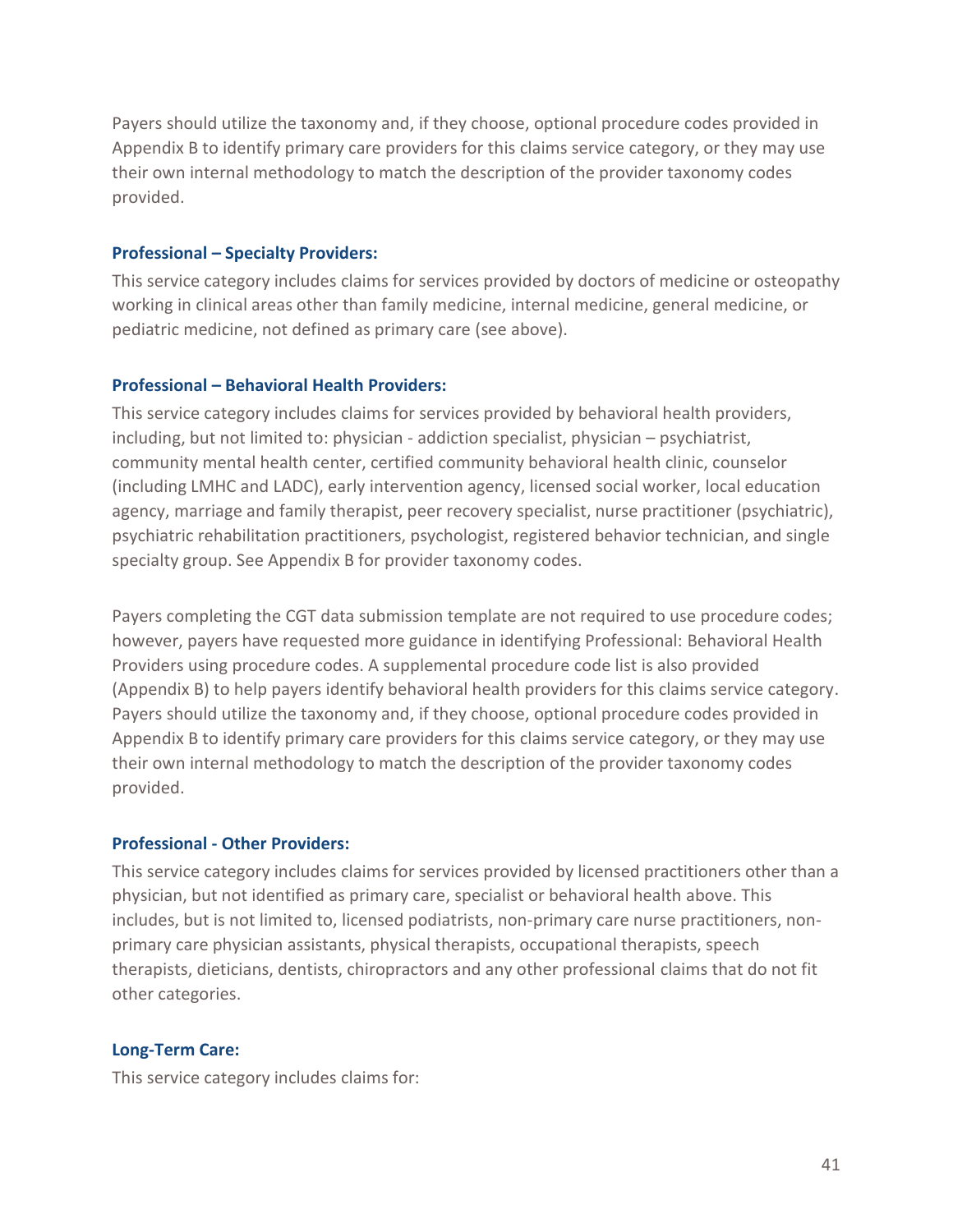- nursing homes and skilled nursing facilities (SNFs)
- intermediate care facilities for individuals with intellectual disabilities (ICF/ID) and assisted living facilities
- providers of home- and community-based services, including personal care (e.g., assistance with dressing, bathing, eating, etc.), homemaker and chore services, homedelivered meal programs, home health services, adult daycare, self-directed personal assistance services (e.g., assistance with grocery shopping, etc.), and programs designed to assist individuals with long-term care needs who receive care in their home and community, such as PACE and Money Follows the Person

This service category does not include:

• payments made for professional services rendered during a facility stay that have been billed directly by a physician group practice or an individual practitioner

# **Retail Pharmacy:**

This service category includes claims for prescription drugs, biological products, and vaccines as defined by the payer's prescription drug benefit. Pharmacy spending provided under the medical benefit should be attributed to the location in which it was delivered (e.g., pharmaceuticals delivered in a hospital inpatient setting should be included in the Hospital Inpatient service category).

Medicare Advantage insurers that offer stand-alone prescription drug plans (PDPs) should exclude stand-alone PDP data from their cost growth target data submission.

Pharmacy data should be reported gross of applicable rebates. See Pharmacy Rebates section below for additional detail.

# **Other:**

This service category includes claims for all other services not mentioned above, including, but not limited to:

- durable medical equipment (DME)
- freestanding diagnostic facility services
- hospice
- hearing aid services
- optical services
- transportation
- facility fees for community health center services
- facility fees for non-hospital owned ambulatory surgical center services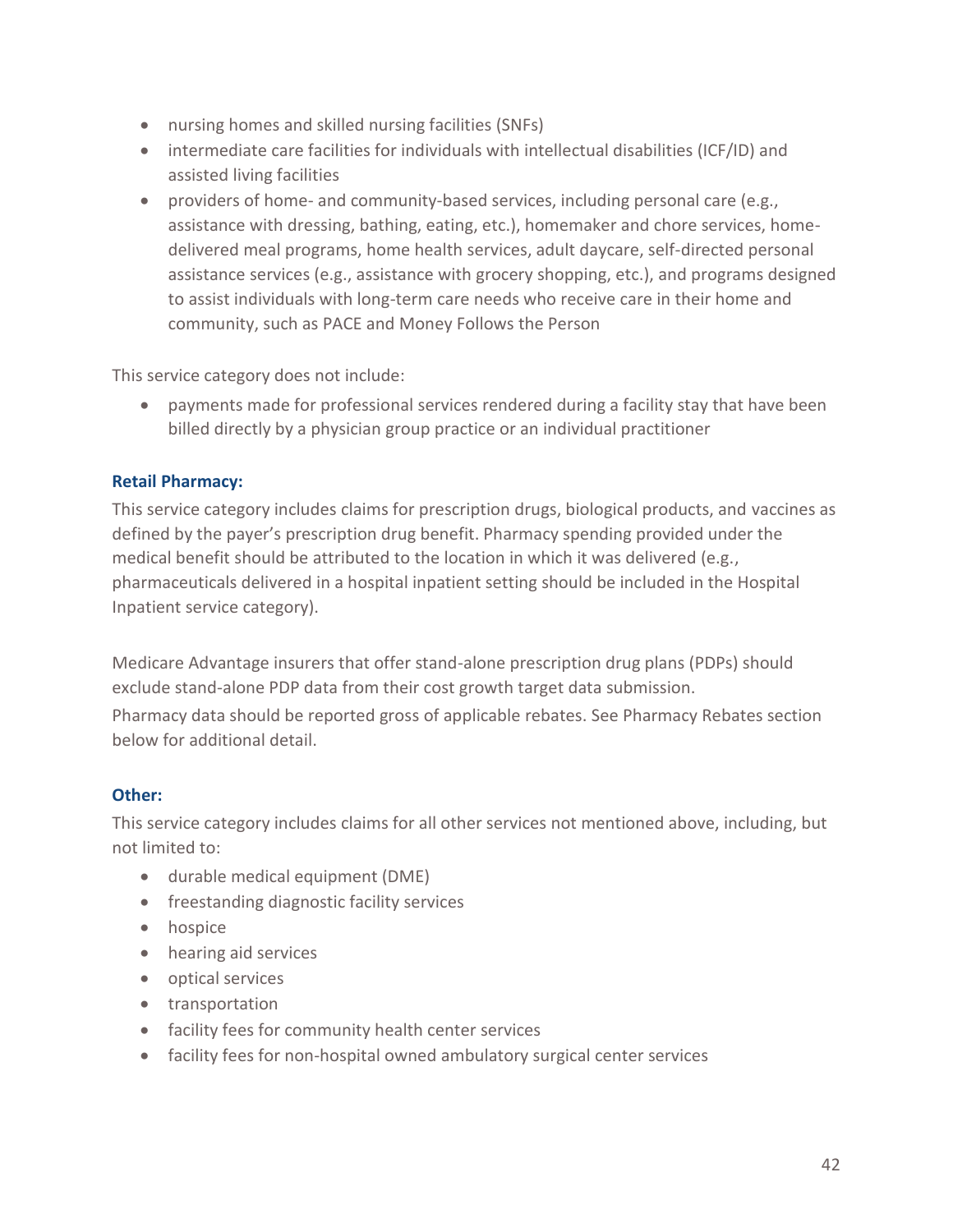Payments for fitness club membership or membership discounts, whether given to the provider or given in the form of a capitated payment to an organization that assists the insurer with enrolling members in the fitness club, should not be included in the cost growth target data submission. Guidance for Medicaid Coordinated Care Organizations regarding Health-Related Services and social determinants of health spending is provided in the section above.

#### <span id="page-42-0"></span>**Non-Claims Payments**

Non-claims payments are all of the payments that payers make to providers outside of claims (as a TME component, like claims, this is spending as incurred by OR residents). If payers cannot split out non-claims payments for just OR residents, payers can use their own estimation to report these payments and summarize their methodology in Table 1.3 "Does TME data include Oregon residents only?" (for more estimation guidance see subsection Data Completeness).

Payers must report the following individual non-claims payment categories:

# **Prospective Capitated, Prospective Global Budget, Prospective Case Rate, or Prospective Episode-Based Payments:**

All non-claims based payments for services delivered under the following payment arrangements:

- capitation payments, i.e., single payments to providers to provide healthcare services over a defined period of time;
- global budget payments, i.e., prospective payments made to providers for a comprehensive set of services for a broadly defined population or a defined set of services where certain benefits (e.g., behavioral health, pharmacy) are carved out;
- case rate payments, i.e., prospective payments made to providers in a given provider organization for a patient receiving a defined set of services for a specific period of time; and
- prospective episode-based payments, i.e., payments received by providers (which can span multiple provider organizations) for a patient receiving a defined set of services for a specific condition across a continuum of care, or care for a specific condition over a specific time period.

#### **Performance Incentive Payments:**

All payments to reward providers for achieving quality or cost-savings goals, or payments received by providers that may be reduced if costs exceed a defined pre-determined, riskadjusted target.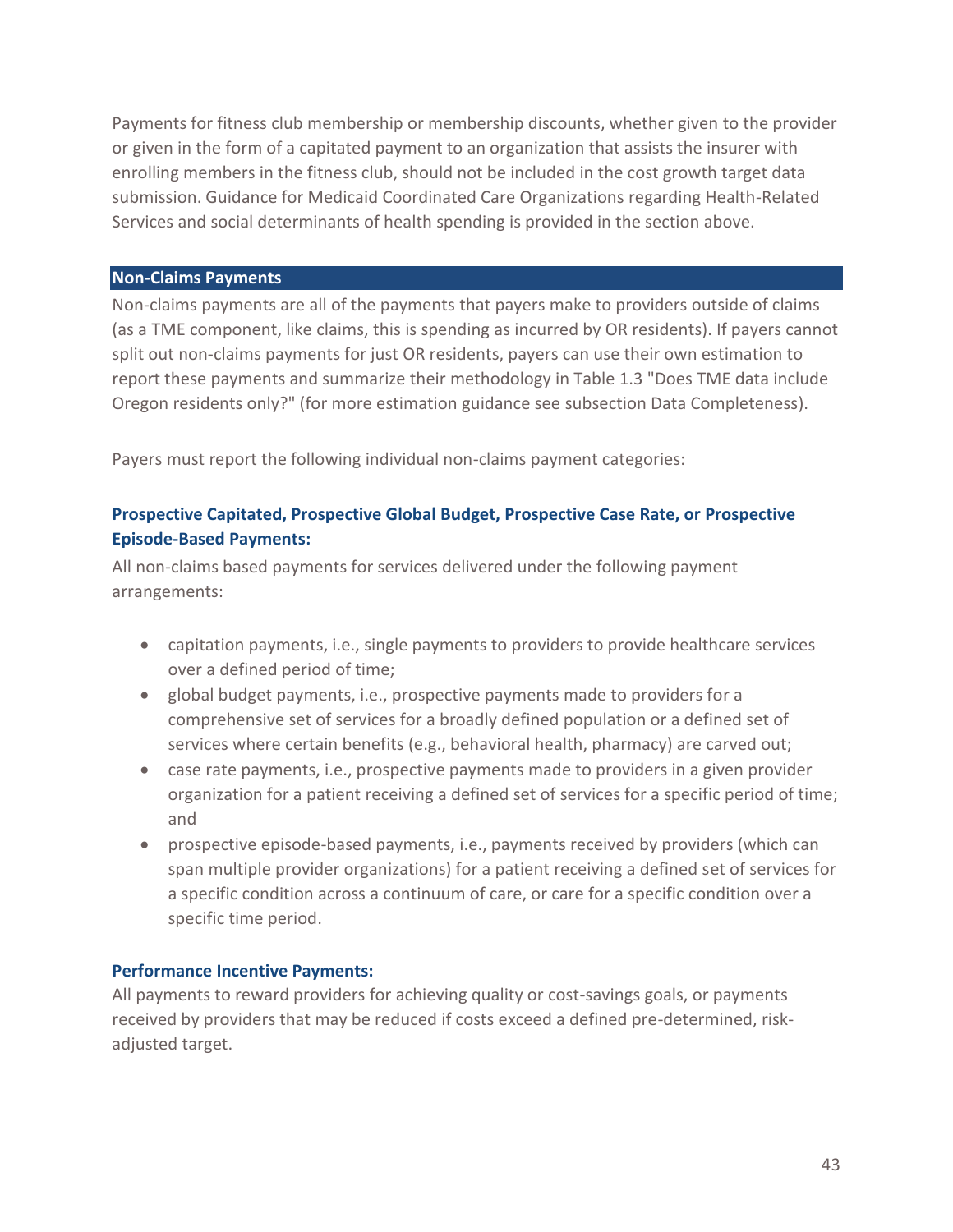Includes pay-for-performance, i.e., payments to reward providers for achieving a set target, and pay-for-reporting, i.e., payments to providers for reporting on a set of metrics, usually to build capacity for pay-for-performance, payments. Includes shared savings distributions, i.e., payments received by providers if costs of services are below a set target, and shared risk recoupments, i.e., payments providers must recoup if costs of services are above a set target.

If a payer has a vendor manage performance incentive payments to providers on its behalf, these dollars should still be included in this category.

- If the payer has detailed data from the vendor about how much the incentive payments made to providers were, allocate directly to the provider organizations.
- If the payer does not have data from the vendor about incentive payments, follow the guidelines for administrative costs and reasonable estimates in the Data Completeness section above.

### **Payments to Support Population Health and Practice Infrastructure:**

All payments made to develop provider capacity and practice infrastructure to help coordinate care, improve quality and control costs. Includes, but is not limited to payments that support care management, care coordination and population; data analytics; EHR/HIT infrastructure payments; medication reconciliation; patient-centered medical home (PCMH) recognition payments and primary care and behavioral health integration *that are not reimbursable through claims*.

#### **Provider Salaries:**

All payments for salaries of providers who provide healthcare services not otherwise included in other claims and non-claims categories. This category is typically only applicable to closed delivery systems.

#### **Recovery:**

All payments received from a provider, member/beneficiary or other payer, which were distributed by a payer and then later recouped due to a review, audit or investigation. This can also include infrastructure payments that are recouped under total cost of care arrangements if a provider does not generate savings. This field should be reported as a **negative number**. Only report data in this category not otherwise included elsewhere (e.g., if Inpatient Hospital is reported net of Recovery, do not separately report the same Recovery amount in this category).

#### **Other:**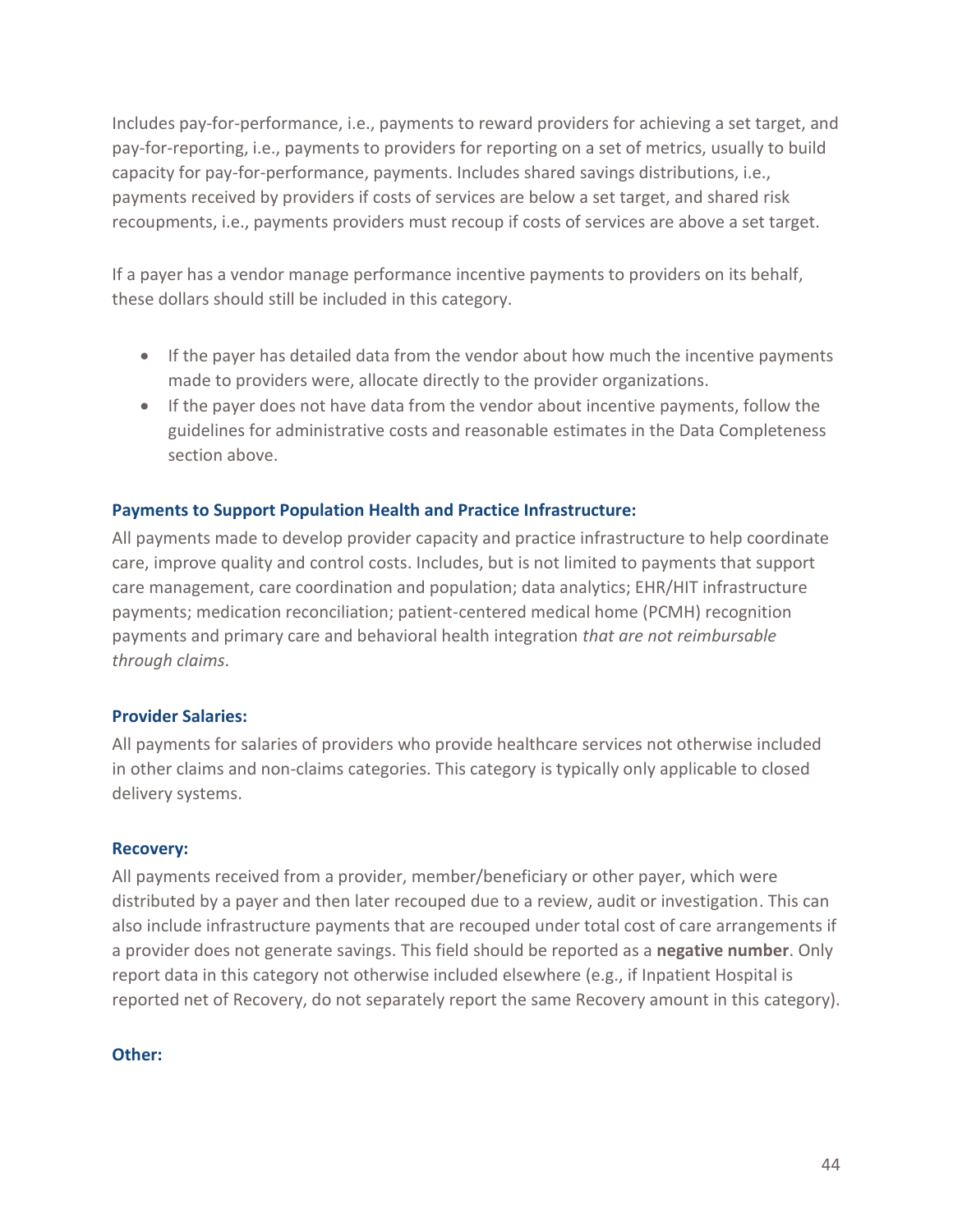All other payments made pursuant to the insurer's contract with a provider not made on the basis of a claim for healthcare benefits/services and cannot be properly classified elsewhere. This may include governmental payer shortfall payments, grants or other surplus payments. For CY 2020 and 2021, this may also include supportive funds made to providers to support clinical and business operations during the global COVID-19 pandemic. Only payments made to providers are to be reported; insurer administrative expenditures (including corporate allocations) are not included in TME.

### <span id="page-44-0"></span>**Standard Deviation**

In October 2020, the Implementation Committee recommended a tiered approach to accountability, including reporting of performance, based on statistical confidence. This approach should determine when a payer or provider organization would be held accountable for performance against the cost growth target over one or more years. Testing for statistical confidence is a foundational step before any accountability mechanisms would apply. A full description of OHA's statistical methodology is available online at: [https://www.oregon.gov/oha/HPA/HP/Pages/Sustainable-Health-Care-Cost-Growth-](https://www.oregon.gov/oha/HPA/HP/Pages/Sustainable-Health-Care-Cost-Growth-Target.aspx)

[Target.aspx](https://www.oregon.gov/oha/HPA/HP/Pages/Sustainable-Health-Care-Cost-Growth-Target.aspx)

For OHA to conduct the statistical confidence calculations, payers will need to report information about the distribution of costs associated with their enrollees.

# **Calculating Standard Deviation Values for the Data Submission**

Data submitters must provide the standard deviation so that the OHA team can calculate the confidence intervals for year-to-year cost growth. See the Supplemental SD Calculation Excel spreadsheet posted online for examples and calculations.

**Step 1:** Attribute members to the appropriate provider organization. (See Attribution under the Additional Details subsection for how to perform the attribution).

Note that it is possible that a member is attributed to multiple provider organizations during a single year, but never at the same time. For example, a member could be attributed to one provider organization from January to July, and a different provider organization from August to December.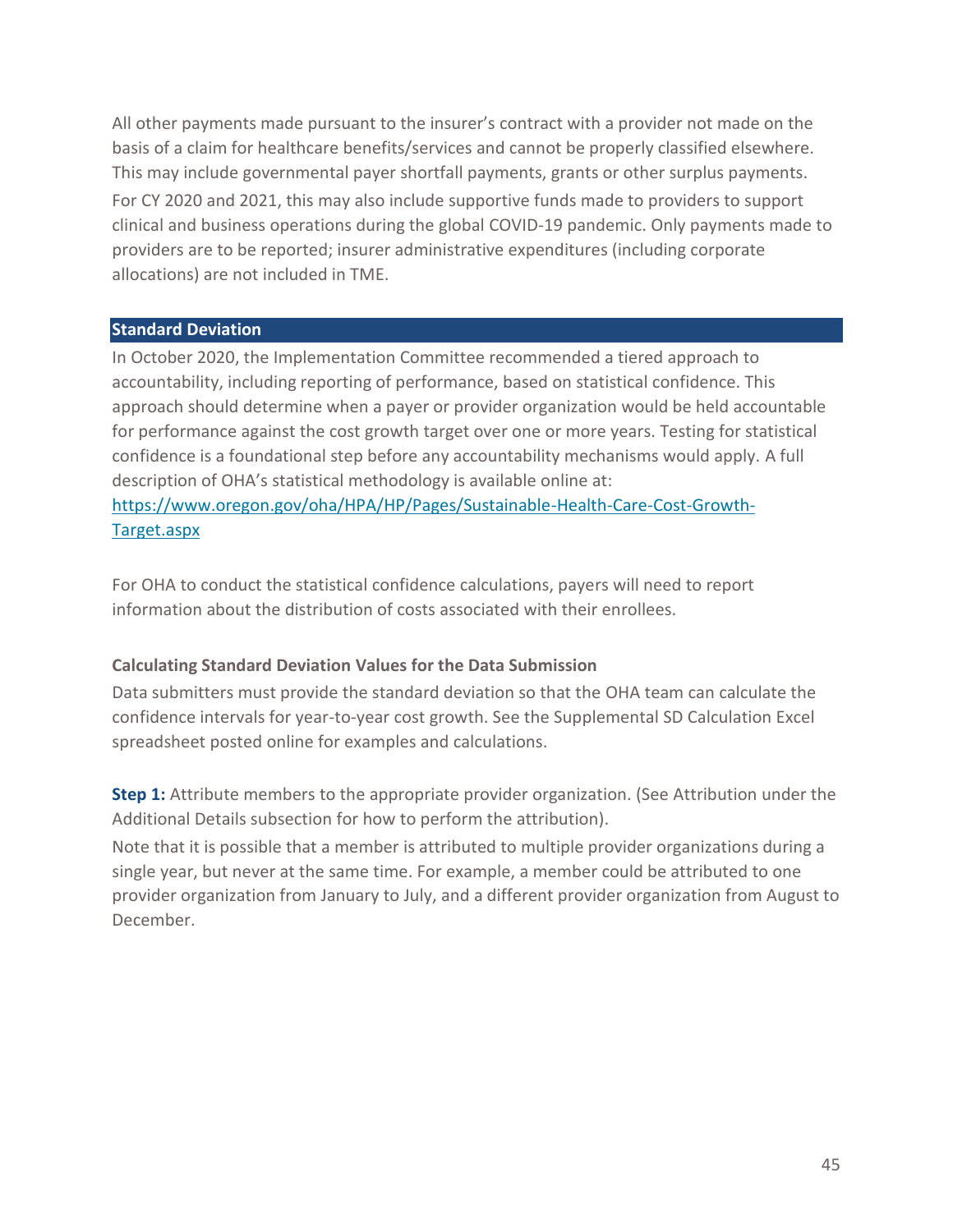**Step 2:** For each line of business, for each provider organization, and for each attribution hierarchy, the data submitter must calculate the average per month amount for each member using claims-based allowed amounts. This is done for *all* members attributed to that provider entity, or in the case of the unattributed cohort, *all* unattributed members. The standard deviation reflects the distribution of costs regardless of utilization. For partial claims rows (Line of Business 4), payers should calculate the standard deviation PMPM *after* partial claims adjustment.

Next, the data submitter should apply any demo-adjustment to the average per month expenditure value based on the age-sex of that member.

Note that non-claims expenditures, such as quality incentive bonus payments, shared savings or risk payments, and any capitation payments should be *excluded* from this average. The reason for excluding these payments is because they do not affect the standard deviation when proportionally attributing these costs to the members. Therefore, these costs are excluded from the calculation of standard deviation. Note, however, that non-claims spending is included when calculating cost growth.

**Step 3:** Use the demo-adjusted per month average for each individual and multiply that value by the number of enrolled months for that member. Sum the values for all members and divide by the total number of member months to produce a demo-adjusted per member per month dollar amount that is specific to a given line of business, provider organization, and attribution hierarchy.

Note that when calculating the standard deviation of the population for the cost growth target program, data submitters must use each member's average cost applied to each month they were enrolled, instead of the actual utilization each month.

For example, Member 1 is assigned to Hospital System Z via the Tier 1 attribution and was enrolled for four months from September to December. Member 1's average unadjusted claims expenses is \$225, which is the result of dividing \$900 by 4. Apply the member's demographic factor, 1.29, to get the demo-adjusted per month average for that member, \$174.42. Unadjusted: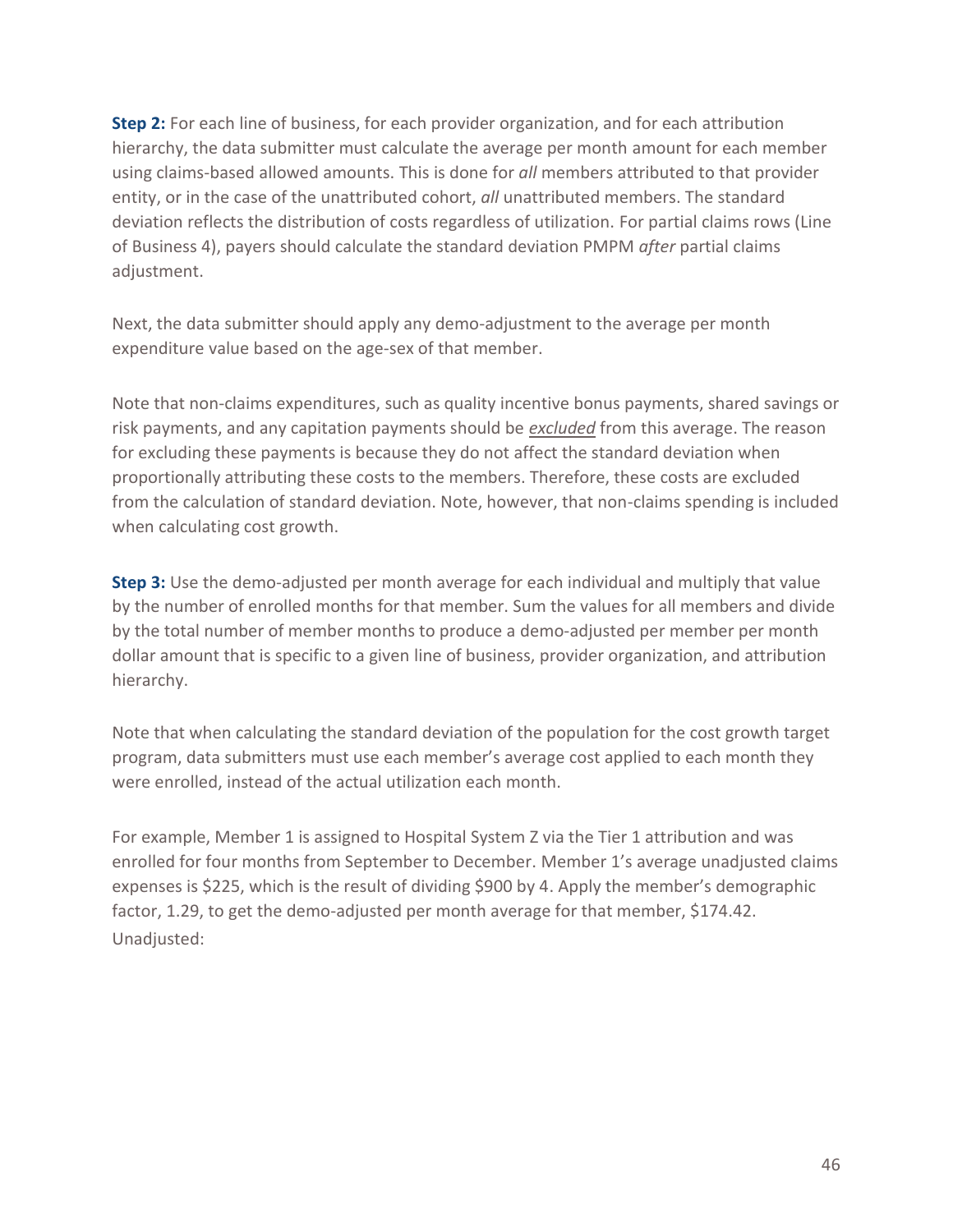| <b>Month</b>     | <b>Allowed amount</b> |
|------------------|-----------------------|
| Sep              | \$200                 |
| Oct              | \$400                 |
| Nov              | \$0                   |
| Dec              | \$300                 |
| <b>Total</b>     | \$900                 |
| <b>Per Month</b> | \$225                 |

For calculating the standard deviation of Hospital System Z's Tier 1 attributed population, we use the \$174.42 demo-adjusted value and include the number of months the member was enrolled.

The Sustainable Health Care Cost Growth Target Program is not focused on how a given member's utilization changes from month to month; rather, the program focuses on overall cost growth using a basis of attributed members and the provider organizations to which they are attributed.

**Step 4:** With the average demo-adjusted claims expenses value for each provider organization, data submitters can now calculate the standard deviation. The formula is:

$$
SD = \sqrt{\frac{\sum_{i}(X_i - \bar{X})^2}{N}}
$$

Using the Excel function STDEV.P() or other standard deviation commands in any other statistical software program, data submitters can calculate the demo-adjusted standard deviation of the PMPM costs for a given line of business, provider organization, and attribution hierarchy.

Note that when calculating standard deviation, data submitters should use the formula for *population* standard deviation (divided by N). Data submitters should NOT use the formula for *sample* standard deviation (divided by N-1).

**Step 5:** Report the standard deviation values for attributed member months in the Data Submission Template (CGT-1) on Tab 3 for each row. Report the standard deviation values for unattributed member months in the Data Submission Template (CGT-1) on Tab 4.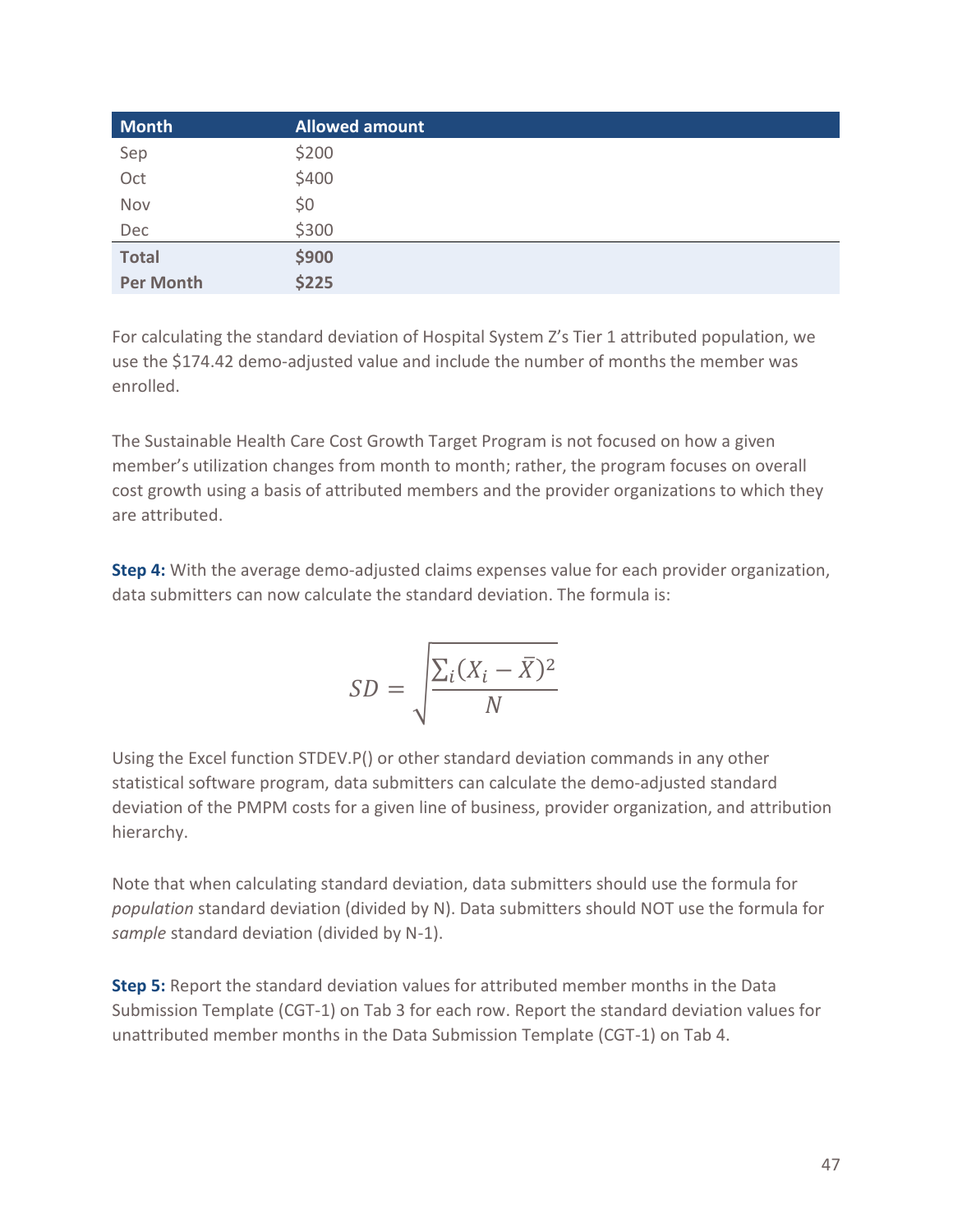# **Tab 5 - Market Enrollment**

This tab includes payer's member months by market enrollment category.

Member Months (annual) are the number of unique members participating in a plan each month with at least a medical benefit, regardless of whether the member has any paid claims. Member months should be calculated by taking the number of members with a medical benefit and multiplying that sum by the number of months in the member's policy.

Member months should be reported across the following market enrollment categories:

- 1. Large group fully insured (51 + employees)
- 2. Small group fully insured  $(2 50$  employees)
- 3. Self-insured
- 4. Individual (buy coverage on their own)
- 5. Student plans
- 6. Medicare Advantage
- 7. Medicaid Managed Care
- 8. Medicare Medicaid duals

Payers should not include Medigap members but should include D-SNP members.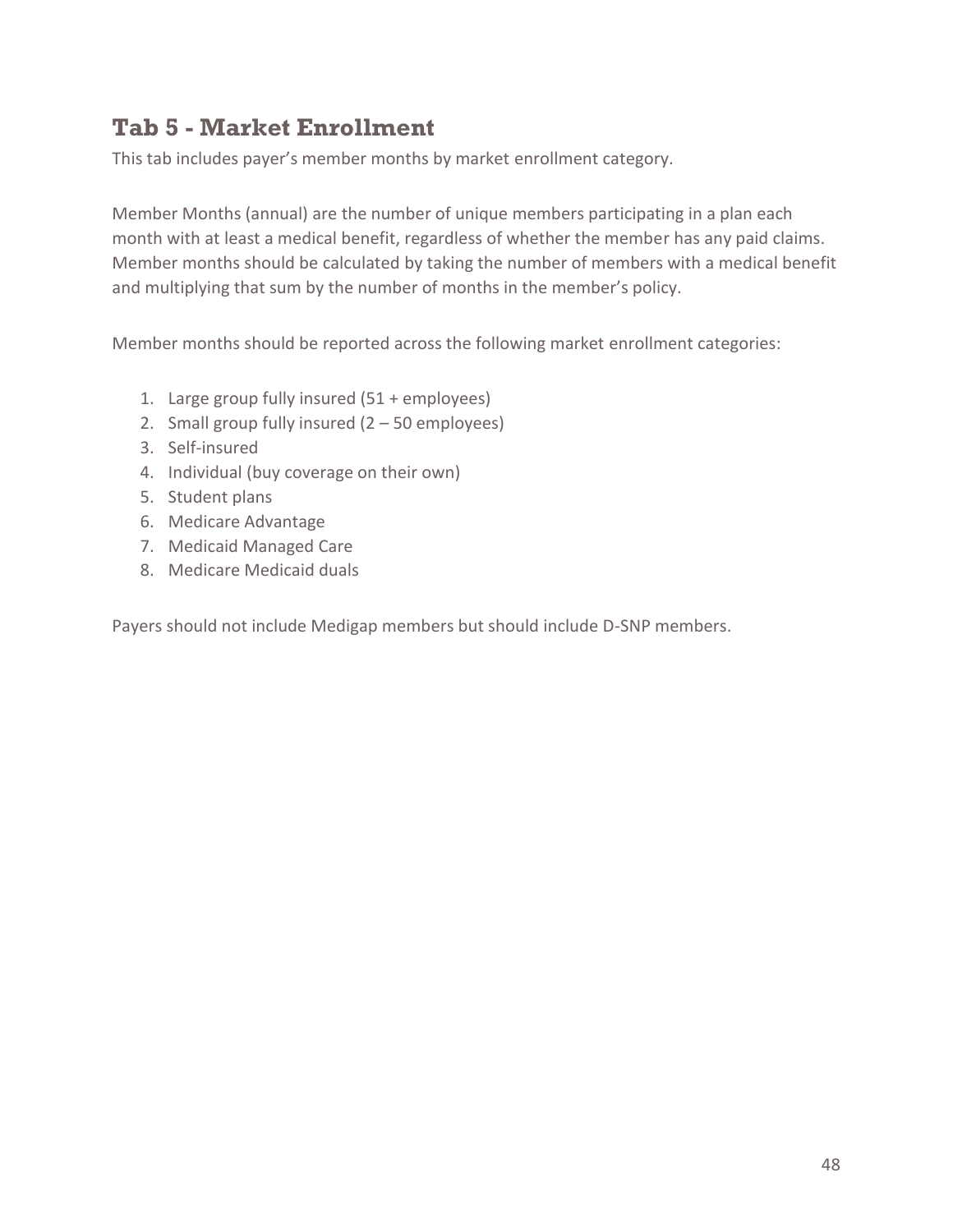# **Tab 6 - Pharmacy Rebates**

The pharmacy rebates data are the source of the payers' pharmacy rebates at state, market, payer, and sometimes, provider entity levels. Payers are required to report the pharmacy rebates data by year, line of business, and optionally by provider organization. Payers should not try to allocate pharmacy rebates at the member level. *To avoid double counting, all payment rows must be mutually exclusive*, see example below:

# **Pharmacy rebate reporting example**

In 2021, Payer A has a total pharmacy rebate amount of \$1,000,000 for LOB 3. They cannot separate this out into Medical (RXR03) and Retail (RXR04) amounts and are using the optional Total field (RXR05).

If Payer A can attribute \$300,000 to Provider Organization 1, they could enter these numbers in Tab 6. RX REBATE as so:

| Year | Reporting Line of Business<br>Code | <b>Provider Organization</b><br>Name (Optional) | <b>Total Pharmacy Rebate Amount</b><br>(Optional) |
|------|------------------------------------|-------------------------------------------------|---------------------------------------------------|
| 2021 |                                    |                                                 | $-5700,000$                                       |
| 2021 |                                    | Provider Organization 1                         | $-$ \$300,000                                     |

# The reporting example below is also correct:

| Year | Reporting Line of Business | <b>Provider Organization</b> | <b>Total Pharmacy Rebate Amount</b> |
|------|----------------------------|------------------------------|-------------------------------------|
|      | Code                       | Name (Optional)              | (Optional)                          |
| 2021 |                            |                              | $-51,000,000$                       |

Total rebates should be reported without regard to how they are paid to the payer (e.g., through regular aggregate payments, on a claim-by-claim basis, etc.). Pharmacy rebates should be reported as a negative number.

*Note that for Medicaid, OHA will be reporting pharmacy rebates that it captures for the Oregon Health Plan and will apply these rebates at the Medicaid market level. OHA does not intend to report pharmacy rebates for the Oregon Health Plan at the CCO level.* 

#### **Retail Pharmacy and Medical Pharmacy Rebates**

Payers should report both retail pharmacy rebates and medical pharmacy rebates.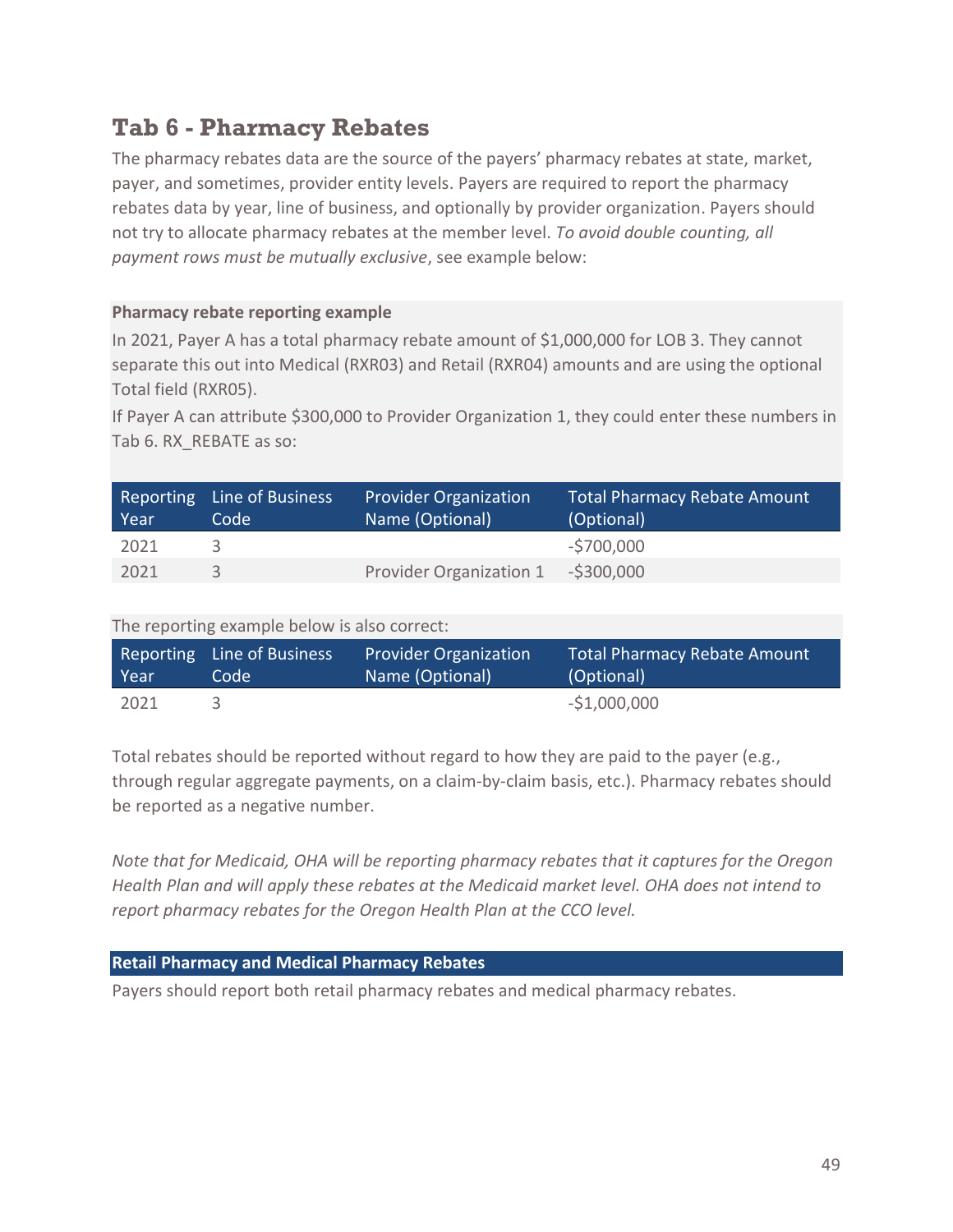**Retail Pharmacy:** Pharmacy rebates for retail pharmacy are reported as the estimated value of rebates attributed to Oregon residents provided by pharmaceutical manufactures for prescription drugs with specified dates of fill corresponding with the reporting period, excluding manufacturer-provided fair market value bona fide service fees<sup>4</sup> for retail prescription drugs.

This amount shall include pharmacy benefit manager (PBM) rebate guarantee amounts and any additional rebate amounts transferred by the PBM.

**Medical Pharmacy:** Pharmacy rebates for medical pharmacy are reported as the estimated value of rebates attributed to Oregon residents provided by pharmaceutical manufactures for prescription drugs with specified dates of fill corresponding with the reporting period, excluding manufacturer-provided fair market value bona fide service fees for pharmaceuticals that are paid for under the member's medical benefit. These drugs may be included in the professional claims category with J codes or part of facility fees for drug infusions administered in the outpatient setting.

This amount shall include pharmacy benefit manager (PBM) rebate guarantee amounts and any additional rebate amounts transferred by the PBM.

If data submitters are unable to separate out retail and medical pharmacy rebates for reporting, all pharmacy rebates should be reported in aggregate in the optional field RXR05 in Tab 6 of the Data Submission Template.

#### **Estimating Pharmacy Rebates**

Pharmacy rebates may have long tails (e.g., 12 or more months) and payers may not have complete pharmacy rebate data for a measurement period in time for the annual cost growth target data submission.

Payers should apply IBNR factors to preliminary prescription drug rebate data to estimate total anticipated rebates related to fill dates in the reporting period.

If payers are unable to report rebates specifically for Oregon residents, payers should report estimated rebates attributed to Oregon residents in a proportion equal to the proportion of pharmacy spending for Oregon residents compared to pharmacy spending for total members, by line of business. For example, if Oregon commercial member spending represents 10% of a payer's total commercial members, then 10% of the total pharmacy rebates for its commercial book of business should be reported.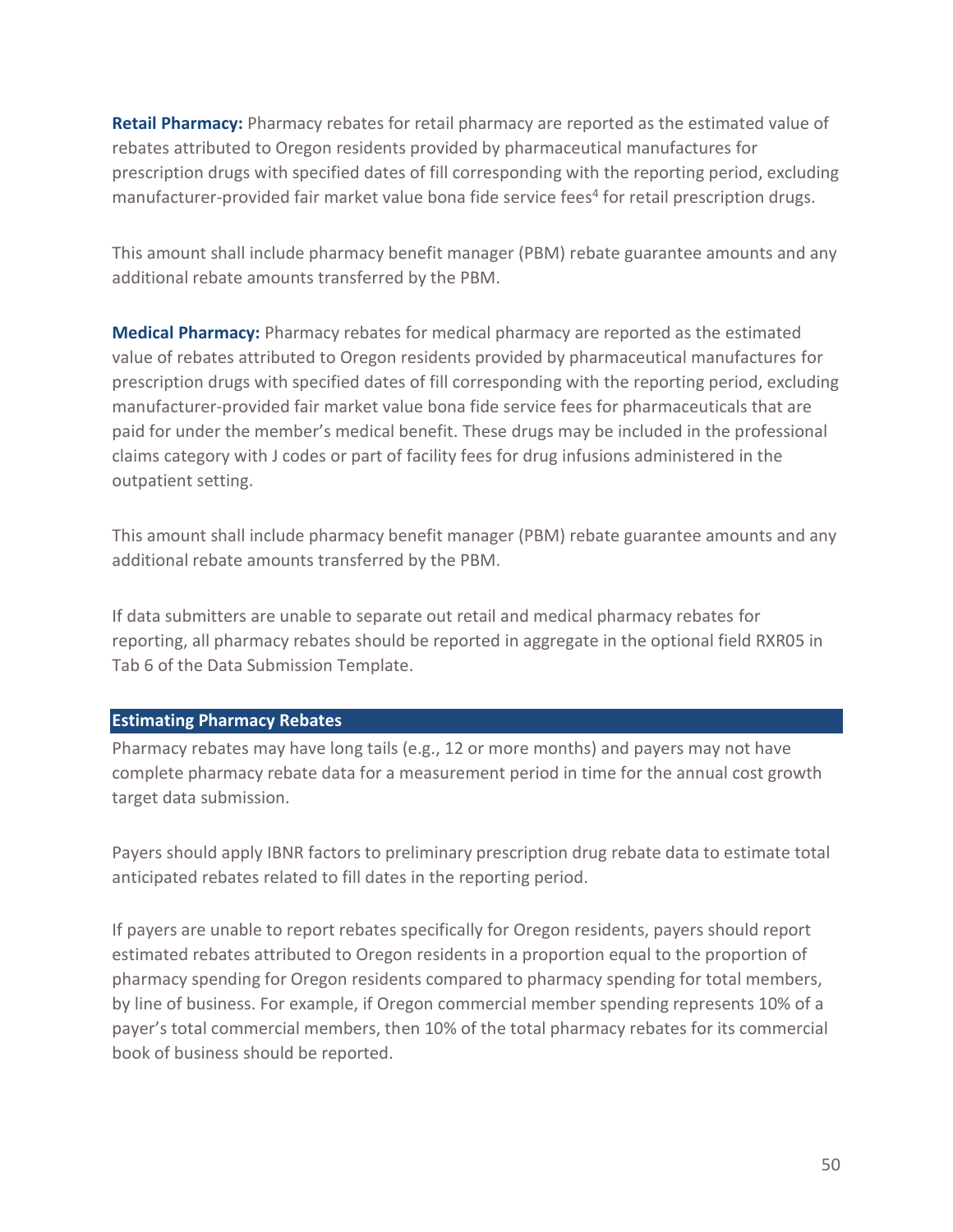If payers are unable to identify the percentage of pharmacy spending for Oregon residents, then the payer should calculate the pharmacy rebates attributable to Oregon residents using percentage of membership.

### **Pharmacy Rebates Passed Back to Employers**

Some self-funded employer groups ask for portions of the rebates to be passed along to them. Payers should report any rebates they receive, regardless of whether they are passed along to employers.

 $^4$  Fair market value bona fide service fees are fees paid by a manufacturer to a third party (e.g., insurance carriers, PBMs, etc.) that represent fair market value for a bona fide, itemized service actually performed on behalf of the manufacturer that the manufacturer would otherwise perform (or contract for) in the absence of the service arrangement (e.g., data service fees, distribution service fees, patient care management programs, etc.).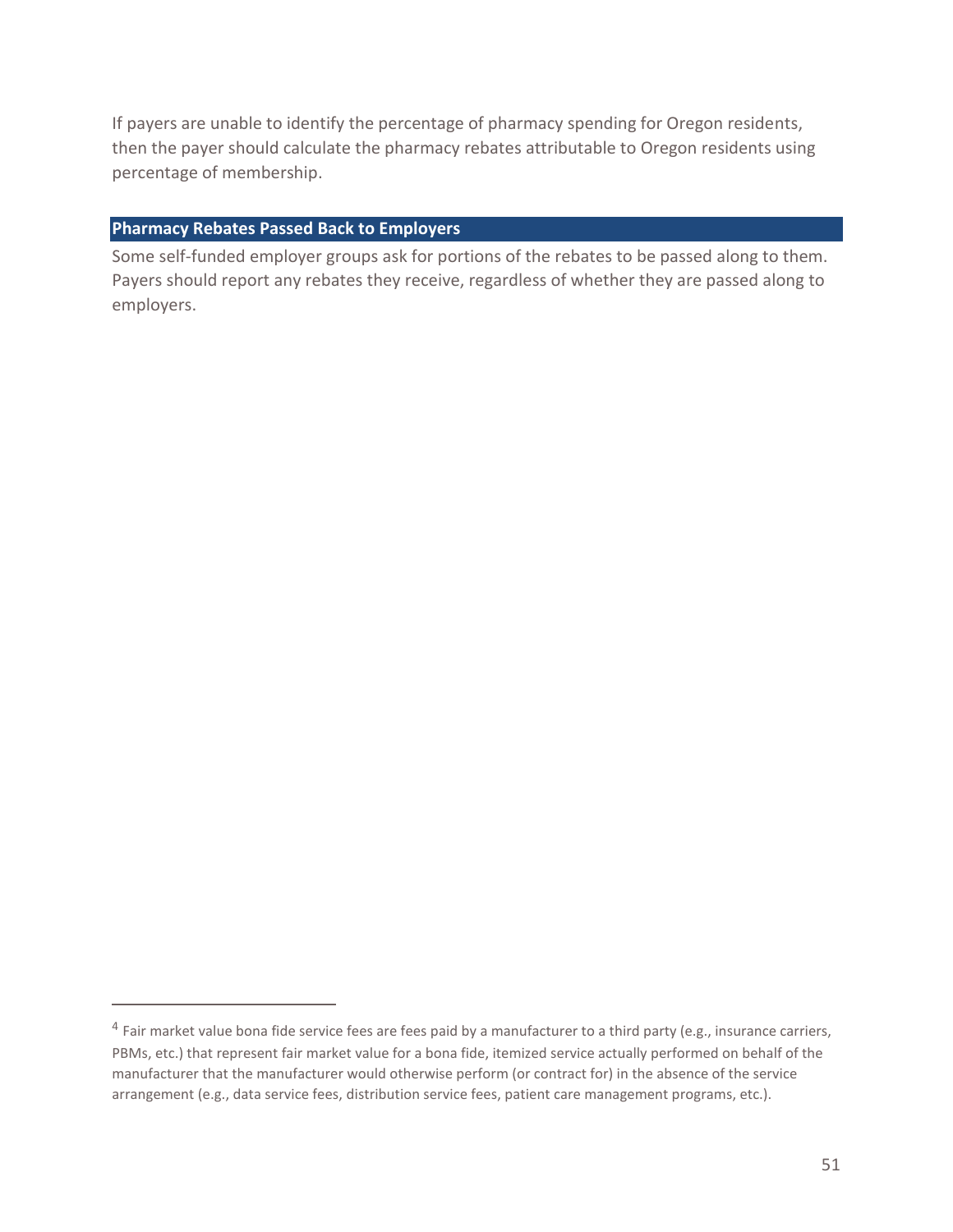# **Tab 7 – Provider Organization Information**

To assist with matching provider organizations across multiple payer data submissions, Tab 7 collects multiple identifiers for provider organizations. Payers should complete this table with the associated taxpayer identification numbers (TINs) that they have for a provider organization. Payers should enter multiple associated TINs for a provider organization, if available. See below for a diagram of how this information should be organized across Tab 3 and Tab 7.



This information will be used to construct a more precise list of provider organizations for inclusion in the cost growth target program in future years.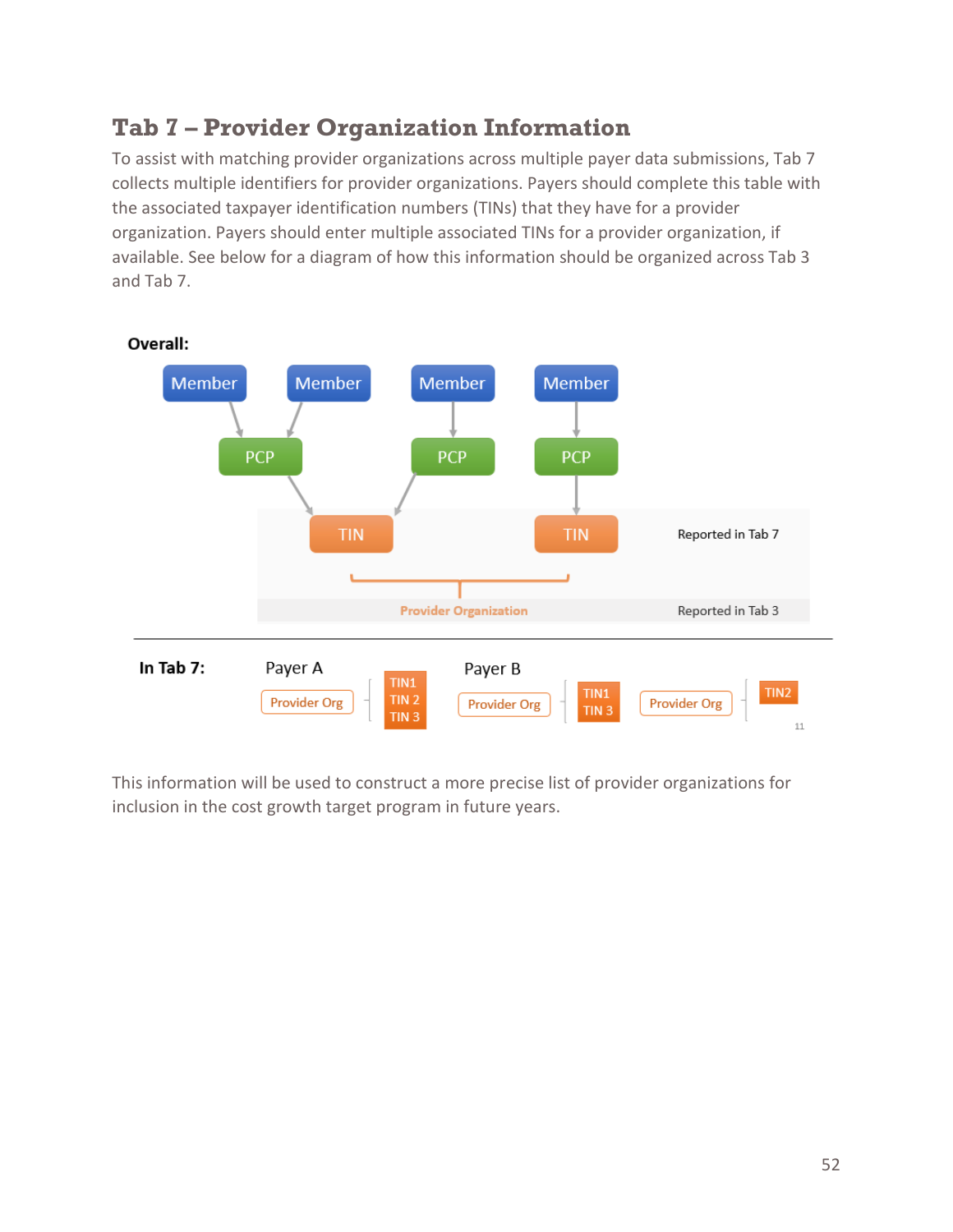# **Appendix A: Data Dictionary**

# **Tab 1. Cover Page**

| Table # | <b>Data Element Name</b>                                                                                            | <b>Type</b>       | <b>Description</b>                                                                                                                                                                                                                                                                                                 |
|---------|---------------------------------------------------------------------------------------------------------------------|-------------------|--------------------------------------------------------------------------------------------------------------------------------------------------------------------------------------------------------------------------------------------------------------------------------------------------------------------|
|         | Payer Name                                                                                                          | Text              | Name of the payer                                                                                                                                                                                                                                                                                                  |
|         | <b>Contact Name</b>                                                                                                 | Text              | Name of the contact person                                                                                                                                                                                                                                                                                         |
|         | <b>Contact Email</b>                                                                                                | Text              | Email address of the contact person                                                                                                                                                                                                                                                                                |
| 1.1     | What is the overall<br>completeness of the<br>claims data (please<br>reported as %)?                                | Percentage        | The overall completeness of the claims data<br>that the payer reported in TME tabs. If<br>completeness of the claims data drops below<br>a given threshold (98%), OHA reserves the<br>right to request payers to calculate IBNR<br>and/or provide supplemental information.                                        |
| 1.1     | How long was the<br>claims runout period<br>for claims payments?<br>(please report as<br>days)                      | Integer           | The runout period for the claims payments<br>that the payer reported in TME tabs. Payers<br>shall allow for a run-out period of at least 180<br>days after December 31 of the measurement<br>year. i.e., payers should not pull the data<br>until after June 30 of the year following the<br>measurement year.     |
| 1.1     | How long was the<br>runout period for<br>non-claims<br>payments? (please<br>report as days)                         | Integer           | The runout period for the non-claims<br>payments that the payer reported in TME<br>tabs. Payers shall allow for a run-out period<br>of at least 180 days after December 31 of the<br>measurement year. i.e., payers should not<br>pull the data until after June 30 of the year<br>following the measurement year. |
| 1.1     | Are claims reported<br>without IBNR/IBNP<br>factors applied? If no,<br>please explain why in<br>the Comments field. | Drop-down<br>list | Confirm that IBNR/IBNP are not applied to<br>claims payments.                                                                                                                                                                                                                                                      |
| 1.1     | Is pharmacy rebate<br>data estimated? If<br>yes, how?                                                               | Drop-down<br>list | Confirm that whether the pharmacy rebate<br>data is estimated or not. If yes, please<br>describe the method in comment field.                                                                                                                                                                                      |
| 1.1     | What carve-out<br>services are<br>estimated?                                                                        | Text              | For commercial: partial claims only. Specify<br>what carve-out services are estimated in the                                                                                                                                                                                                                       |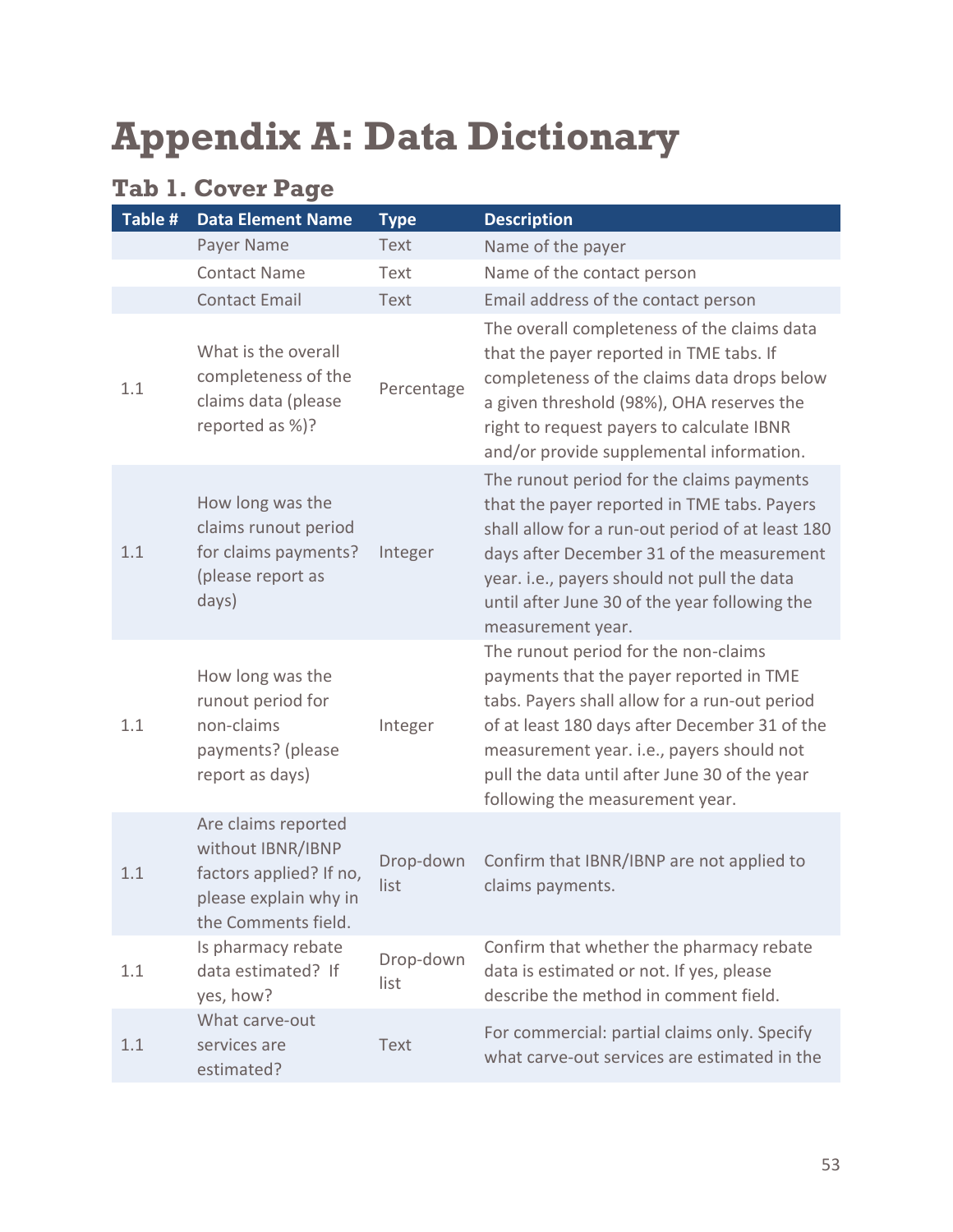| Table # | Data Element Name                                                                                                                                                                                                                                               | <b>Type</b>       | <b>Description</b>                                                                                                                                                                            |
|---------|-----------------------------------------------------------------------------------------------------------------------------------------------------------------------------------------------------------------------------------------------------------------|-------------------|-----------------------------------------------------------------------------------------------------------------------------------------------------------------------------------------------|
|         |                                                                                                                                                                                                                                                                 |                   | data reported in the data submission<br>template.                                                                                                                                             |
| 1.1     | Does each of the<br>provider<br>organizations<br>reported in Tab 3<br>have at least one TIN<br>reported in Tab 7?                                                                                                                                               | Drop-down<br>list | Confirm that all provider organizations listed<br>in Tab 3 have at least one federal taxpayer ID<br>number listed in Tab 7.                                                                   |
| 1.2     | When line of<br>business = $1, 2, 3$ , or<br>4, are the claims<br>payments reported<br>as allowed amounts,<br>including both<br>payments that payers<br>paid to providers and<br>member cost<br>sharing? If no, please<br>explain why in the<br>Comments field. | Drop-down<br>list | Confirm that the claims payments are<br>reported using allowed amounts, which<br>includes payments that payers paid to<br>providers and member cost sharing.                                  |
| 1.2     | When line of<br>business = $5$ or $6$ , are<br>the claims payments<br>reported as paid<br>amounts, including<br>only the payments<br>that payers paid to<br>providers? If no,<br>please explain why in<br>the Comments field.                                   | Drop-down<br>list | Confirm that the claims payments reported<br>for LOBs 5 and 6 are using paid amounts.                                                                                                         |
| 1.2     | Are the payments<br>reported in a manner<br>consistent with the<br>service category<br>definitions outlined<br>in the Data<br>Specification<br>Manual?                                                                                                          | Drop-down<br>list | Confirm that the spending reported in the<br>Data Submission Template (CGT-1) is<br>consistent with the service category<br>definitions outlined in the Data Specification<br>Manual (CGT-2). |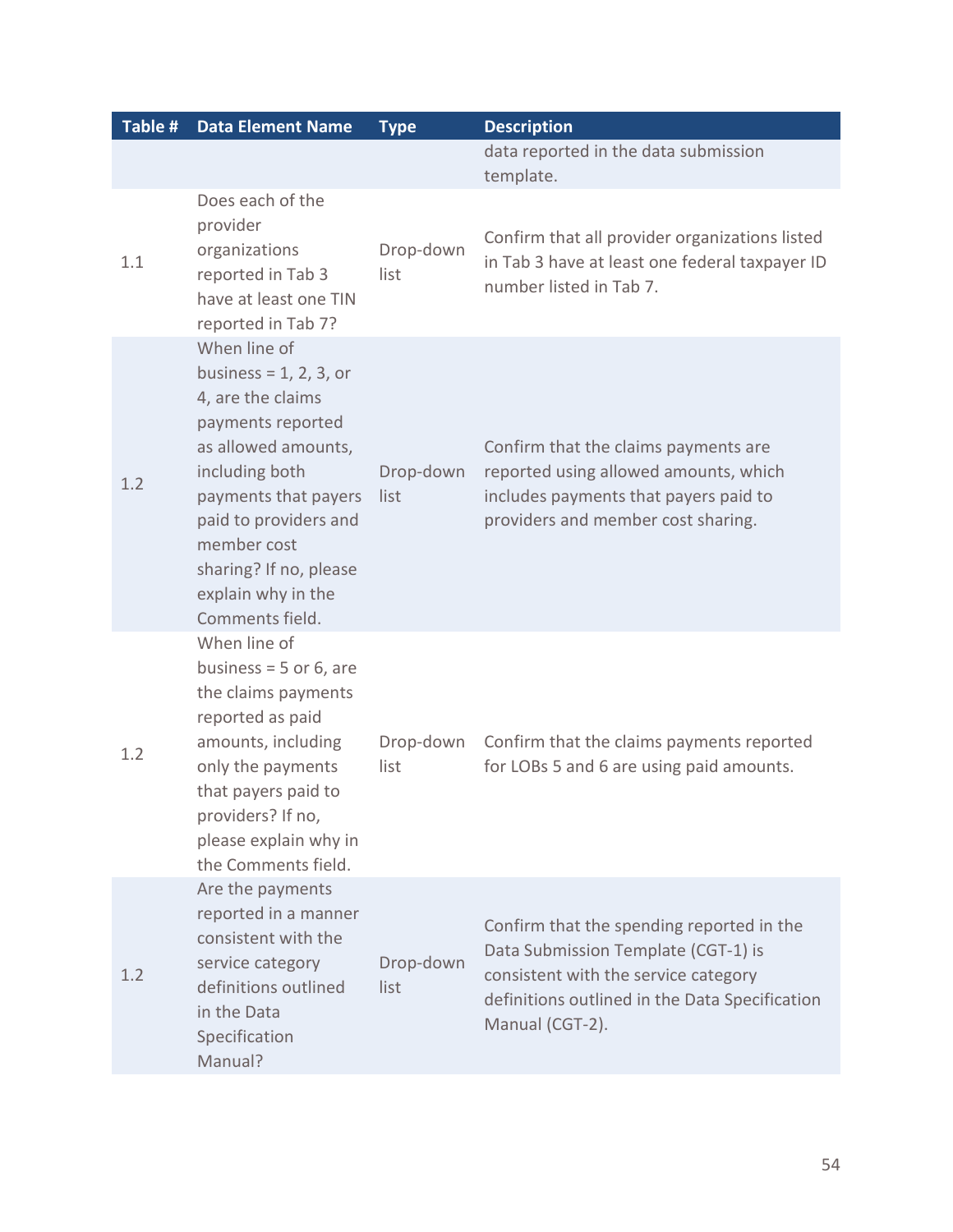| Table # | <b>Data Element Name</b>                                                                                          | <b>Type</b>       | <b>Description</b>                                                                                                                                                                                                     |
|---------|-------------------------------------------------------------------------------------------------------------------|-------------------|------------------------------------------------------------------------------------------------------------------------------------------------------------------------------------------------------------------------|
| 1.2     | Does the TME data<br>include Oregon<br>residents only?                                                            | Drop-down<br>list | Confirm that the data reported in the Data<br>Submission Template (CGT-1) only includes<br>Oregon residents. Confirm that out-of-state<br>residents who receive care from Oregon<br>providers are not included.        |
| 1.2     | Does the TME<br>include services<br>provided by<br>providers, regardless<br>of location of<br>provider?           | Drop-down<br>list | Confirm that the data in the Data Submission<br>Template (CGT-1) includes all the providers<br>providing care to Oregon residents, no<br>matter the services are provided by the<br>providers in or outside of Oregon. |
| 1.2     | Does the TME<br>include services<br>provided by<br>providers, regardless<br>of the situs of the<br>member's plan? | Drop-down<br>list | Confirm that the data reported the Data<br>Submission Template (CGT-1) includes all the<br>providers providing care to Oregon residents,<br>no matter the situs of the member's plan.                                  |
| 1.2     | Are the data limited<br>only to members for<br>whom the insurer is<br>primary on the<br>claim?                    | Drop-down<br>list | Confirm that the reported members are<br>limited only to members for whom the payer<br>is the primary payer.                                                                                                           |
| 1.2     | Are members<br>attributed to<br>provider<br>organizations<br>consistent with each<br>contract?                    | Drop-down<br>list | Confirm that members attributed to provider<br>organizations reported in tab TME-PROV are<br>consistent with the contracts.                                                                                            |
| 1.2     | Are TME data<br>submitted based on<br>the incurred<br>date/date of service?                                       | Drop-down<br>list | Confirm that TME data reported in the data<br>submission template is based on the date of<br>service, not the paid or reconciled date.                                                                                 |
| 1.3     | Are the standard<br>deviations calculated<br>using the formula for<br>population standard<br>deviation?           | Drop-down<br>list | Confirm that the standard deviations<br>reported in the data submission template are<br>calculated using the formula for population<br>standard deviation. See Standard Deviation<br>for additional details.           |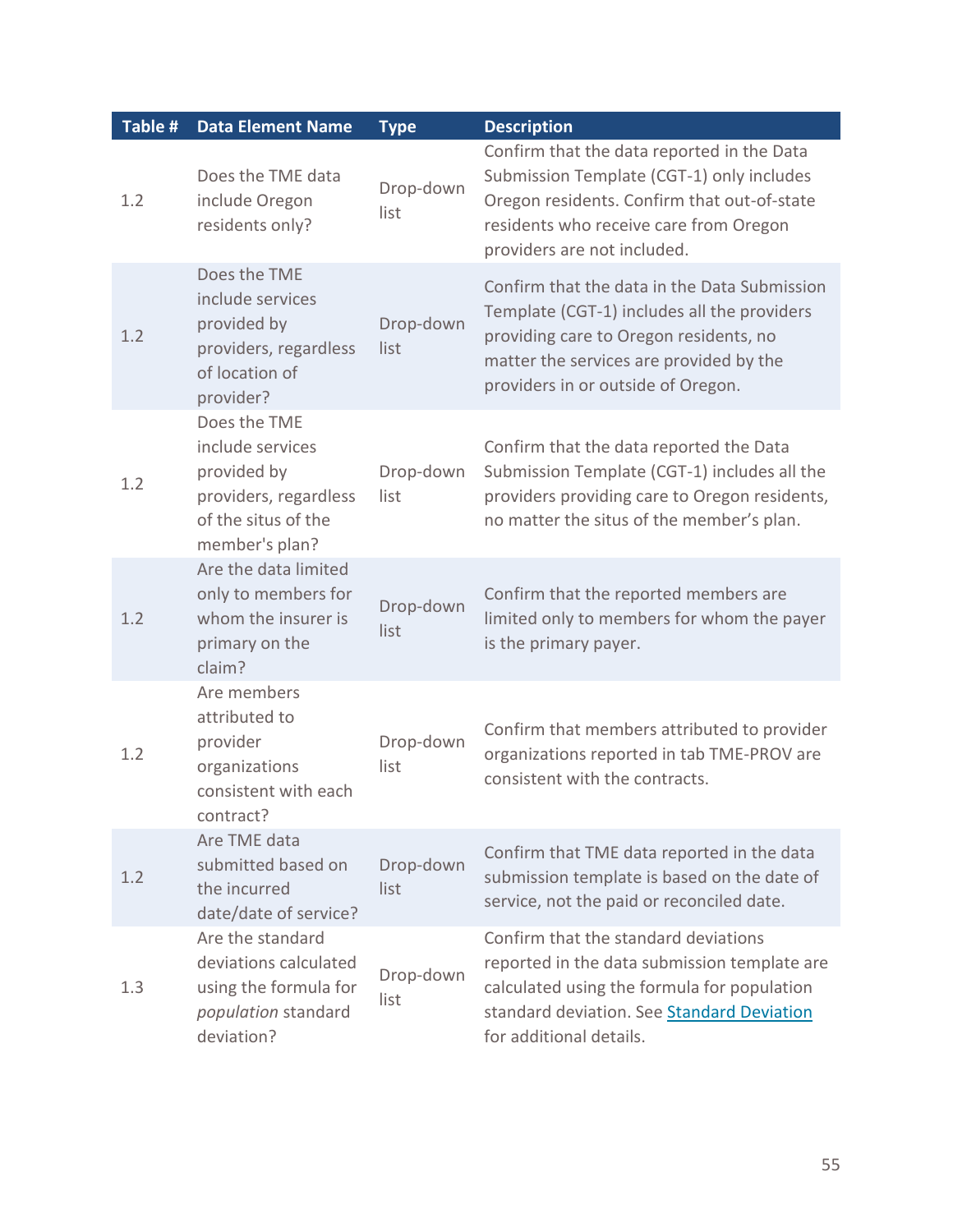| Table # | <b>Data Element Name</b>                                                                                                                                                                                    | <b>Type</b>       | <b>Description</b>                                                                                                                                                                                                                                                                                                 |
|---------|-------------------------------------------------------------------------------------------------------------------------------------------------------------------------------------------------------------|-------------------|--------------------------------------------------------------------------------------------------------------------------------------------------------------------------------------------------------------------------------------------------------------------------------------------------------------------|
| 1.3     | Are non-claims<br>expenses excluded<br>from calculating<br>standard deviations?                                                                                                                             | Drop-down<br>list | Confirm that non-claims are excluded when<br>calculating standard deviations. See<br><b>Standard Deviation for additional details.</b>                                                                                                                                                                             |
| 1.3     | When calculating the<br>standard deviation,<br>do you include all the<br>member months,<br>regardless of<br>whether the member<br>has paid claims for<br>that month?                                        | Drop-down<br>list | Confirm that when calculating the standard<br>deviation, all the member months are<br>included regardless of whether the member<br>has paid claims for that month. See Standard<br>Deviation for additional details.                                                                                               |
| 1.3     | When calculating the<br>standard deviation,<br>do you use each<br>member's average<br>cost per month<br>applied to each<br>month they were<br>enrolled, instead of<br>the actual utilization<br>each month? | Drop-down<br>list | Confirm that when calculating the standard<br>deviation, payers use each member's average<br>cost per month applied to each month they<br>were enrolled. Confirm that payers did not<br>use actual utilization of each month to<br>calculate standard deviation. See Standard<br>Deviation for additional details. |
| 1.3     | When calculating the<br>standard deviation,<br>do you use demo-<br>adjusted member's<br>average cost per<br>month?                                                                                          | Drop-down<br>list | Confirm that when calculating standard<br>deviation, payers use demographic-adjusted<br>member's average cost per month. See<br>Standard Deviation for additional details.                                                                                                                                         |
| 1.4     | Do you have self-<br>insured lines of<br>business reported in<br>Tab 5.<br><b>MARKET ENROLL?</b>                                                                                                            | Drop-down<br>list | Yes/No. Should align with information<br>reported in Tab 5. Respond for each year.                                                                                                                                                                                                                                 |
| 1.4     | If yes, please enter<br>the income from fees<br>of uninsured plans<br>here.                                                                                                                                 | Text              | Enter Income from Fees of Uninsured Plans,<br>NAIC SHCE Part 1, Line 12                                                                                                                                                                                                                                            |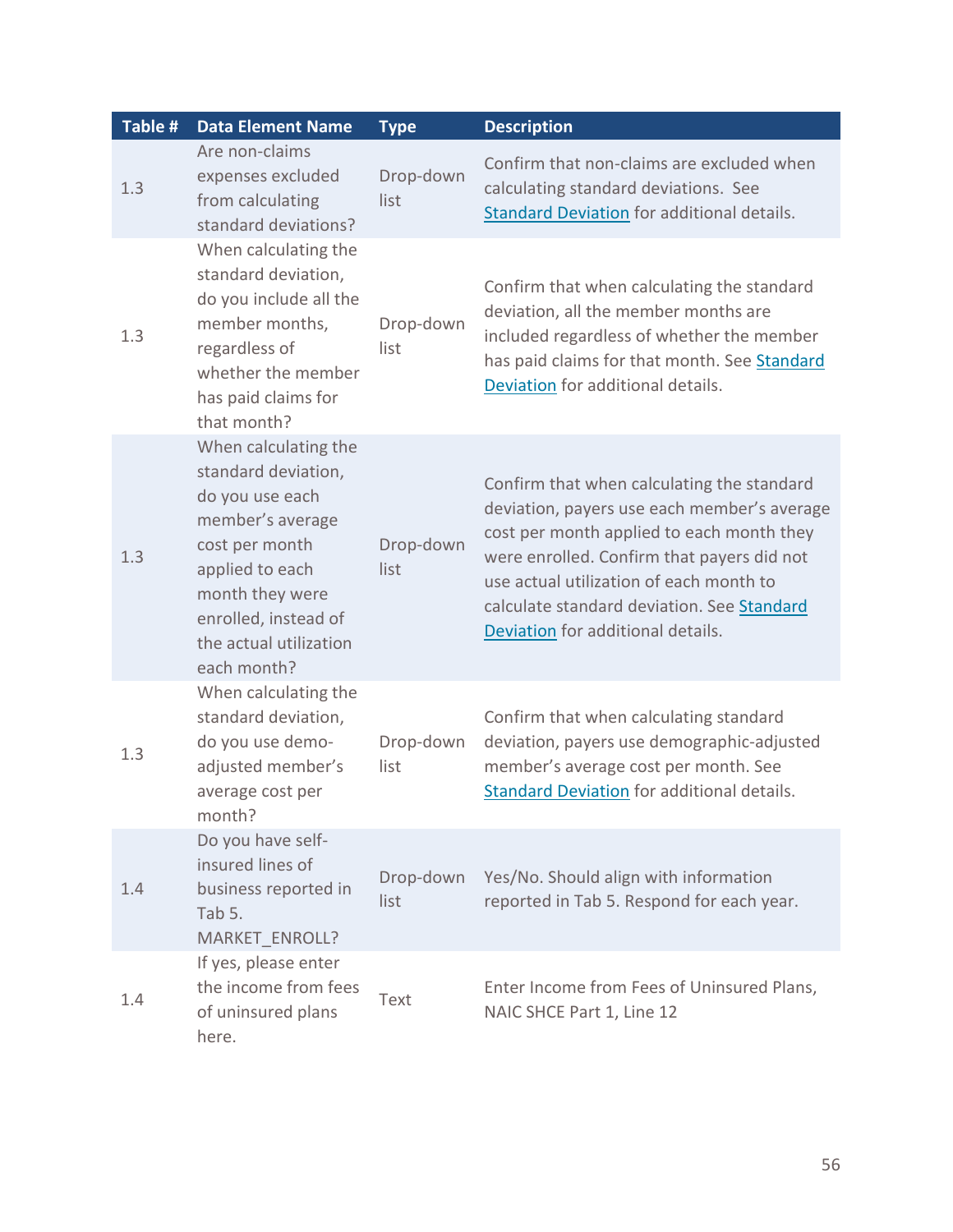# **Tab 2. TME\_ALL – All Spending (TME\_PROV & TME\_UNATTR)**

| <b>Data Element</b> | <b>Name</b>                           | <b>Type</b>                     | <b>Description</b>                                                                                                                                                                                                                                                                                                                                                                                 |
|---------------------|---------------------------------------|---------------------------------|----------------------------------------------------------------------------------------------------------------------------------------------------------------------------------------------------------------------------------------------------------------------------------------------------------------------------------------------------------------------------------------------------|
| TMEALL01            | <b>Reporting Year</b>                 | Year                            | Year for which data is being reported.                                                                                                                                                                                                                                                                                                                                                             |
| <b>TMEALL02</b>     | Line of Business<br>Code              | Integer,<br>from 1 to 6         | This field indicates the line of business<br>being reported.<br>1 = Medicare (Exclude Dual Eligible)<br>2 = Medicaid (Exclude Dual Eligible)<br>3 = Commercial: Full Claims<br>4 = Commercial: Partial Claims<br>5 = Medicare Expenses for<br>Medicare/Medicaid Dual Eligible<br>$6$ = Medicaid Expenses for<br>Medicare/Medicaid Dual Eligible<br>See Line of Business for additional<br>details. |
| TMEALL03            | <b>Member Months</b>                  | Positive<br>integer             | The number of members enrolled in a<br>plan over the reporting calendar year<br>expressed in months of membership.<br>Note that if the number of member<br>months is fractional, round it to the<br>nearest integer.                                                                                                                                                                               |
| <b>TMEALL04</b>     | Demographic Score                     | Positive<br>Number              | The weighted average demographic<br>adjustment factor for the member<br>population. See Demographic<br>Adjustment for additional details.                                                                                                                                                                                                                                                          |
| <b>TMEALL05</b>     | Claims:<br><b>Hospital Inpatient</b>  | Number,<br>no negative<br>value | Sum of the allowed amount from the<br>claims for hospital inpatient services.<br>See Claims Payments by Service<br>Category for additional details. Note<br>that this allowed amount is not demo-<br>adjusted.                                                                                                                                                                                     |
| <b>TMEALL06</b>     | Claims:<br><b>Hospital Outpatient</b> | Number,<br>no negative<br>value | Sum of the allowed amount from the<br>claims for hospital outpatient services.<br>See Claims Payments by Service<br><b>Category for additional details. Note</b><br>that this allowed amount is not demo-<br>adjusted.                                                                                                                                                                             |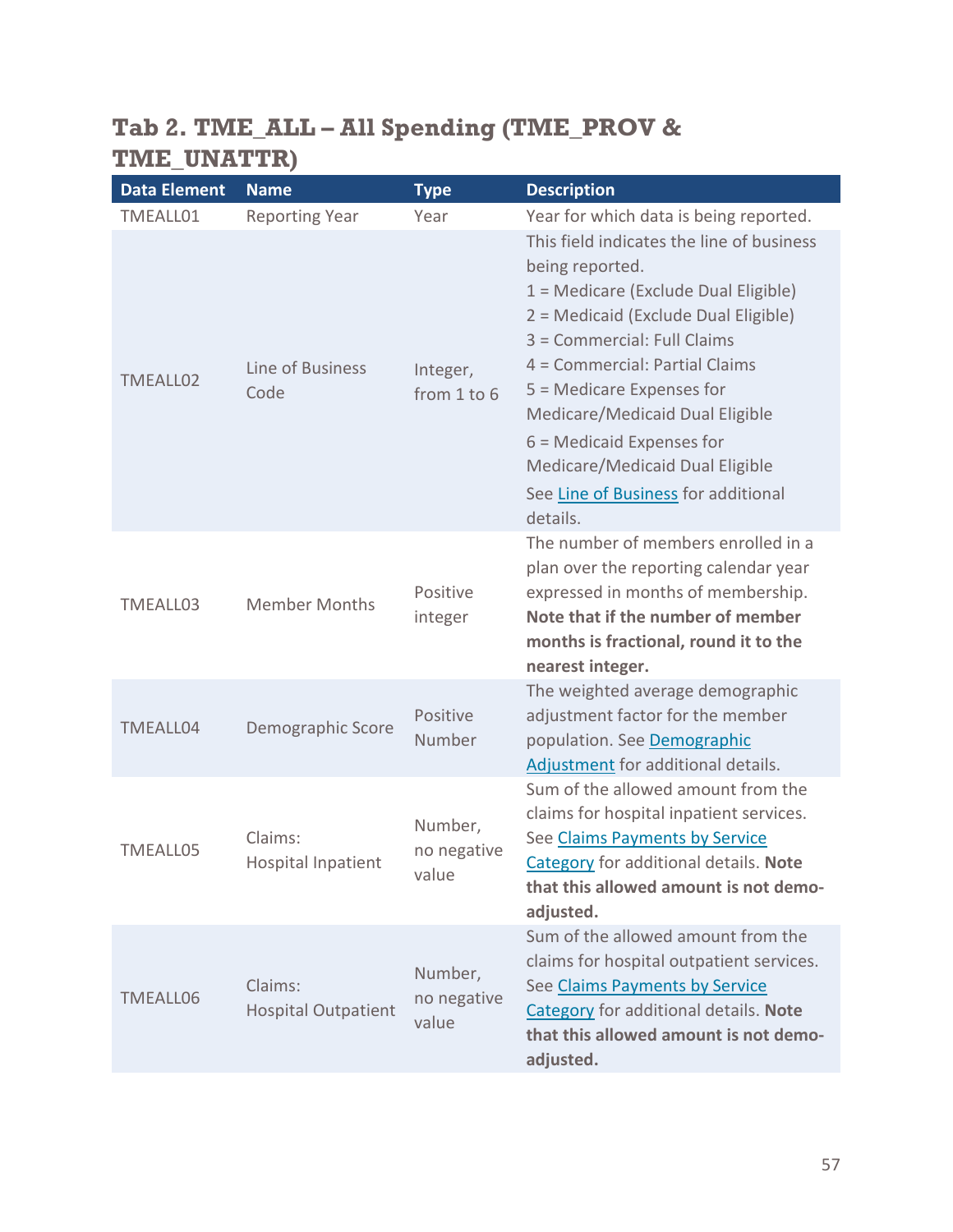| <b>Data Element</b> | <b>Name</b>                                                     | <b>Type</b>                     | <b>Description</b>                                                                                                                                                                                                                                                                                                                   |
|---------------------|-----------------------------------------------------------------|---------------------------------|--------------------------------------------------------------------------------------------------------------------------------------------------------------------------------------------------------------------------------------------------------------------------------------------------------------------------------------|
| TMEALL07            | Claims:<br>Professional,<br><b>Primary Care</b><br>Providers    | Number,<br>no negative<br>value | Sum of the allowed amount from the<br>claims for physicians or physician group<br>practices that defined as a PCP.<br>OB/GYNs are not considered a PCP for<br>this purpose. See Claims Payments by<br>Service Category for additional details.<br>Note that this allowed amount is not<br>demo-adjusted.                             |
| <b>TMEALL08</b>     | Claims:<br>Professional,<br><b>Specialty Providers</b>          | Number,<br>no negative<br>value | Sum of the allowed amount from the<br>claims for physicians or physician group<br>practices that are NOT defined as a PCP.<br>See Claims Payments by Service<br>Category for additional details. Note<br>that this allowed amount is not demo-<br>adjusted.                                                                          |
| <b>TMEALL09</b>     | Claims:<br>Professional,<br><b>Behavior Health</b><br>Providers | Number,<br>no negative<br>value | Sum of the allowed amount from the<br>claims for providers that are defined as<br>behavior health providers. See Claims<br>Payments by Service Category for<br>additional details. Note that this<br>allowed amount is not demo-adjusted.                                                                                            |
| TMEALL10            | Claims:<br>Professional, Other<br>Providers                     | Number,<br>no negative<br>value | Sum of the allowed amount from the<br>claims for health care providers for<br>services provided by a licensed<br>practitioner other than a physician, a<br>physician group, or identified as a PCP.<br>See Claims Payments by Service<br>Category for additional details. Note<br>that this allowed amount is not demo-<br>adjusted. |
| TMEALL11            | Claims:<br>Long-Term Care                                       | Number,<br>no negative<br>value | Sum of the allowed amount from the<br>claims for long-term care services. See<br><b>Claims Payments by Service Category</b><br>for additional details. Note that this<br>allowed amount is not demo-adjusted.                                                                                                                        |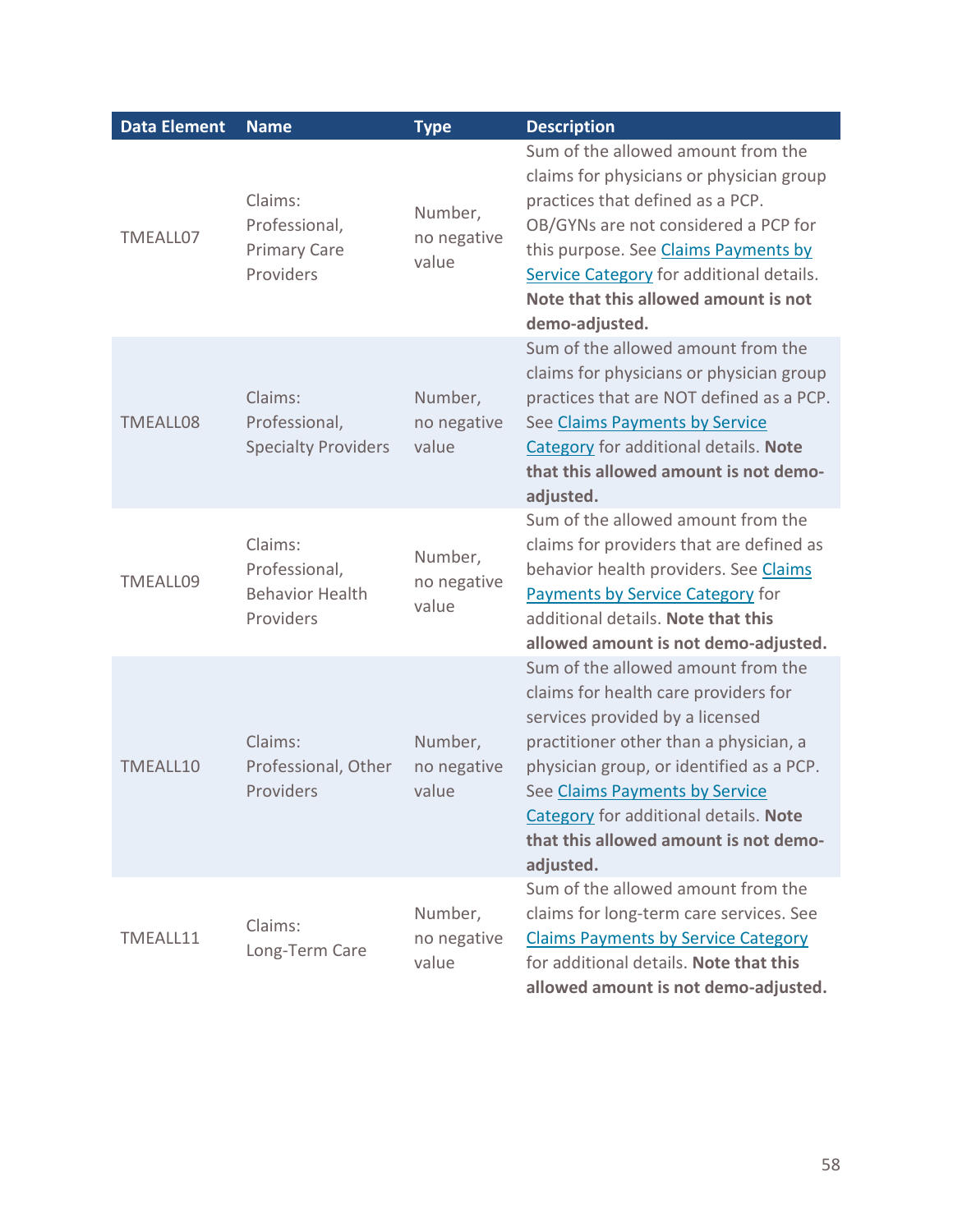| <b>Data Element</b> | <b>Name</b>                                                                                             | <b>Type</b>                     | <b>Description</b>                                                                                                                                                                                                                                                                                                                                                                                                                                                                                                                   |
|---------------------|---------------------------------------------------------------------------------------------------------|---------------------------------|--------------------------------------------------------------------------------------------------------------------------------------------------------------------------------------------------------------------------------------------------------------------------------------------------------------------------------------------------------------------------------------------------------------------------------------------------------------------------------------------------------------------------------------|
| TMEALL12            | Claims:<br><b>Retail Pharmacy</b>                                                                       | Number,<br>no negative<br>value | Sum of the allowed amount from the<br>claims for the retail pharmacy services.<br>This should not include claims paid for<br>pharmaceuticals under the insurer's<br>medical benefit. See Claims Payments<br>by Service Category for additional<br>details. Note that allowed amount is<br>not demo-adjusted.                                                                                                                                                                                                                         |
| TMEALL13            | Claims:<br>Other                                                                                        | Number,<br>no negative<br>value | Sum of the allowed amount from the<br>claims for all other services not<br>mentioned above. See Claims Payments<br>by Service Category for additional<br>details. Note that this allowed amount<br>is not demo-adjusted.                                                                                                                                                                                                                                                                                                             |
| TMEALL14            | Non-Claims:<br>Prospective<br>Payments                                                                  | Number,<br>no negative<br>value | Sum of all the non-claims payments<br>from the payer to providers for<br>prospective capitated, prospective<br>global budget, prospective case rate, or<br>prospective episode-based payments.<br>See Non-Claims Payments for additional<br>details.                                                                                                                                                                                                                                                                                 |
| TMEALL15            | Non-Claims:<br>Performance<br><b>Incentive Payments</b>                                                 | Number                          | Sum of the non-claims payments from<br>the payer to providers for performance<br>incentive payments. This includes pay-<br>for-performance, pay-for-reporting,<br>shared savings distributions, and shared<br>risk recoupments. Note that shared risk<br>recoupments are reported as a negative<br>number, but all other incentive<br>payments that payers pay to providers<br>are positive numbers. This field is the<br>net amount and could be either positive<br>or negative. See Non-Claims Payments<br>for additional details. |
| TMEALL16            | Non-Claims:<br>Payments to<br><b>Support Population</b><br><b>Health and Practice</b><br>Infrastructure | Number,<br>no negative<br>value | Sum of the non-claims payments from<br>the payer to providers to support<br>population health and practice<br>infrastructure. See Non-Claims<br>Payments for additional details.                                                                                                                                                                                                                                                                                                                                                     |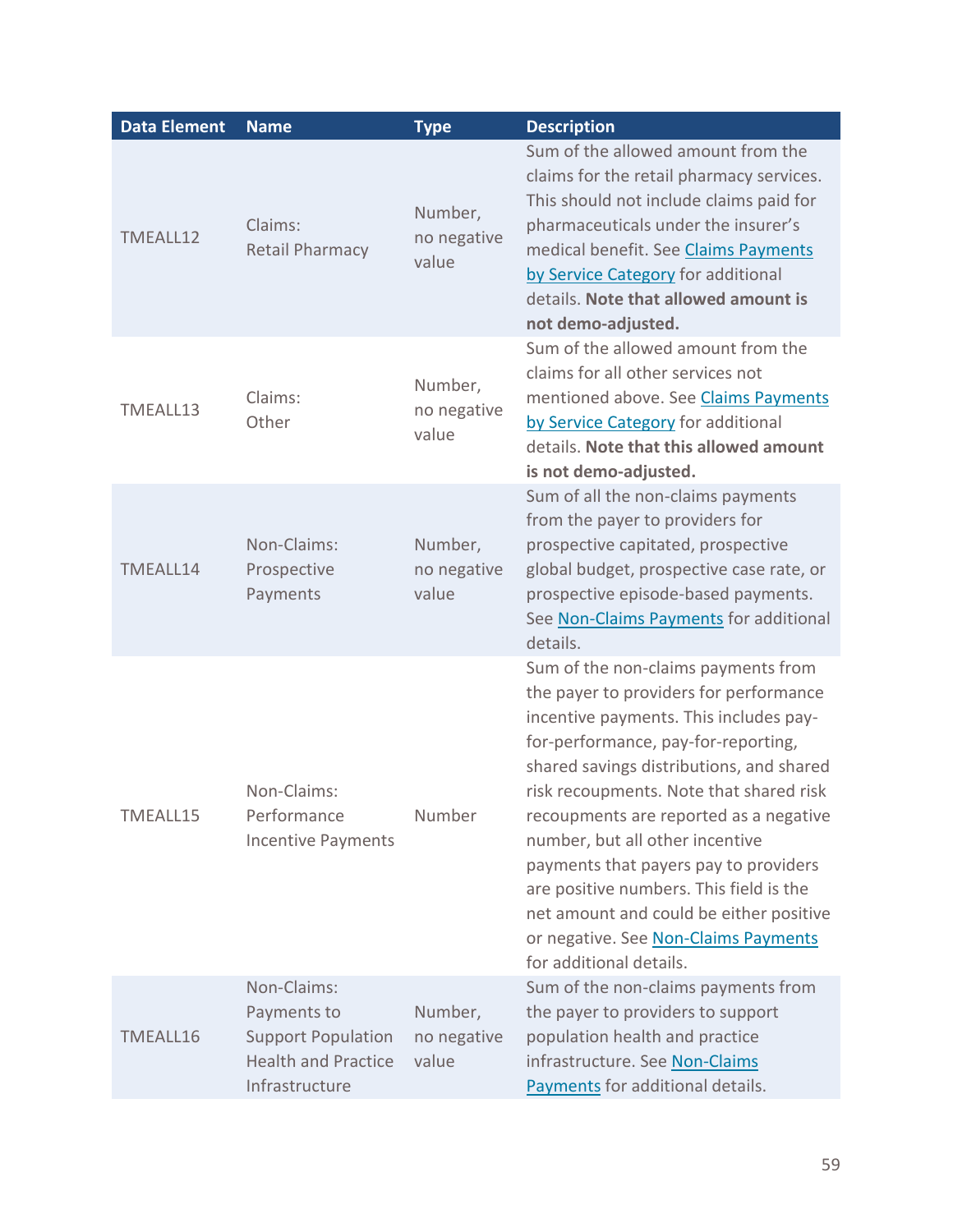| <b>Data Element</b> | <b>Name</b>                                | <b>Type</b>                                 | <b>Description</b>                                                                                                                                                                                                                                           |
|---------------------|--------------------------------------------|---------------------------------------------|--------------------------------------------------------------------------------------------------------------------------------------------------------------------------------------------------------------------------------------------------------------|
| TMEALL17            | Non-Claims:<br><b>Provider Salaries</b>    | Number,<br>no negative<br>value             | Sum of the non-claims payments from<br>the payer to providers for provider<br>salaries. See Non-Claims Payments for<br>additional details.                                                                                                                   |
| TMEALL18            | Non-Claims:<br>Recovery                    | Number,<br>no positive<br>value             | Sum of the non-claims payments from a<br>provider, member/beneficiary or other<br>payer because of a review, audit, or<br>investigation. This field should be<br>reported as a negative number. See<br><b>Non-Claims Payments for additional</b><br>details. |
| TMEALL19            | Non-Claims:<br>Other                       | Number,<br>no negative<br>value             | Sum of the non-claims payments from<br>the payer to providers that cannot be<br>properly classified elsewhere. See Non-<br>Claims Payments for additional details.                                                                                           |
| <b>TMEALL20</b>     | <b>Total Claims</b><br><b>Expenses</b>     | Number,<br>no payer<br>data entry<br>needed | This is calculated field. It is to display all<br>the allowed amount of claims<br>payments. This is calculated by<br>summing from TMEALL05 to TMEALL13.<br>Payers should review this field for<br>reasonableness.                                            |
| TMEALL21            | <b>Total Non-Claims</b><br><b>Expenses</b> | Number,<br>no payer<br>data entry<br>needed | This is calculated field. It is to display all<br>the non-claims payments from the<br>payer to providers. This is calculated by<br>summing from TMEALL14 to TMEALL19.<br>Payers should review this field for<br>reasonableness.                              |
| TMEALL22            | Unadjusted<br><b>Total Expenses</b>        | Number,<br>no payer<br>data entry<br>needed | This is calculated field. It is to display all<br>the non-adjusted allowed amount of<br>claims and all the non-claims expenses<br>from the payer to providers. This is the<br>sum of TMEALL20 and TMEALL21.                                                  |
| TMEALL23            | Unadjusted<br><b>TME PMPM</b>              | Number,<br>no payer<br>data entry<br>needed | This is calculated field. It is to display<br>the TME per member per month before<br>demographic adjustment. This is<br>calculated by dividing TMEALL22 by<br>TMEALL03.                                                                                      |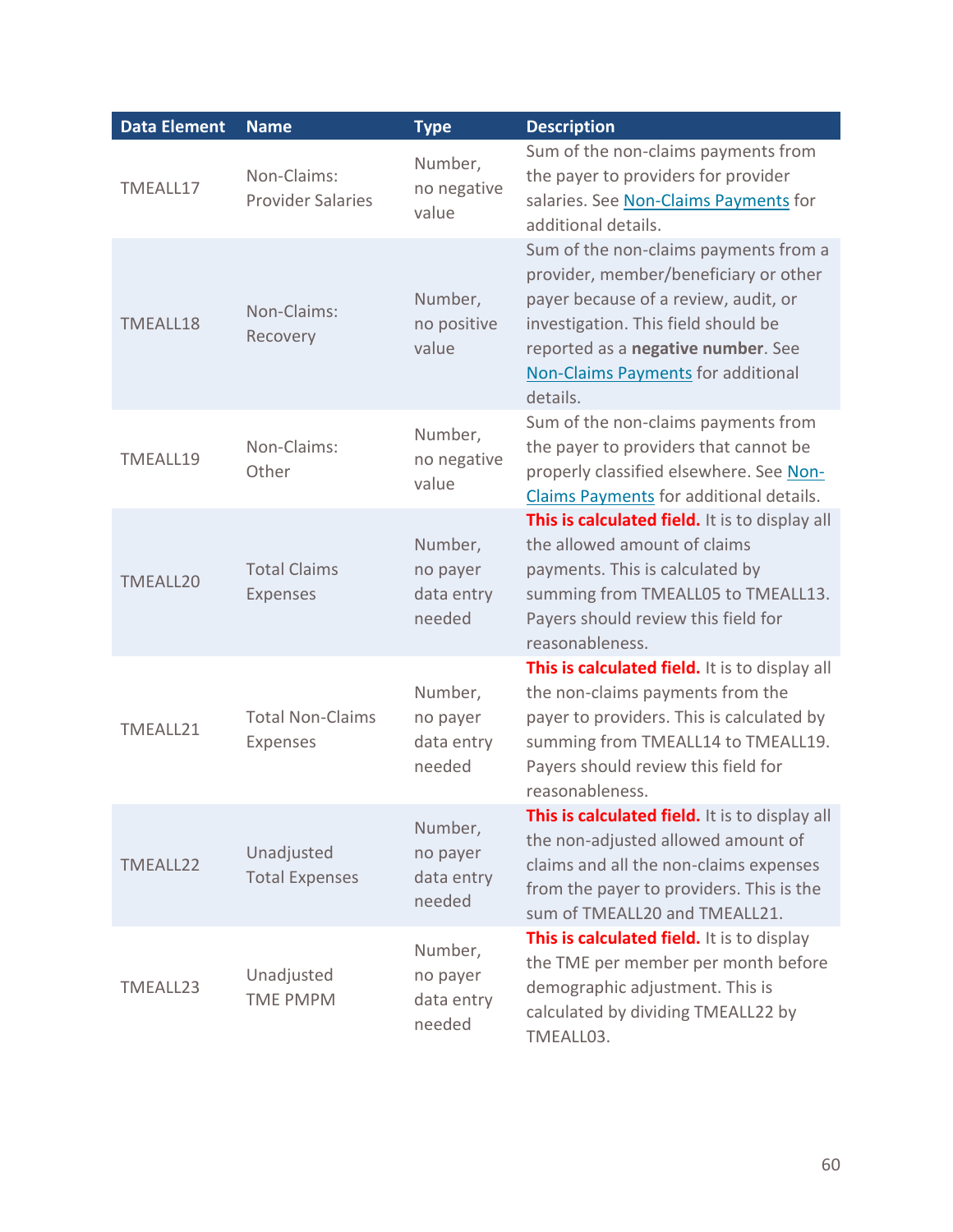| <b>Data Element</b> | <b>Name</b>                                      | <b>Type</b>                                 | <b>Description</b>                                                                                                                                                                                                                                            |
|---------------------|--------------------------------------------------|---------------------------------------------|---------------------------------------------------------------------------------------------------------------------------------------------------------------------------------------------------------------------------------------------------------------|
| TMEALL24            | Demographic<br>Adjusted<br><b>Total Expenses</b> | Number,<br>no payer<br>data entry<br>needed | This is calculated field. It is to display all<br>the demo-adjusted allowed amounts of<br>claims and all the non-claims payments<br>from the payer to providers. This is<br>calculated by dividing TMEALL20 by<br>TMEALL04 and then adding it to<br>TMEALL21. |
| TMEALL25            | Demographic<br>Adjusted<br><b>TME PMPM</b>       | Number,<br>no payer<br>data entry<br>needed | This is calculated field. It is to display<br>demo-adjusted TME per member per<br>month. This is calculated by dividing<br>TMEALL24 by TMEALL03.                                                                                                              |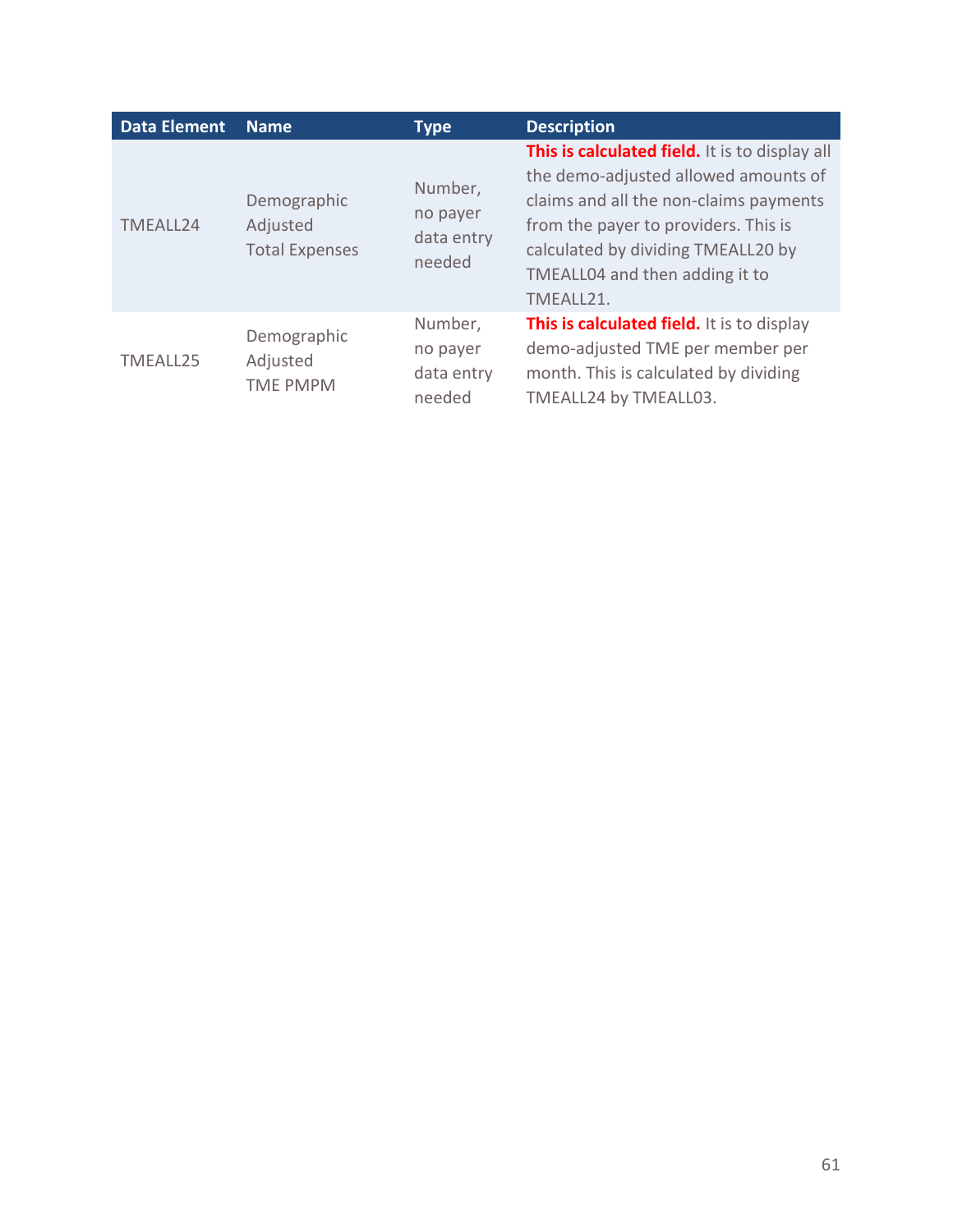# **Tab 3. TME\_PROV – Members Attributed to Provider Organizations**

| <b>Data Element</b> | <b>Name</b>                          | <b>Type</b>             | <b>Description</b>                                                                                                                                                                                                                                                                                                                                                                                 |
|---------------------|--------------------------------------|-------------------------|----------------------------------------------------------------------------------------------------------------------------------------------------------------------------------------------------------------------------------------------------------------------------------------------------------------------------------------------------------------------------------------------------|
| TMEPRV01            | <b>Reporting Year</b>                | Year                    | Year for which data is being reported.                                                                                                                                                                                                                                                                                                                                                             |
| TMEPRV02            | Line of Business<br>Code             | Integer,<br>from 1 to 6 | This field indicates the line of business<br>being reported.<br>1 = Medicare (Exclude Dual Eligible)<br>2 = Medicaid (Exclude Dual Eligible)<br>3 = Commercial: Full Claims<br>4 = Commercial: Partial Claims<br>5 = Medicare Expenses for<br>Medicare/Medicaid Dual Eligible<br>$6$ = Medicaid Expenses for<br>Medicare/Medicaid Dual Eligible<br>See Line of Business for additional<br>details. |
| TMEPRV03            | Provider<br>Organization<br>Name     | Text                    | Indicates the full name of the provider<br>organization that the members are<br>attributed to. This field cannot be<br>blank.                                                                                                                                                                                                                                                                      |
| TMEPRV04            | Provider<br>Last Name                | <b>Text</b>             | If applicable, indicates the last name of<br>the individual provider that the<br>members are attributed to. This field<br>could be blank.                                                                                                                                                                                                                                                          |
| TMEPRV05            | Provider<br><b>First Name</b>        | Text                    | If applicable, indicates first name of the<br>individual provider that the members<br>are attributed to. This field could be<br>blank.                                                                                                                                                                                                                                                             |
| TMEPRV06            | Attribution<br><b>Hierarchy Code</b> | Integer,<br>From 1 to 3 | This field indicates how the members<br>are attributed to the provider<br>organization.<br>1 = Tier 1 Member Selection<br>2 = Tier 2 Contract Arrangement<br>3 = Tier 3 Utilization<br>See Attribution for additional details.                                                                                                                                                                     |
| TMEPRV07            | <b>Member Months</b>                 | Positive<br>integer     | The number of members enrolled in a<br>plan over the reporting calendar year                                                                                                                                                                                                                                                                                                                       |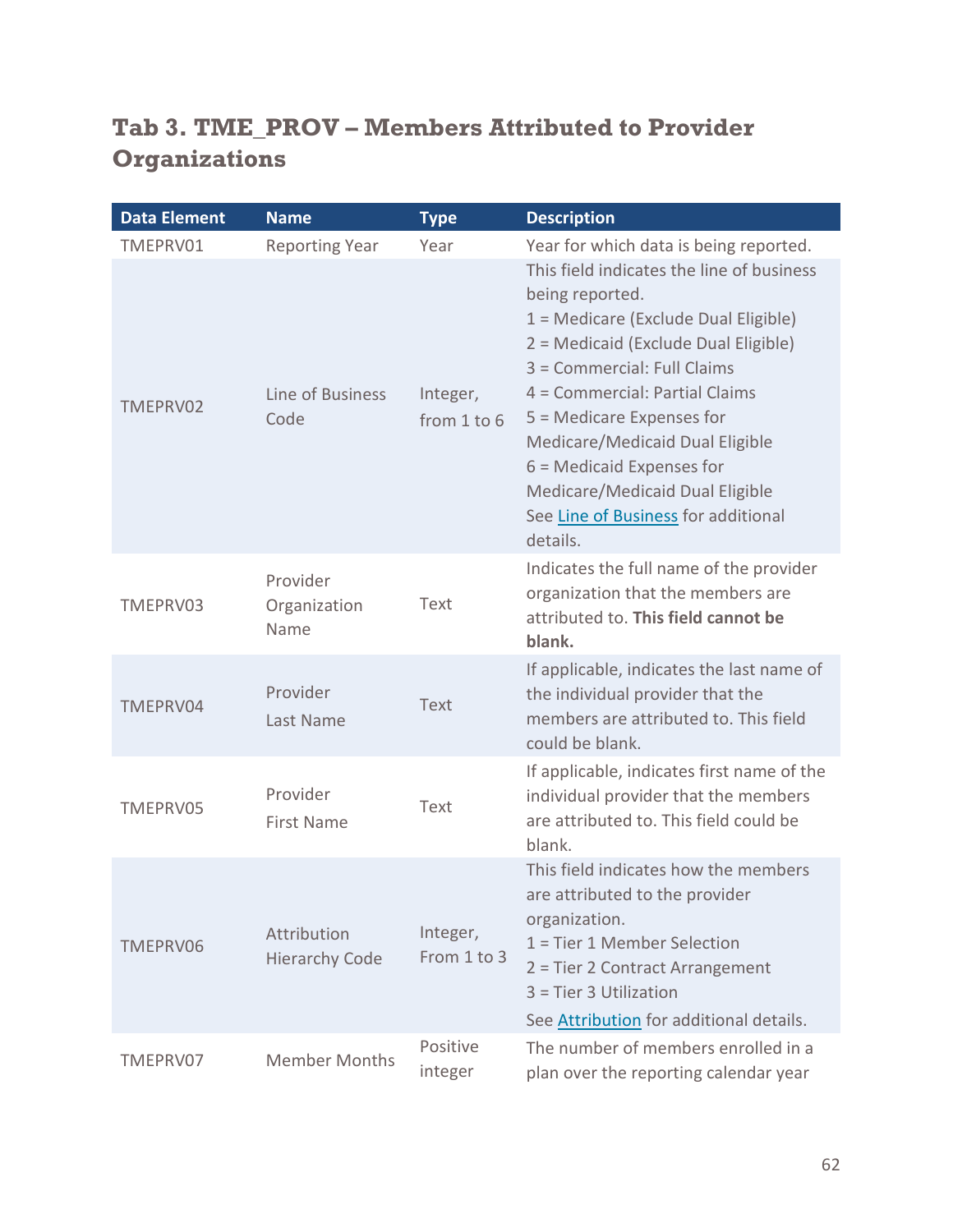|          |                                                                 |                                 | expressed in months of membership.<br>Note that if the number of member<br>months is fractional, round it to the<br>nearest integer.                                                                                                                                                                     |
|----------|-----------------------------------------------------------------|---------------------------------|----------------------------------------------------------------------------------------------------------------------------------------------------------------------------------------------------------------------------------------------------------------------------------------------------------|
| TMEPRV08 | Demographic<br>Score                                            | Positive<br>number              | The weighted average demographic<br>adjustment factor for the member<br>population. See Demographic<br>Adjustment for additional details.                                                                                                                                                                |
| TMEPRV09 | Claims:<br><b>Hospital Inpatient</b>                            | Number,<br>no negative<br>value | Sum of the allowed amount from the<br>claims for hospital inpatient services.<br>See Claims Payments by Service<br>Category for additional details. Note<br>that this allowed amount is not demo-<br>adjusted.                                                                                           |
| TMEPRV10 | Claims:<br>Hospital<br>Outpatient                               | Number,<br>no negative<br>value | Sum of the allowed amount from the<br>claims for hospital outpatient services.<br>See Claims Payments by Service<br>Category for additional details. Note<br>that this allowed amount is not demo-<br>adjusted.                                                                                          |
| TMEPRV11 | Claims:<br>Professional,<br><b>Primary Care</b><br>Providers    | Number,<br>no negative<br>value | Sum of the allowed amount from the<br>claims for physicians or physician group<br>practices that defined as a PCP.<br>OB/GYNs are not considered a PCP for<br>this purpose. See Claims Payments by<br>Service Category for additional details.<br>Note that this allowed amount is not<br>demo-adjusted. |
| TMEPRV12 | Claims:<br>Professional,<br>Specialty<br>Providers              | Number,<br>no negative<br>value | Sum of the allowed amount from the<br>claims for physicians or physician group<br>practices that are NOT defined as a PCP.<br>See Claims Payments by Service<br>Category for additional details. Note<br>that this allowed amount is not demo-<br>adjusted.                                              |
| TMEPRV13 | Claims:<br>Professional,<br><b>Behavior Health</b><br>Providers | Number,<br>no negative<br>value | Sum of the allowed amount from the<br>claims for providers that are defined as<br>behavior health providers. See Claims<br>Payments by Service Category for                                                                                                                                              |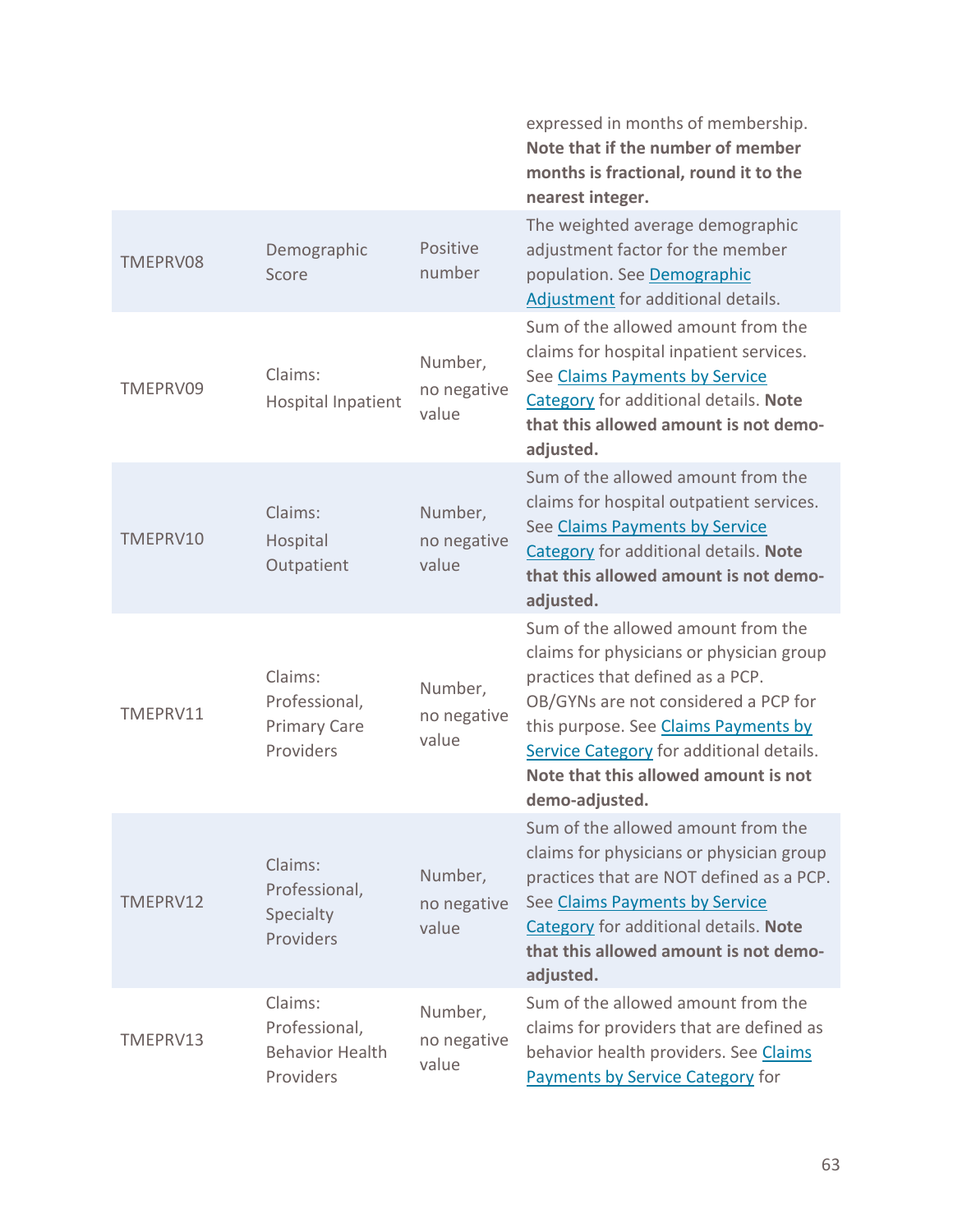|          |                                                    |                                 | additional details. Note that this<br>allowed amount is not demo-adjusted.                                                                                                                                                                                                                                                           |
|----------|----------------------------------------------------|---------------------------------|--------------------------------------------------------------------------------------------------------------------------------------------------------------------------------------------------------------------------------------------------------------------------------------------------------------------------------------|
| TMEPRV14 | Claims:<br>Professional,<br><b>Other Providers</b> | Number,<br>no negative<br>value | Sum of the allowed amount from the<br>claims for health care providers for<br>services provided by a licensed<br>practitioner other than a physician, a<br>physician group, or identified as a PCP.<br>See Claims Payments by Service<br>Category for additional details. Note<br>that this allowed amount is not demo-<br>adjusted. |
| TMEPRV15 | Claims:<br>Long-Term Care                          | Number,<br>no negative<br>value | Sum of the allowed amount from the<br>claims for long-term care services. See<br><b>Claims Payments by Service Category</b><br>for additional details. Note that this<br>allowed amount is not demo-adjusted.                                                                                                                        |
| TMEPRV16 | Claims:<br><b>Retail Pharmacy</b>                  | Number,<br>no negative<br>value | Sum of the allowed amount from the<br>claims for the retail pharmacy services.<br>This should not include claims paid for<br>pharmaceuticals under the insurer's<br>medical benefit. See Claims Payments<br>by Service Category for additional<br>details. Note that this allowed amount<br>is not demo-adjusted.                    |
| TMEPRV17 | Claims:<br>Other                                   | Number,<br>no negative<br>value | Sum of the allowed amount from the<br>claims for all other services not<br>mentioned above. See Claims Payments<br>by Service Category for additional<br>details. Note that this allowed amount<br>is not demo-adjusted.                                                                                                             |
| TMEPRV18 | Non-Claims:<br>Prospective<br>Payments             | Number,<br>no negative<br>value | Sum of all the non-claims payments<br>from the payer to providers for<br>prospective capitated, prospective<br>global budget, prospective case rate, or<br>prospective episode-based payments.<br>See Non-Claims Payments for additional<br>details.                                                                                 |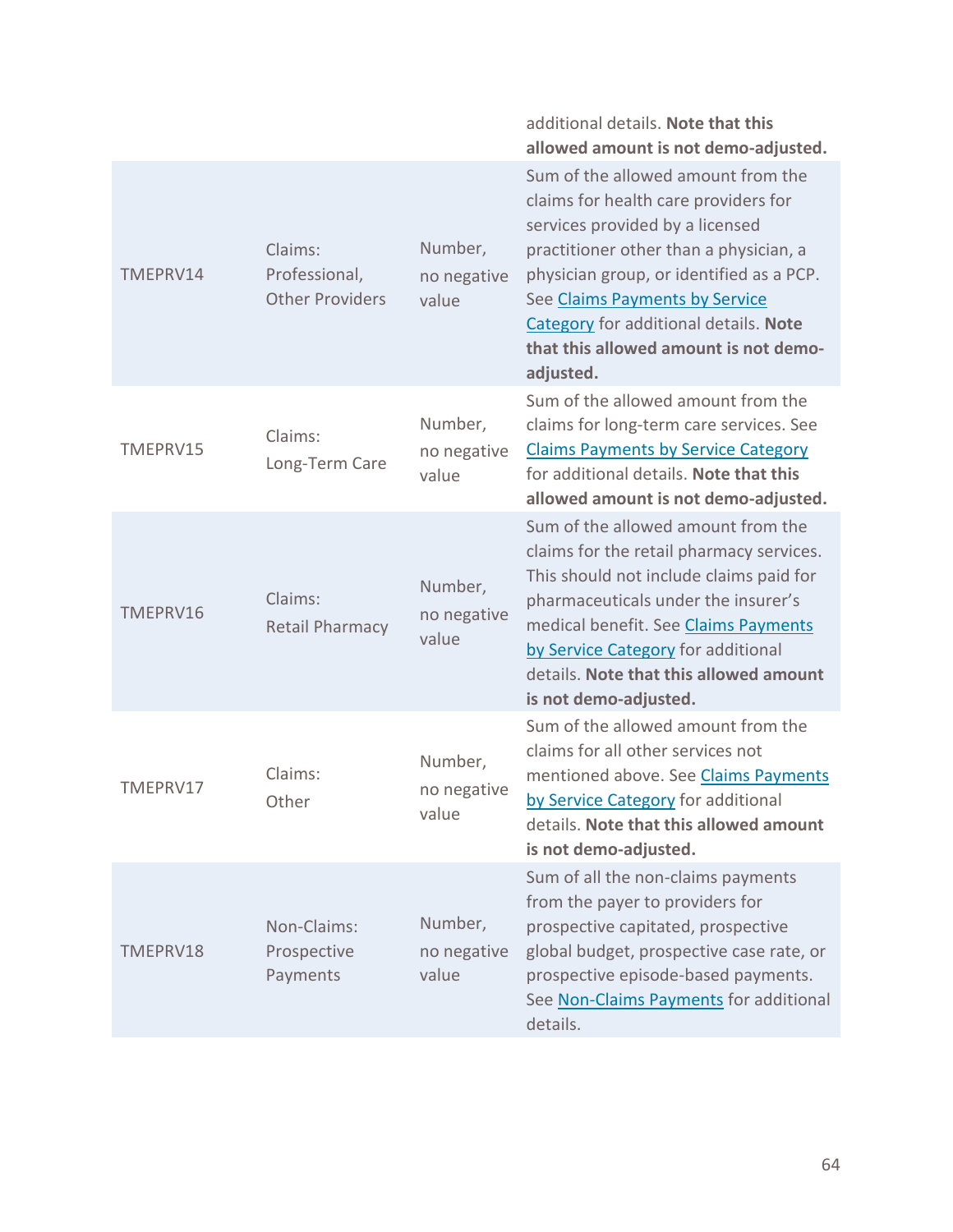| TMEPRV19 | Non-Claims:<br>Performance<br>Incentive<br>Payments                                             | Number                          | Sum of the non-claims payments from<br>the payer to providers for performance<br>incentive payments. This includes pay-<br>for-performance, pay-for-reporting,<br>shared savings distributions, and shared<br>risk recoupments. Note that shared risk<br>recoupments are reported as a negative<br>number, but all other incentive<br>payments that payers pay to providers<br>are positive numbers. This field is the<br>net amount and could be either positive<br>or negative. See Non-Claims Payments<br>for additional details. |
|----------|-------------------------------------------------------------------------------------------------|---------------------------------|--------------------------------------------------------------------------------------------------------------------------------------------------------------------------------------------------------------------------------------------------------------------------------------------------------------------------------------------------------------------------------------------------------------------------------------------------------------------------------------------------------------------------------------|
| TMEPRV20 | Non-Claims:<br>Payments to<br>Support<br>Population<br>Health and<br>Practice<br>Infrastructure | Number,<br>no negative<br>value | Sum of the non-claims payments from<br>the payer to providers to support<br>population health and practice<br>infrastructure. See Non-Claims<br>Payments for additional details.                                                                                                                                                                                                                                                                                                                                                     |
| TMEPRV21 | Non-Claims:<br><b>Provider Salaries</b>                                                         | Number,<br>no negative<br>value | Sum of the non-claims payments from<br>the payer to providers for provider<br>salaries. See Non-Claims Payments for<br>additional details.                                                                                                                                                                                                                                                                                                                                                                                           |
| TMEPRV22 | Non-Claims:<br>Recovery                                                                         | Number,<br>no positive<br>value | Sum of the non-claims payments from a<br>provider, member/beneficiary or other<br>payer because of a review, audit, or<br>investigation. This field should be<br>reported as a negative number. See<br><b>Non-Claims Payments for additional</b><br>details.                                                                                                                                                                                                                                                                         |
| TMEPRV23 | Non-Claims:<br>Other                                                                            | Number,<br>no negative<br>value | Sum of the non-claims payments from<br>the payer to providers that cannot be<br>properly classified elsewhere. See Non-<br>Claims Payments for additional details.                                                                                                                                                                                                                                                                                                                                                                   |
| TMEPRV24 | Demographic<br>Adjusted<br>Standard<br><b>Deviation PMPM</b>                                    | Number,<br>no negative<br>value | The standard deviation of demo-<br>adjusted TME PMPM. Although payers<br>report unadjusted claims payments,<br>payers must report the demo-adjusted                                                                                                                                                                                                                                                                                                                                                                                  |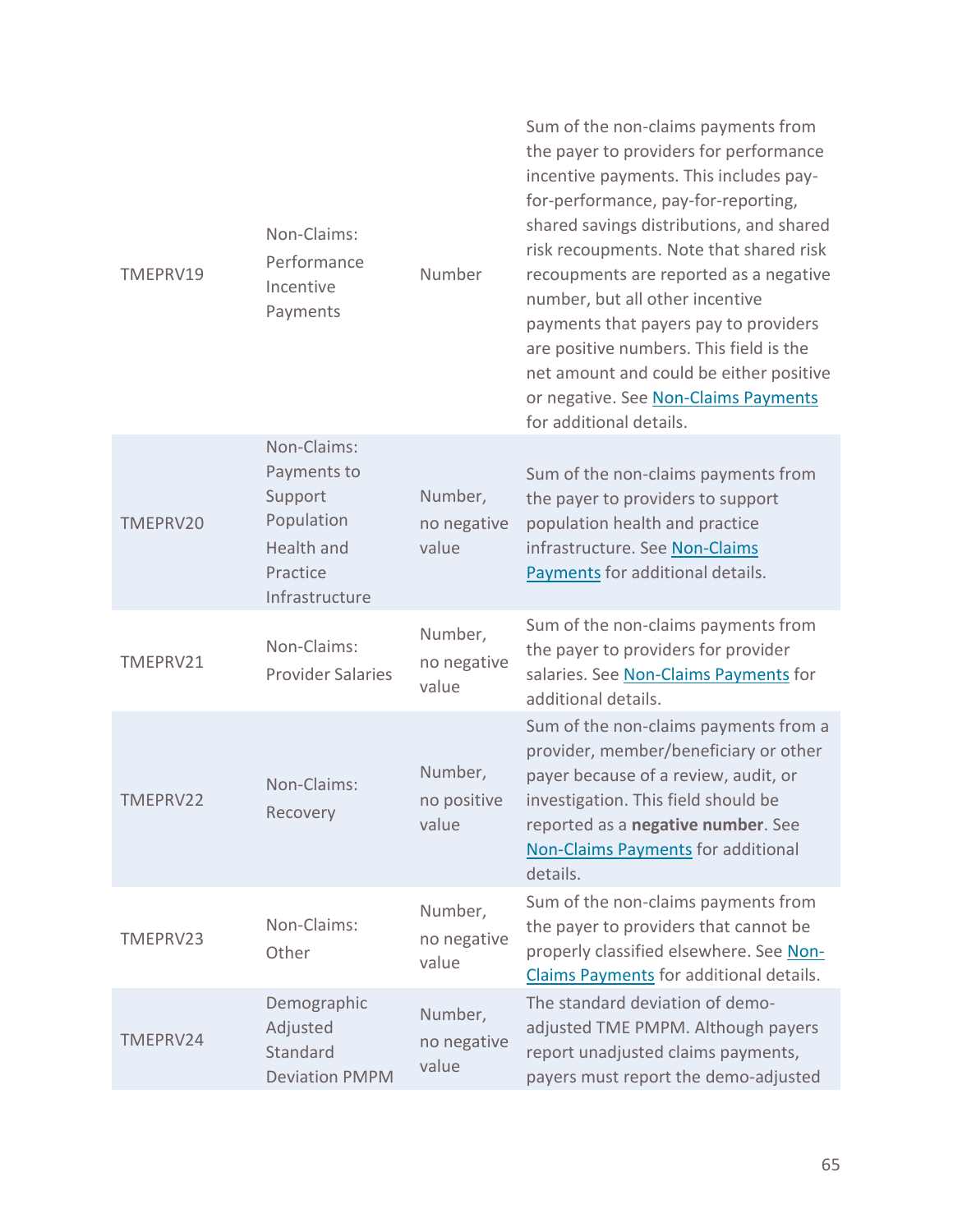|          |                                                  |                                             | standard deviation of TME PMPM. N is<br>the number of member months by<br>attribution hierarchy, by provider<br>organization and by line of business.                                                                                                         |
|----------|--------------------------------------------------|---------------------------------------------|---------------------------------------------------------------------------------------------------------------------------------------------------------------------------------------------------------------------------------------------------------------|
| TMEPRV25 | <b>Total Claims</b><br>Expenses                  | Number,<br>no payer<br>data entry<br>needed | This is calculated field. It is to display all<br>the allowed amount of claims<br>payments. This is calculated by<br>summing from TMEPRV09 to<br>TMEPRV17. Payers should review for<br>reasonableness.                                                        |
| TMEPRV26 | <b>Total Non-Claims</b><br><b>Expenses</b>       | Number,<br>no payer<br>data entry<br>needed | This is calculated field. It is to display all<br>the non-claims payments from the<br>payer to providers. This is calculated by<br>summing from TMEPRV18 to<br>TMEPRV23. Payers should review this<br>field for reasonableness.                               |
| TMEPRV27 | Unadjusted<br><b>Total Expenses</b>              | Number,<br>no payer<br>data entry<br>needed | This is calculated field. It is to display all<br>the non-adjusted allowed amount of<br>claims and all the non-claims payments<br>from the payer to providers. This is the<br>sum of TMEPRV25 and TMEPRV26.                                                   |
| TMEPRV28 | Unadjusted<br><b>TME PMPM</b>                    | Number,<br>no payer<br>data entry<br>needed | This is calculated field. It is to display<br>the TME per member per month before<br>demo adjustment. This is calculated by<br>dividing TMEPRV27 by TMEPRV07.                                                                                                 |
| TMEPRV29 | Demographic<br>Adjusted<br><b>Total Expenses</b> | Number,<br>no payer<br>data entry<br>needed | This is calculated field. It is to display all<br>the demo-adjusted allowed amounts of<br>claims and all the non-claims payments<br>from the payer to providers. This is<br>calculated by dividing TMEPRV25 by<br>TMEPRV08 and then adding it to<br>TMEPRV26. |
| TMEPRV30 | Demographic<br>Adjusted<br><b>TME PMPM</b>       | Number,<br>no payer<br>data entry<br>needed | This is calculated field. It is to display<br>demo-adjusted TME per member per<br>month. This is calculated by dividing<br>TMEPRV29 by TMEPRV07.                                                                                                              |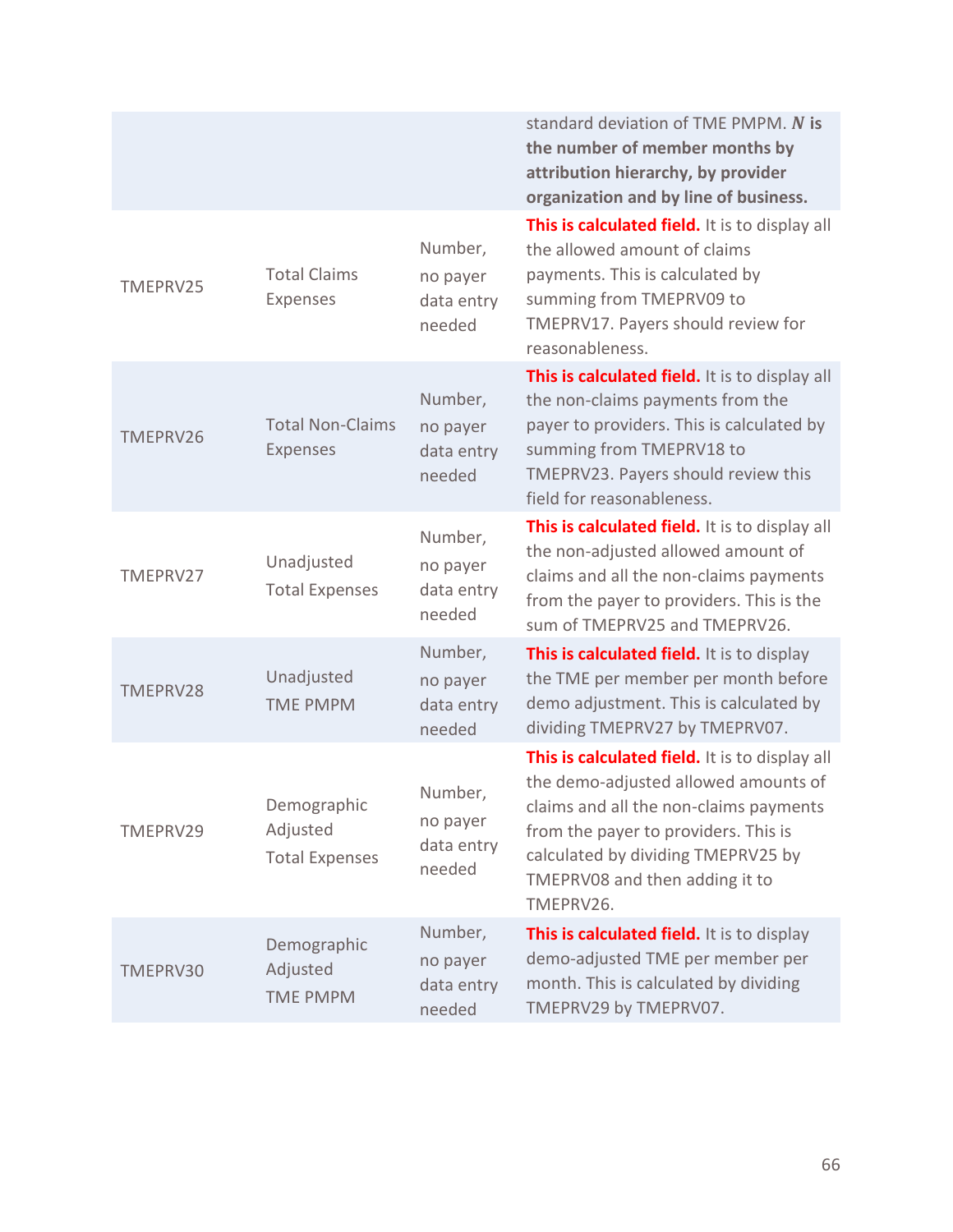# **Tab 4. TME\_UNATTR – Unattributed Members**

| <b>Data Element</b> | <b>Name</b>                          | <b>Type</b>                     | <b>Description</b>                                                                                                                                                                                                                                                                                                                                                                                 |
|---------------------|--------------------------------------|---------------------------------|----------------------------------------------------------------------------------------------------------------------------------------------------------------------------------------------------------------------------------------------------------------------------------------------------------------------------------------------------------------------------------------------------|
| TMEUNA01            | <b>Reporting Year</b>                | Year                            | Year for which data is being reported.                                                                                                                                                                                                                                                                                                                                                             |
| TMEUNA02            | Line of Business<br>Code             | Integer,<br>from 1 to 6         | This field indicates the line of business<br>being reported.<br>1 = Medicare (Exclude Dual Eligible)<br>2 = Medicaid (Exclude Dual Eligible)<br>3 = Commercial: Full Claims<br>4 = Commercial: Partial Claims<br>5 = Medicare Expenses for<br>Medicare/Medicaid Dual Eligible<br>$6$ = Medicaid Expenses for<br>Medicare/Medicaid Dual Eligible<br>See Line of Business for additional<br>details. |
| TMEUNA03            | <b>Member Months</b>                 | Positive<br>integer             | The number of members enrolled in a<br>plan over the reporting calendar year<br>expressed in months of membership.<br>Note that if the number of member<br>months is fractional, round it to the<br>nearest integer.                                                                                                                                                                               |
| TMEUNA04            | Demographic<br>Score                 | Positive<br>Number              | The weighted average demographic<br>adjustment factor for the member<br>population. See Demographic<br>Adjustment for additional details.                                                                                                                                                                                                                                                          |
| TMEUNA05            | Claims:<br><b>Hospital Inpatient</b> | Number,<br>no negative<br>value | Sum of the allowed amount from the<br>claims for hospital inpatient services.<br>See Claims Payments by Service<br>Category for additional details. Note<br>that this allowed amount is not demo-<br>adjusted.                                                                                                                                                                                     |
| TMEUNA06            | Claims:<br>Hospital<br>Outpatient    | Number,<br>no negative<br>value | Sum of the allowed amount from the<br>claims for hospital outpatient services.<br>See Claims Payments by Service                                                                                                                                                                                                                                                                                   |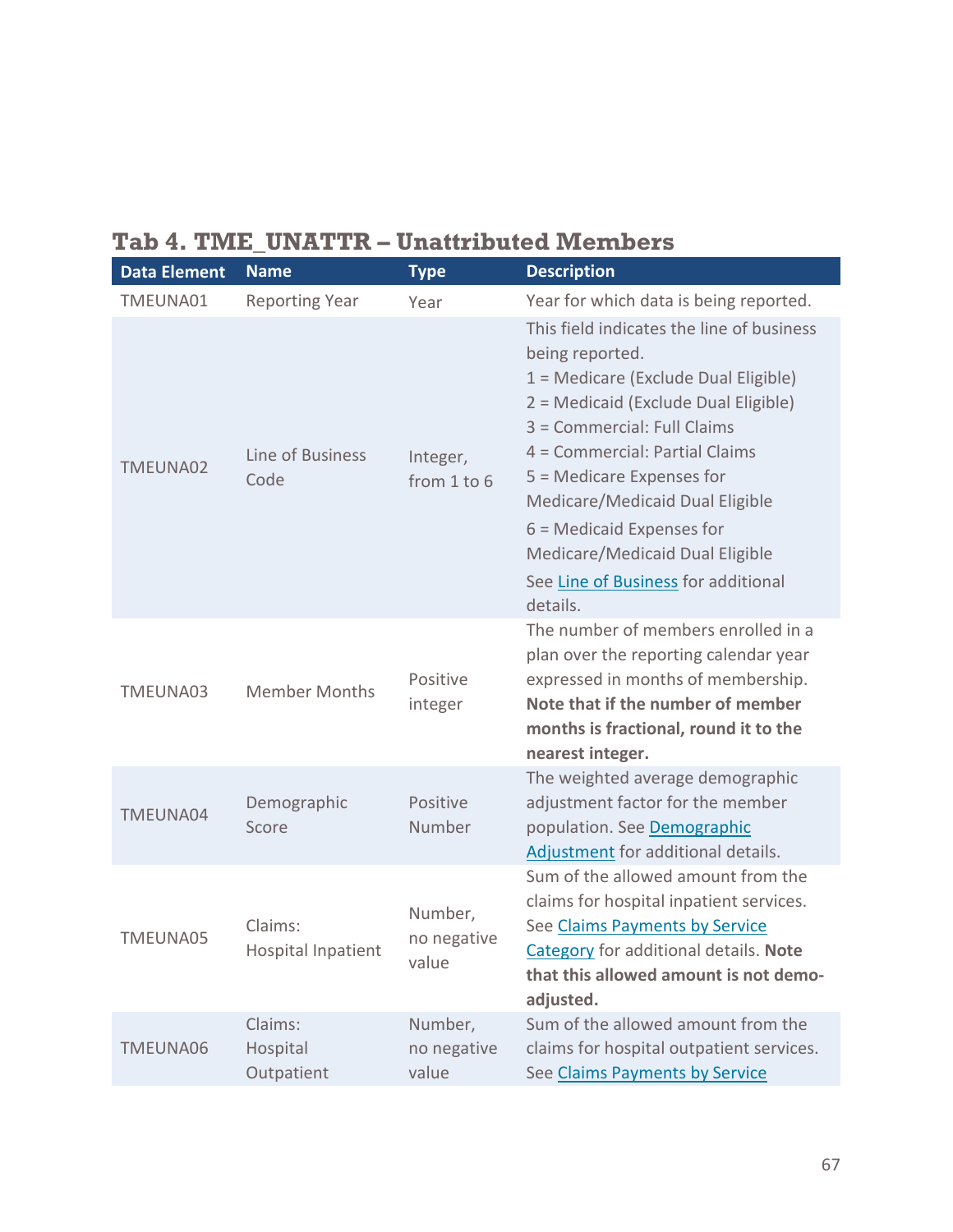| <b>Data Element</b> | <b>Name</b>                                                     | <b>Type</b>                     | <b>Description</b>                                                                                                                                                                                                                                                                                                                   |
|---------------------|-----------------------------------------------------------------|---------------------------------|--------------------------------------------------------------------------------------------------------------------------------------------------------------------------------------------------------------------------------------------------------------------------------------------------------------------------------------|
|                     |                                                                 |                                 | Category for additional details. Note<br>that this allowed amount is not demo-<br>adjusted.                                                                                                                                                                                                                                          |
| TMEUNA07            | Claims:<br>Professional,<br><b>Primary Care</b><br>Providers    | Number,<br>no negative<br>value | Sum of the allowed amount from the<br>claims for physicians or physician group<br>practices that defined as a PCP.<br>OB/GYNs are not considered a PCP for<br>this purpose. See Claims Payments by<br>Service Category for additional details.<br>Note that this allowed amount is not<br>demo-adjusted.                             |
| TMEUNA08            | Claims:<br>Professional,<br><b>Specialty Providers</b>          | Number,<br>no negative<br>value | Sum of the allowed amount from the<br>claims for physicians or physician group<br>practices that are not defined as a PCP.<br>See Claims Payments by Service<br>Category for additional details. Note<br>that this allowed amount is not demo-<br>adjusted.                                                                          |
| TMEUNA09            | Claims:<br>Professional,<br><b>Behavior Health</b><br>Providers | Number,<br>no negative<br>value | Sum of the allowed amount from the<br>claims for providers that are defined as<br>behavior health providers. See Claims<br>Payments by Service Category for<br>additional details. Note that this<br>allowed amount is not demo-adjusted.                                                                                            |
| TMEUNA10            | Claims:<br>Professional,<br><b>Other Providers</b>              | Number,<br>no negative<br>value | Sum of the allowed amount from the<br>claims for health care providers for<br>services provided by a licensed<br>practitioner other than a physician, a<br>physician group, or identified as a PCP.<br>See Claims Payments by Service<br>Category for additional details. Note<br>that this allowed amount is not demo-<br>adjusted. |
| TMEUNA11            | Claims:<br>Long-Term Care                                       | Number,<br>no negative<br>value | Sum of the allowed amount from the<br>claims for long-term care services. See<br><b>Claims Payments by Service Category</b><br>for additional details. Note that this<br>allowed amount is not demo-adjusted.                                                                                                                        |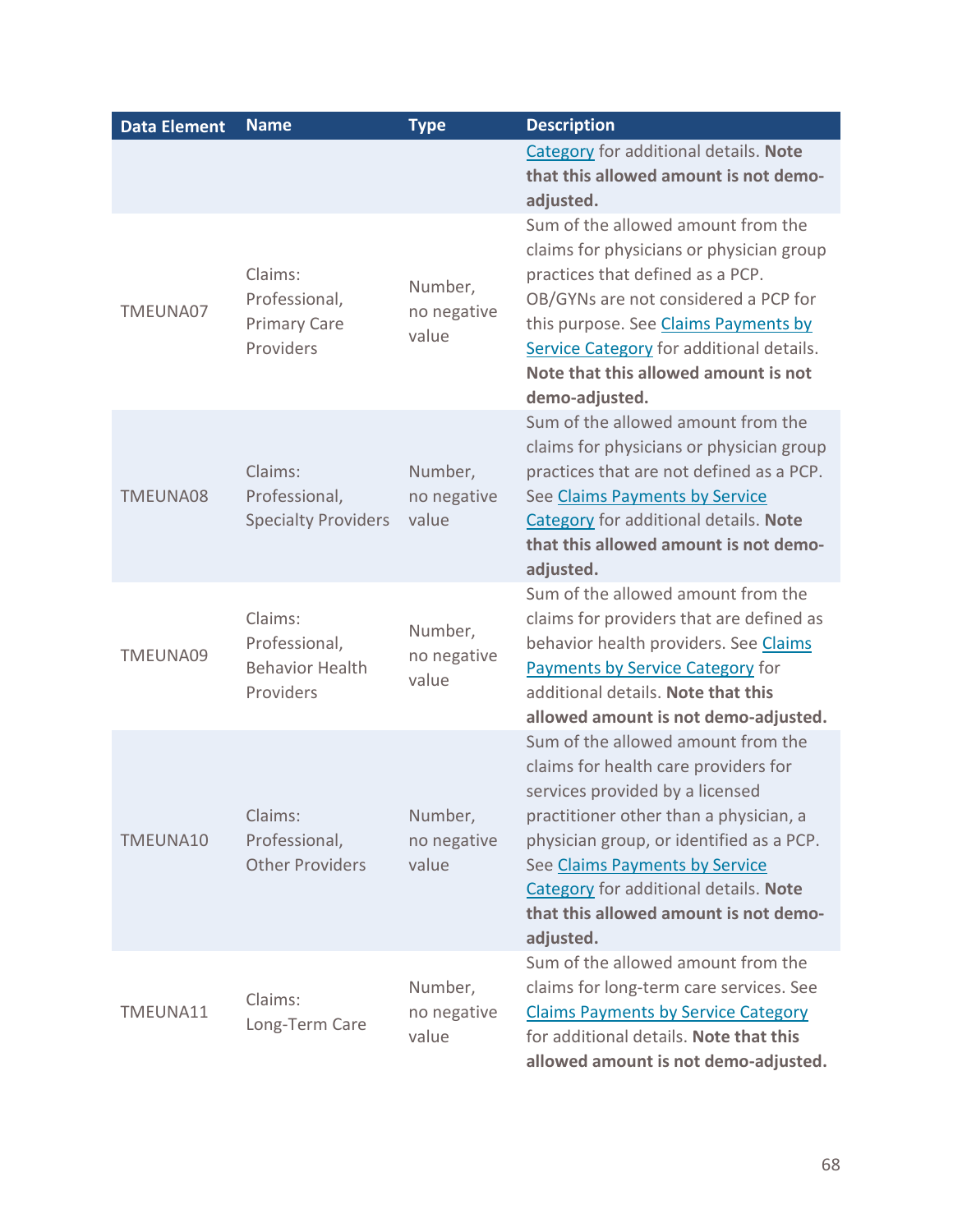| <b>Data Element</b> | <b>Name</b>                                         | <b>Type</b>                     | <b>Description</b>                                                                                                                                                                                                                                                                                                                                                                                                                                                                                                                  |
|---------------------|-----------------------------------------------------|---------------------------------|-------------------------------------------------------------------------------------------------------------------------------------------------------------------------------------------------------------------------------------------------------------------------------------------------------------------------------------------------------------------------------------------------------------------------------------------------------------------------------------------------------------------------------------|
| TMEUNA12            | Claims:<br><b>Retail Pharmacy</b>                   | Number,<br>no negative<br>value | Sum of the allowed amount from the<br>claims for the retail pharmacy services.<br>This should not include claims paid for<br>pharmaceuticals under the insurer's<br>medical benefit. See Claims Payments<br>by Service Category for additional<br>details. Note that this allowed amount<br>is not demo-adjusted.                                                                                                                                                                                                                   |
| TMEUNA13            | Claims:<br>Other                                    | Number,<br>no negative<br>value | Sum of the allowed amount from the<br>claims for all other services not<br>mentioned above. See Claims Payments<br>by Service Category for additional<br>details. Note that this allowed amount<br>is not demo-adjeusted.                                                                                                                                                                                                                                                                                                           |
| TMEUNA14            | Non-Claims:<br>Prospective<br>Payments              | Number,<br>no negative<br>value | Sum of all the non-claims payments<br>from the payer to providers for<br>prospective capitated, prospective<br>global budget, prospective case rate, or<br>prospective episode-based payments.<br>See Non-Claims Payments for additional<br>details.                                                                                                                                                                                                                                                                                |
| TMENUA15            | Non-Claims:<br>Performance<br>Incentive<br>Payments | Number                          | Sum of the non-claims payments from<br>the payer to providers for performance<br>incentive payments. This includes pay-<br>for-performance, pay-for-reporting,<br>shared savings distributions, and shared<br>risk recoupments. Note that shared risk<br>recoupments is reported as a negative<br>number, but all other incentive<br>payments that payers pay to providers<br>are positive numbers. This field is the<br>net amount and could be either positive<br>or negative. See Non-Claims Payments<br>for additional details. |
| TMENUA16            | Non-Claims:<br>Payments to<br>Support<br>Population | Number,<br>no negative<br>value | Sum of the non-claims payments from<br>the payer to providers to support<br>population health and practice<br>infrastructure. See Non-Claims<br>Payments for additional details.                                                                                                                                                                                                                                                                                                                                                    |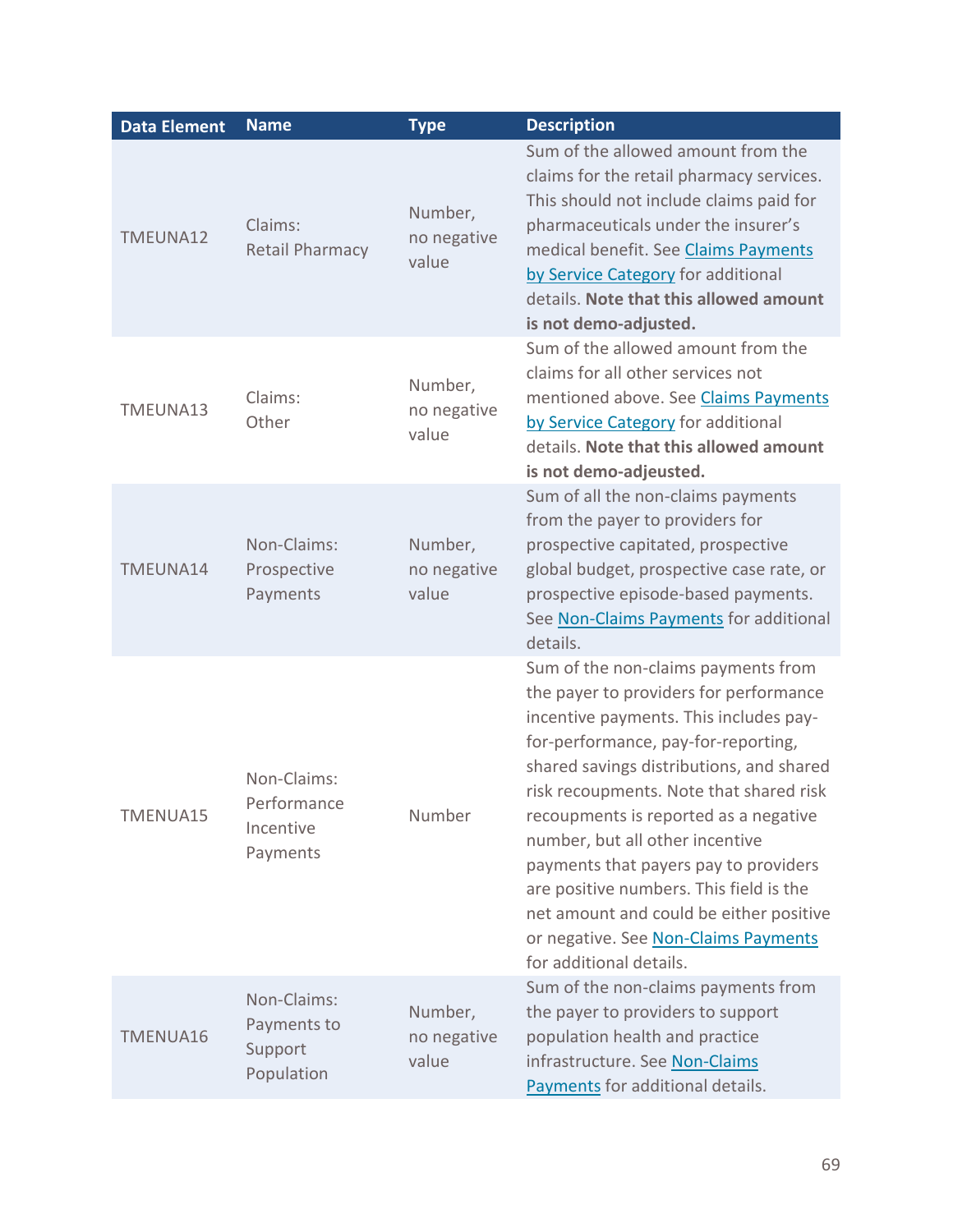| <b>Data Element</b> | <b>Name</b>                                                      | <b>Type</b>                                 | <b>Description</b>                                                                                                                                                                                                                                           |
|---------------------|------------------------------------------------------------------|---------------------------------------------|--------------------------------------------------------------------------------------------------------------------------------------------------------------------------------------------------------------------------------------------------------------|
|                     | Health and<br>Practice<br>Infrastructure                         |                                             |                                                                                                                                                                                                                                                              |
| TMENUA17            | Non-Claims:<br><b>Provider Salaries</b>                          | Number,<br>no negative<br>value             | Sum of the non-claims payments from<br>the payer to providers for provider<br>salaries. See Non-Claims Payments for<br>additional details.                                                                                                                   |
| TMENUA18            | Non-Claims:<br>Recovery                                          | Number,<br>no positive<br>value             | Sum of the non-claims payments from a<br>provider, member/beneficiary or other<br>payer because of a review, audit, or<br>investigation. This field should be<br>reported as a negative number. See<br><b>Non-Claims Payments for additional</b><br>details. |
| TMENUA19            | Non-Claims:<br>Other                                             | Number,<br>no negative<br>value             | Sum of the non-claims payments from<br>the payer to providers that cannot be<br>properly classified elsewhere. See Non-<br>Claims Payments for additional details.                                                                                           |
| TMEUNA20            | Demographic<br><b>Adjusted Standard</b><br><b>Deviation PMPM</b> | Number,<br>no negative<br>value             | The standard deviation of demo<br>adjusted TME PMPM. Although payers<br>report unadjusted claims payments,<br>payers must report the demo-adjusted<br>standard deviation of TME PMPM. N is<br>the number of member months by line<br>of business.            |
| TMEUNA21            | <b>Total Claims</b><br>Expenses                                  | Number,<br>no payer<br>data entry<br>needed | This is calculated field. It is to display all<br>the allowed amount of claims<br>payments. This is calculated by<br>summing from TMEUNA05 to<br>TMEUNA13. Payers should review for<br>reasonableness.                                                       |
| TMEUNA22            | <b>Total Non-Claims</b><br><b>Expenses</b>                       | Number,<br>no payer<br>data entry<br>needed | This is calculated field. It is to display all<br>the non-claims payments from the<br>payer to providers. This is calculated by<br>summing from TMEUNA14 to<br>TMEPRV19. Payers should review this<br>field for reasonableness.                              |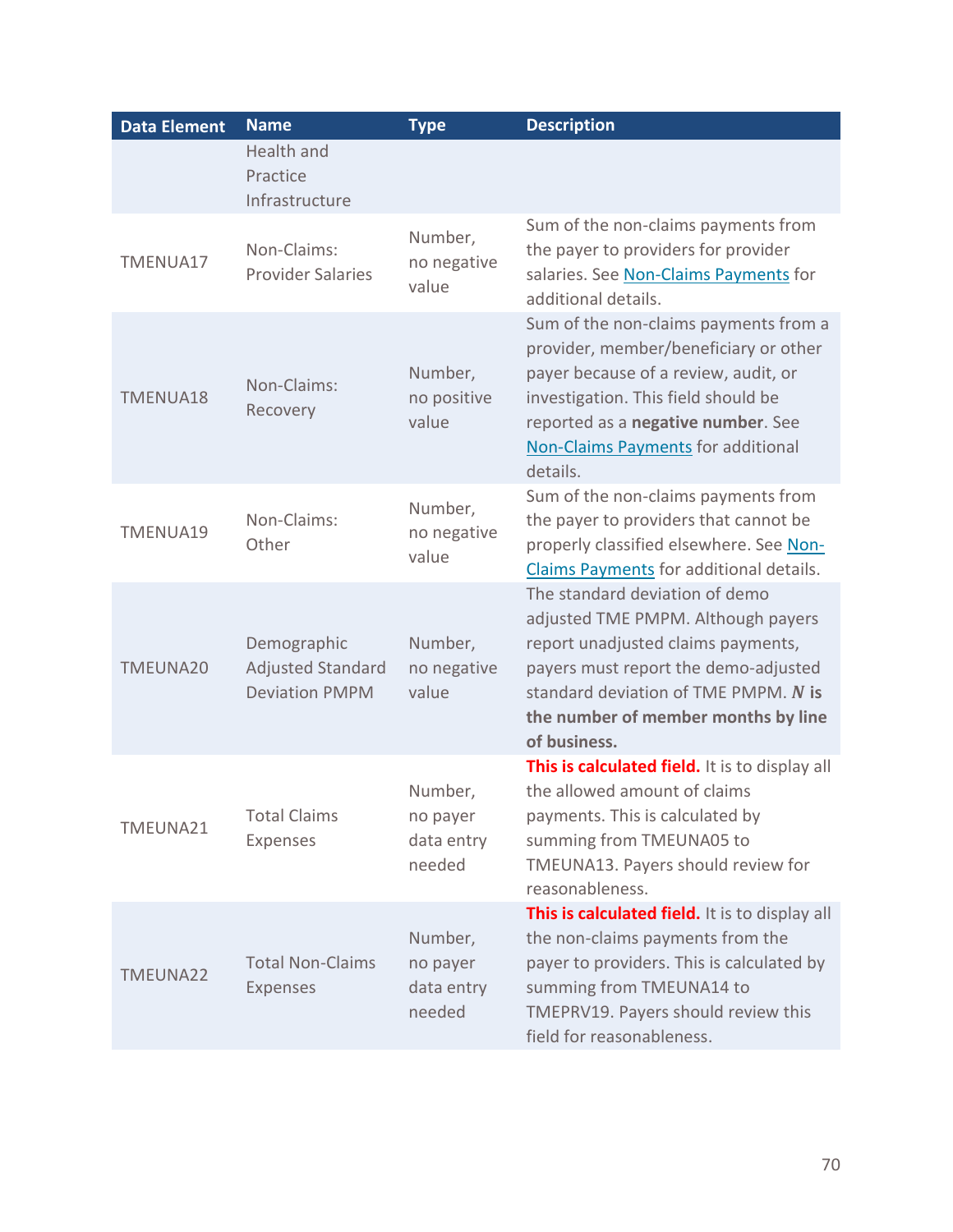| <b>Data Element</b> | <b>Name</b>                                      | <b>Type</b>                                 | <b>Description</b>                                                                                                                                                                                                                                            |
|---------------------|--------------------------------------------------|---------------------------------------------|---------------------------------------------------------------------------------------------------------------------------------------------------------------------------------------------------------------------------------------------------------------|
| TMEUNA23            | Unadjusted<br><b>Total Expenses</b>              | Number,<br>no payer<br>data entry<br>needed | This is calculated field. It is to display all<br>the non-adjusted allowed amount of<br>claims and all the non-claims payments<br>from the payer to providers. This is the<br>sum of TMEUNA21 and TMEUNA22.                                                   |
| TMEUNA24            | Unadjusted<br><b>TME PMPM</b>                    | Number,<br>no payer<br>data entry<br>needed | This is calculated field. It is to display<br>the TME per member per month before<br>demo-adjustment. This is calculated by<br>dividing TMEUNA23 by TMEUNA03.                                                                                                 |
| TMEUNA25            | Demographic<br>Adjusted<br><b>Total Expenses</b> | Number,<br>no payer<br>data entry<br>needed | This is calculated field. It is to display all<br>the demo-adjusted allowed amounts of<br>claims and all the non-claims payments<br>from the payer to providers. This is<br>calculated by dividing TMEUNA21 by<br>TMEUNA04 and then adding it to<br>TMEUNA22. |
| TMEUNA26            | Demographic<br>Adjusted<br><b>TME PMPM</b>       | Number,<br>no payer<br>data entry<br>needed | <b>This is calculated field.</b> It is to display<br>demo-adjusted TME per member per<br>month. This is calculated by dividing<br>TMEUNA25 by TMEUNA03.                                                                                                       |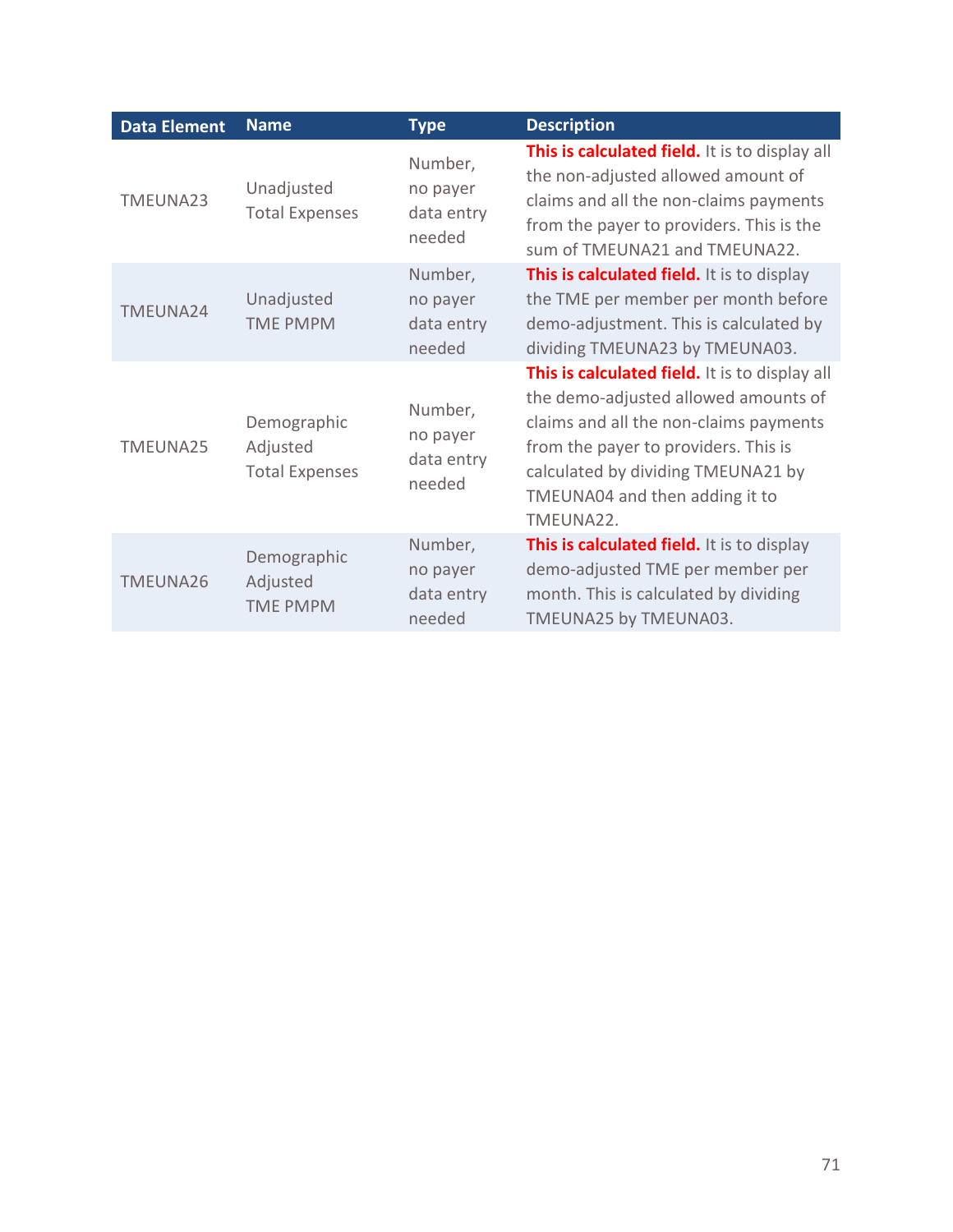| <b>Data Element</b> | <b>Name</b>                          | <b>Type</b>                                  | <b>Description</b>                                                                                                                                                                                                                                                                                                                                                                                               |
|---------------------|--------------------------------------|----------------------------------------------|------------------------------------------------------------------------------------------------------------------------------------------------------------------------------------------------------------------------------------------------------------------------------------------------------------------------------------------------------------------------------------------------------------------|
| MED01               | Market<br>Enrollment<br>Category     | Fixed text,<br>no payer data<br>entry needed | No payer data entry needed.<br>This field indicates the market segment<br>being reported. The market segments<br>include<br>1. Large group fully insured $(51 +$<br>employees)<br>2. Small group fully insured $(2 - 50$<br>employees)<br>3. Self-insured<br>4. Individual (buy coverage on their own)<br>5. Student plans<br>6. Medicare Advantage<br>7. Medicaid Managed Care<br>Medicare Medicaid duals<br>8. |
| MED02               | <b>Year 2020</b><br>Member<br>Months | Positive<br>integer                          | This field indicates in 2020, the number of<br>enrolled in a plan over the reporting<br>calendar year expressed in months of<br>membership. Note that if the number of<br>member months is fractional, round it to<br>the nearest integer.                                                                                                                                                                       |
| MED03               | <b>Year 2021</b><br>Member<br>Months | Positive<br>integer                          | This field indicates in 2021, the number of<br>members enrolled in a plan over the<br>reporting calendar year expressed in months<br>of membership. Note that if the number of<br>member months is fractional, round it to<br>the nearest integer.                                                                                                                                                               |

# **Tab 5. MARKET\_ENROLL - Market Enrollment Data**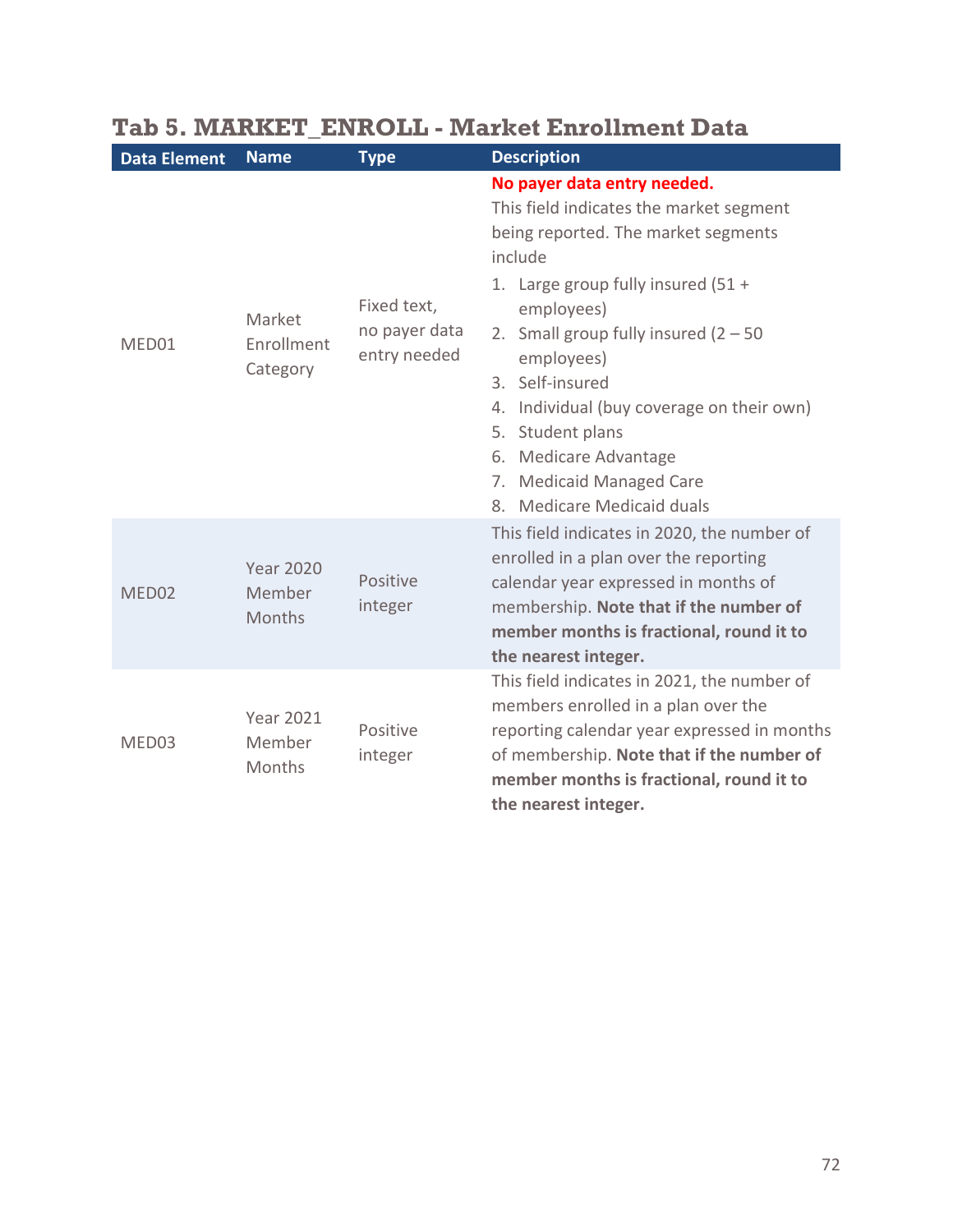| <b>Data Element</b> | <b>Name</b>              | <b>Type</b>                 | <b>Description</b>                                                                                                                                                                                                                                                                                                                                                                                   |
|---------------------|--------------------------|-----------------------------|------------------------------------------------------------------------------------------------------------------------------------------------------------------------------------------------------------------------------------------------------------------------------------------------------------------------------------------------------------------------------------------------------|
| RXR01               | <b>Reporting Year</b>    | Year                        | Year for which data is being reported.                                                                                                                                                                                                                                                                                                                                                               |
| RXR02               | Line of Business<br>Code | Integer,<br>from $1$ to $6$ | This field indicates the line of business<br>being reported.<br>$1 =$ Medicare (Exclude Dual Eligible)<br>2 = Medicaid (Exclude Dual Eligible)<br>3 = Commercial: Full Claims<br>4 = Commercial: Partial Claims<br>5 = Medicare Expenses for<br>Medicare/Medicaid Dual Eligible<br>$6$ = Medicaid Expenses for<br>Medicare/Medicaid Dual Eligible<br>See Line of Business for additional<br>details. |

### **Tab 6. RX\_REBATES - Pharmacy Rebates**

| RXR07 | Provider                 | Free text,<br>blank is | This is an optional field to indicate the |
|-------|--------------------------|------------------------|-------------------------------------------|
|       |                          |                        | full name of the provider organization    |
|       | <b>Organization Name</b> |                        | that the pharmacy rebates are             |
|       | (Optional)               | allowed                |                                           |
|       |                          |                        | attributed to.                            |

| RXR03 | <b>Medical Pharmacy</b><br>Rebate Amount | Number, no<br>positive<br>value | The value of total federal and state<br>supplemental rebates attributed to<br>Oregon resident members provided by<br>pharmaceutical manufacturers for<br>prescription drugs that are<br>administered by medical providers. This<br>amount should include pharmacy<br>benefit manager (PBM) rebate<br>guarantee amount and any additional<br>rebate amount transferred by the PBM.<br>This field should be reported as a<br>negative number. |
|-------|------------------------------------------|---------------------------------|---------------------------------------------------------------------------------------------------------------------------------------------------------------------------------------------------------------------------------------------------------------------------------------------------------------------------------------------------------------------------------------------------------------------------------------------|
|-------|------------------------------------------|---------------------------------|---------------------------------------------------------------------------------------------------------------------------------------------------------------------------------------------------------------------------------------------------------------------------------------------------------------------------------------------------------------------------------------------------------------------------------------------|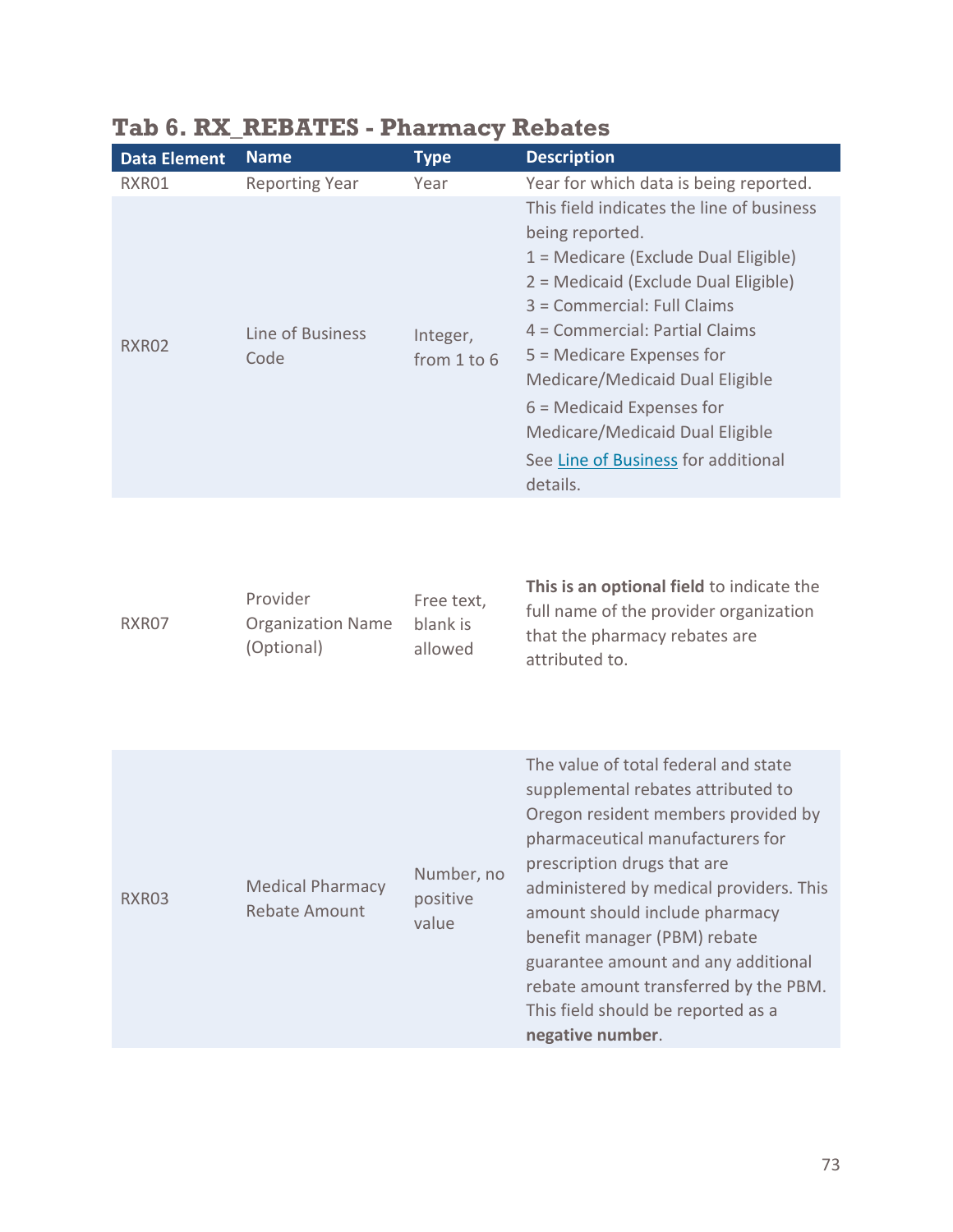| RXR04 | Retail Pharmacy<br><b>Rebate Amount</b>              | Number, no<br>positive<br>value             | The value of total federal and state<br>supplemental rebates attributed to<br>Oregon resident members provided by<br>pharmaceutical manufacturers for<br>prescription drugs that are<br>administered by retail pharmacy. This<br>amount should include pharmacy<br>benefit manager (PBM) rebate<br>guarantee amount and any additional<br>rebate amount transferred by the PBM.<br>This field should be reported as a<br>negative number. |
|-------|------------------------------------------------------|---------------------------------------------|-------------------------------------------------------------------------------------------------------------------------------------------------------------------------------------------------------------------------------------------------------------------------------------------------------------------------------------------------------------------------------------------------------------------------------------------|
| RXR05 | <b>Total Pharmacy</b><br>Rebate Amount<br>(optional) | Number, no<br>positive<br>value             | This is an optional field to display the<br>total pharmacy rebate amount only if<br>payers are unable to separately report<br>medical and retail pharmacy rebates in<br>RXR03 and RXR04. If this field is used,<br>RXR03 and RXR04 should be blank.                                                                                                                                                                                       |
| RXR06 | <b>Total Pharmacy</b><br>Rebate Amount               | Number,<br>no payer<br>data entry<br>needed | This is calculated field. It is to display<br>the total pharmacy rebate amount. It is<br>the sum of RXR03 and RXR04. Payers<br>should review for reasonableness.                                                                                                                                                                                                                                                                          |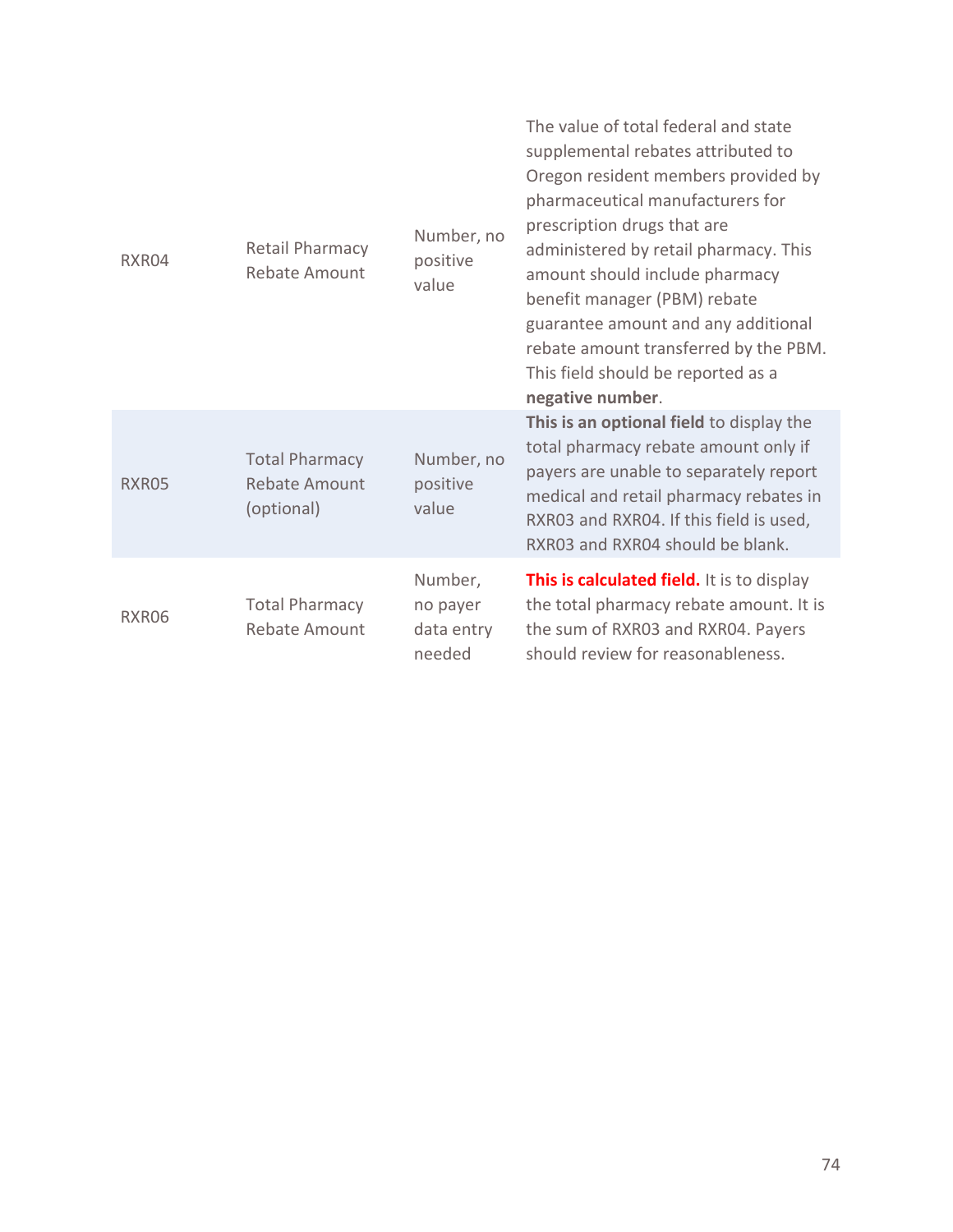| <b>Data Element</b> | <b>Name</b>                            | <b>Type</b>        | <b>Description</b>                                                                                                                                                                                                                   |
|---------------------|----------------------------------------|--------------------|--------------------------------------------------------------------------------------------------------------------------------------------------------------------------------------------------------------------------------------|
| PRV01               | Provider<br>Organization<br>Name       | Text               | Indicates the full name of the provider<br>organization listing in Tab 3.<br>TME PROV. Note that the same<br>provider organization name can be<br>reported into multiple rows if it has<br>multiple identifiers to be reported.      |
| PRV02               | Provider<br>Organization<br><b>TIN</b> | Text,<br>9 digits. | Indicates the provider federal taxpayer<br>identification number for the provider<br>organization that is reported. TINs<br>should be reported as 9 digits,<br>including leading zeros but not<br>including dashes, e.g., 012345678. |

## **Tab 7. PROV\_ID - Provider Organization Information**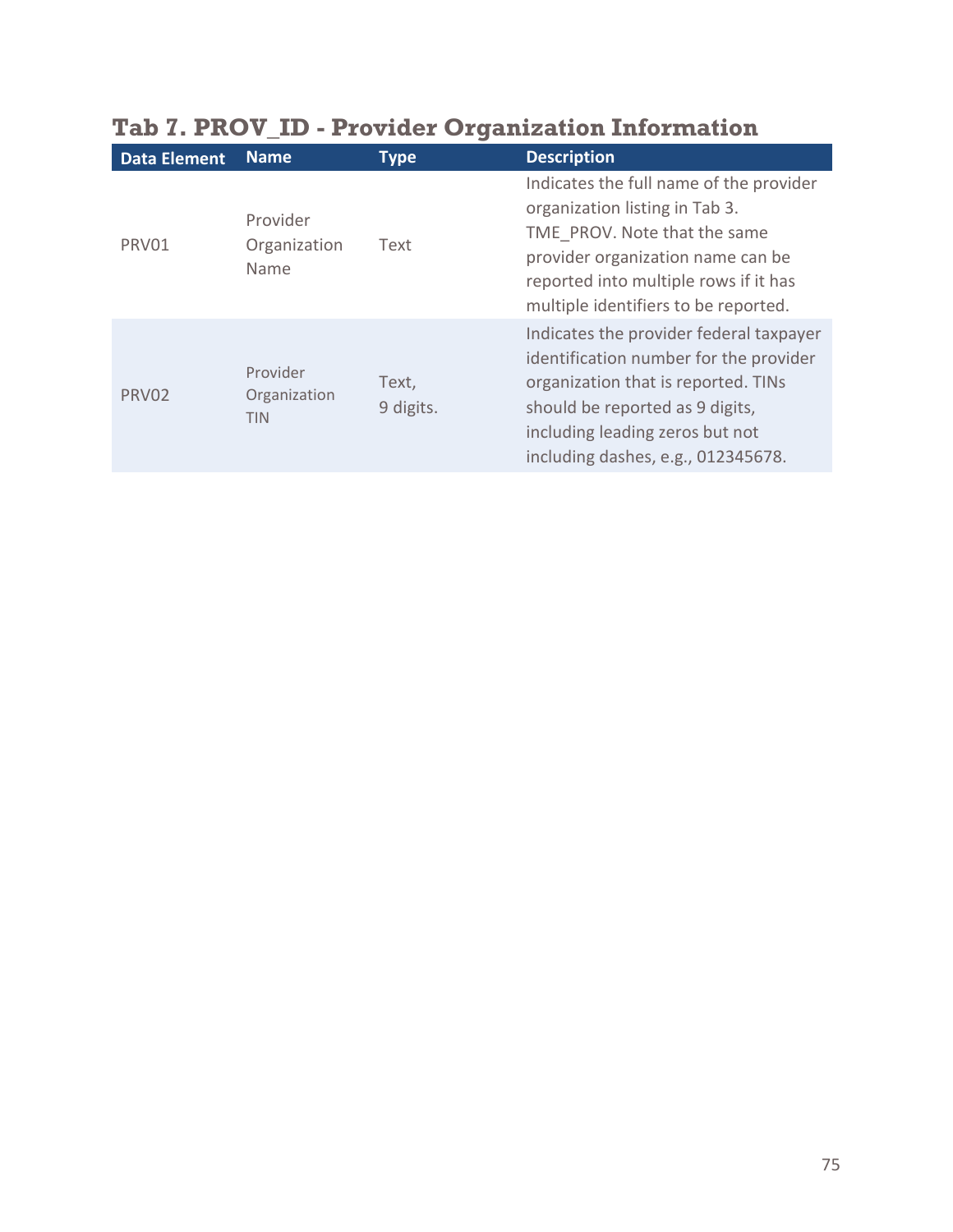# **Appendix B: Provider Taxonomy**

|                      | ---------<br>$\begin{array}{c} \nabla \times \mathbf{H} & \nabla \times \mathbf{H} & \nabla \times \mathbf{H} \nabla \times \mathbf{H} \nabla \times \mathbf{H} \nabla \times \mathbf{H} \nabla \times \mathbf{H} \nabla \times \mathbf{H} \nabla \times \mathbf{H} \nabla \times \mathbf{H} \nabla \times \mathbf{H} \nabla \times \mathbf{H} \nabla \times \mathbf{H} \nabla \times \mathbf{H} \nabla \times \mathbf{H} \nabla \times \mathbf{H} \nabla \times \mathbf{H} \nabla \times \$ |
|----------------------|----------------------------------------------------------------------------------------------------------------------------------------------------------------------------------------------------------------------------------------------------------------------------------------------------------------------------------------------------------------------------------------------------------------------------------------------------------------------------------------------|
| <b>Taxonomy Code</b> | Description                                                                                                                                                                                                                                                                                                                                                                                                                                                                                  |
| 364S00000X           | Certified clinical nurse specialist                                                                                                                                                                                                                                                                                                                                                                                                                                                          |
| 261QF0400X           | Federally qualified health center                                                                                                                                                                                                                                                                                                                                                                                                                                                            |
| 175L00000X           | Homeopathic medicine                                                                                                                                                                                                                                                                                                                                                                                                                                                                         |
| 175F00000X           | Naturopathic medicine                                                                                                                                                                                                                                                                                                                                                                                                                                                                        |
| 363L00000X           | Nurse practitioner                                                                                                                                                                                                                                                                                                                                                                                                                                                                           |
| 363LA2200X           | Nurse practitioner, adult health                                                                                                                                                                                                                                                                                                                                                                                                                                                             |
| 363LF0000X           | Nurse practitioner, family                                                                                                                                                                                                                                                                                                                                                                                                                                                                   |
| 363LP0200X           | Nurse practitioner, pediatrics                                                                                                                                                                                                                                                                                                                                                                                                                                                               |
| 363LP2300X           | Nurse practitioner, primary care                                                                                                                                                                                                                                                                                                                                                                                                                                                             |
| 363LW0102X           | Nurse practitioner, women's health                                                                                                                                                                                                                                                                                                                                                                                                                                                           |
| 163W00000X           | Nurse, non-practitioner                                                                                                                                                                                                                                                                                                                                                                                                                                                                      |
| 207Q00000X           | Physician, family medicine                                                                                                                                                                                                                                                                                                                                                                                                                                                                   |
| 207R00000X           | Physician, general internal medicine                                                                                                                                                                                                                                                                                                                                                                                                                                                         |
| 208D00000X           | Physician, general practice                                                                                                                                                                                                                                                                                                                                                                                                                                                                  |
| 207RG0300X           | Physician, geriatric medicine                                                                                                                                                                                                                                                                                                                                                                                                                                                                |
| 208000000X           | Physician, pediatrics                                                                                                                                                                                                                                                                                                                                                                                                                                                                        |
| 2083P0500X           | Physician, preventive medicine                                                                                                                                                                                                                                                                                                                                                                                                                                                               |
| 363A00000X           | Physician's assistant                                                                                                                                                                                                                                                                                                                                                                                                                                                                        |
| 363AM0700X           | Physician's assistant, medical                                                                                                                                                                                                                                                                                                                                                                                                                                                               |
| 261QP2300X           | Primary care clinic                                                                                                                                                                                                                                                                                                                                                                                                                                                                          |
| 261QR1300X           | Rural health clinic                                                                                                                                                                                                                                                                                                                                                                                                                                                                          |

### **Professional – Primary Care Providers**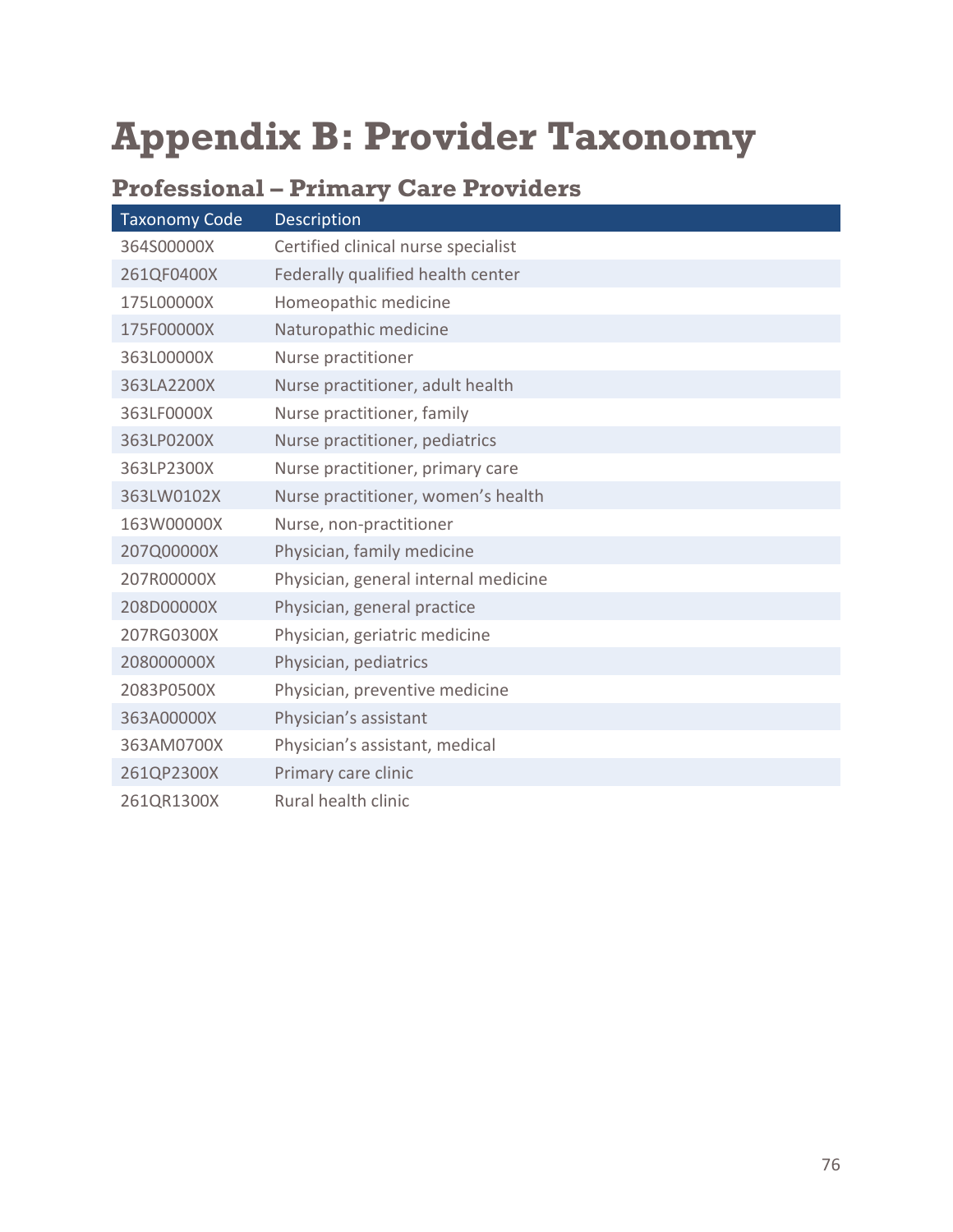Note psychiatric and OB/GYN providers are included in the primary care spending reporting program's definition but have been excluded from the provider taxonomies above for the purposes of the cost growth target program's taxonomy for attribution.

At the June 9, 2021 Technical Advisory Group meeting, payers requested more guidance in identifying Professional: Primary Care Providers using procedure codes. The table below lists primary care procedure codes from the Primary Care Spending Reporting Program's definition. OB/GYN related services have been excluded for the purposes of the cost growth target program.

OHA recommends care in use because these codes from the Primary Care Spending Reporting program are a narrow set and payers may have procedures in their own data that make sense to them to identify primary care services but are not listed in the table below.

| <b>Primary Care CPT</b> | Description                                                         |
|-------------------------|---------------------------------------------------------------------|
| Codes:                  |                                                                     |
| 90460-90461             | Immunization through age 18, including provider consult             |
| 90471-90471             | Immunization by injection                                           |
| 90473-90474             | Immunization by oral or intranasal route                            |
| 96160-96161             | Administration of health risk assessment                            |
| 964372                  | Therapeutic, prophylactic or diagnostic injection                   |
| 98966-98968             | Non-physician telephone services                                    |
| 98969                   | Online assessment, management services by non-physician             |
| 99201-99205             | Office or outpatient visit for a new patient                        |
| 99211-99215             | Office or outpatient visit for an established patient               |
| 99241-99245             | Office or other outpatient consultations                            |
| 99339-99340             | Physician supervision of patient in home or rest home               |
| 99341-99345             | Home visit for a new patient                                        |
| 99347-99350             | Home visit for an established patient                               |
| 99381-99387             | Preventive medicine initial evaluation                              |
| 99391-99397             | Preventive medicine periodic reevaluation                           |
| 99401-99404             | Preventive medicine counseling or risk reduction intervention       |
| 99406-99407             | Smoking and tobacco use cessation counseling visit                  |
| 99408-99409             | Alcohol or substance abuse screening and brief intervention         |
| 99411-99412             | Group preventive medicine counseling or risk reduction intervention |
| 99429                   | Unlisted preventive medicine service                                |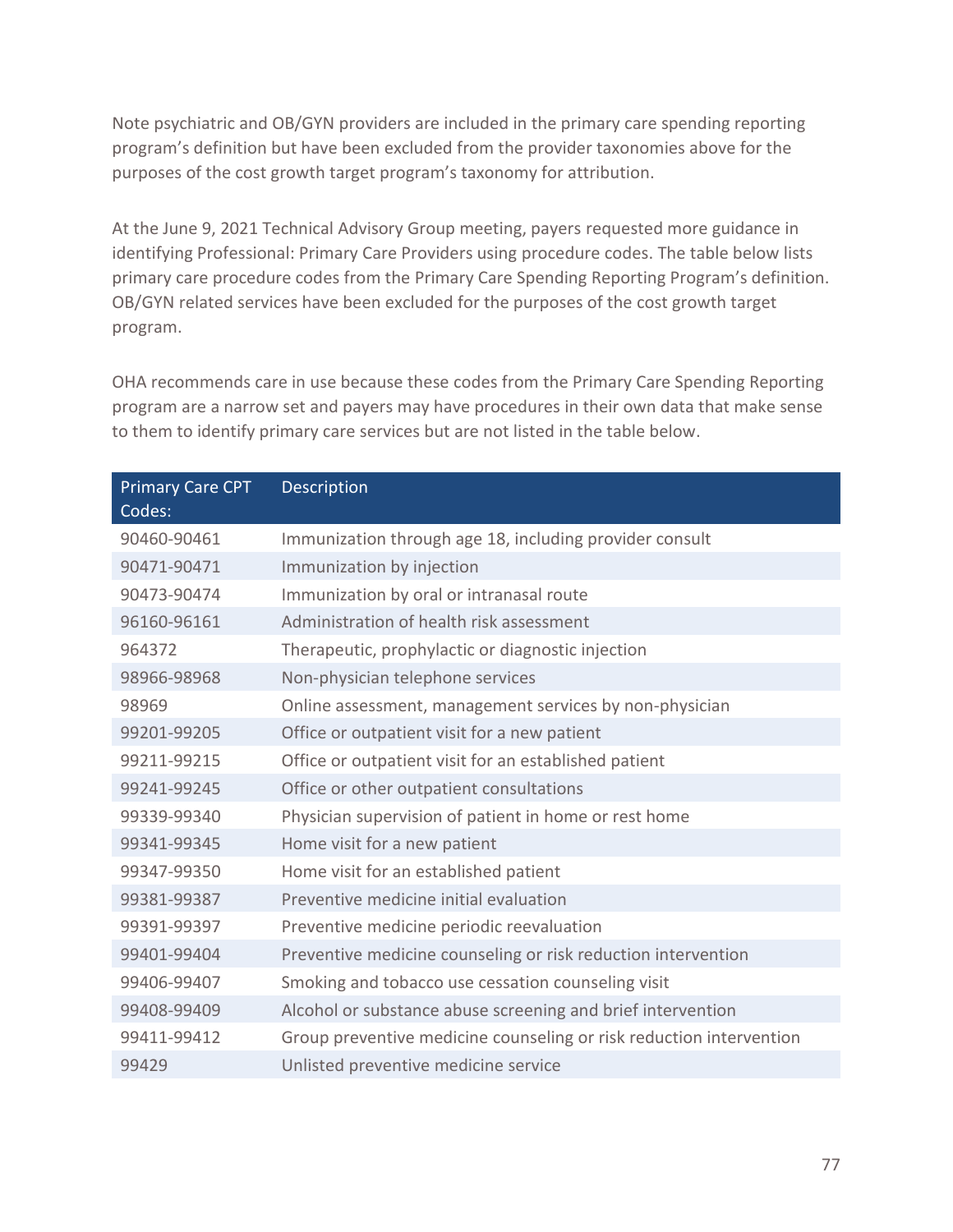| <b>Primary Care CPT</b><br>Codes: | <b>Description</b>                                                                                       |
|-----------------------------------|----------------------------------------------------------------------------------------------------------|
| 99441-99443                       | Telephone calls for patient management                                                                   |
| 99444                             | Non face-to-face online medical evaluation                                                               |
| 99483                             | Cognition and functional assessment                                                                      |
| 99484                             | Care management services for behavioral health conditions                                                |
| 99492                             | Initial psychiatric collaborative care management                                                        |
| 99493                             | Subsequent psychiatric collaborative care management                                                     |
| 99494                             | Initial or subsequent psychiatric collaborative care management                                          |
| 99495-99496                       | Transitional care management services                                                                    |
| G0008-G0010                       | Administration of influenza virus, pneumococcal, hepatitis B vaccine                                     |
| G0396-G0397                       | Alcohol or substance abuse assessment                                                                    |
| G0438-G0439                       | Annual wellness visit, personalized prevention plan of service                                           |
| G0442                             | Annual alcohol screening                                                                                 |
| G0445                             | Brief behavioral counseling for alcohol misuse                                                           |
| G0444                             | Annual depression screening                                                                              |
| G0506                             | Comprehensive assessment of and care planning for patients requiring<br>chronic care management services |
| G0513-G0514                       | Prolonged preventive service                                                                             |

| Primary Care ICD-<br>10 Codes: | Description                                                        |
|--------------------------------|--------------------------------------------------------------------|
| Z00                            | Encounter for general exam without complaint                       |
| Z000                           | Encounter for general adult medical examination                    |
| Z0000                          | Encounter for general adult medical exam without abnormal findings |
| Z0001                          | Encounter for general adult medical exam with abnormal findings    |
| Z001                           | Encounter for newborn, infant and child health examinations        |
| Z0011                          | Newborn health examination                                         |
| Z00110                         | Health examination for newborn under 8 days old                    |
| Z00111                         | Health examination for newborn 8 to 28 days old                    |
| Z0012                          | Encounter for routine child health examination                     |
| Z00121                         | Encounter for routine child health exam with abnormal findings     |
| Z00129                         | Encounter for routine child health exam without abnormal findings  |
| Z008                           | Encounter for other general examination                            |